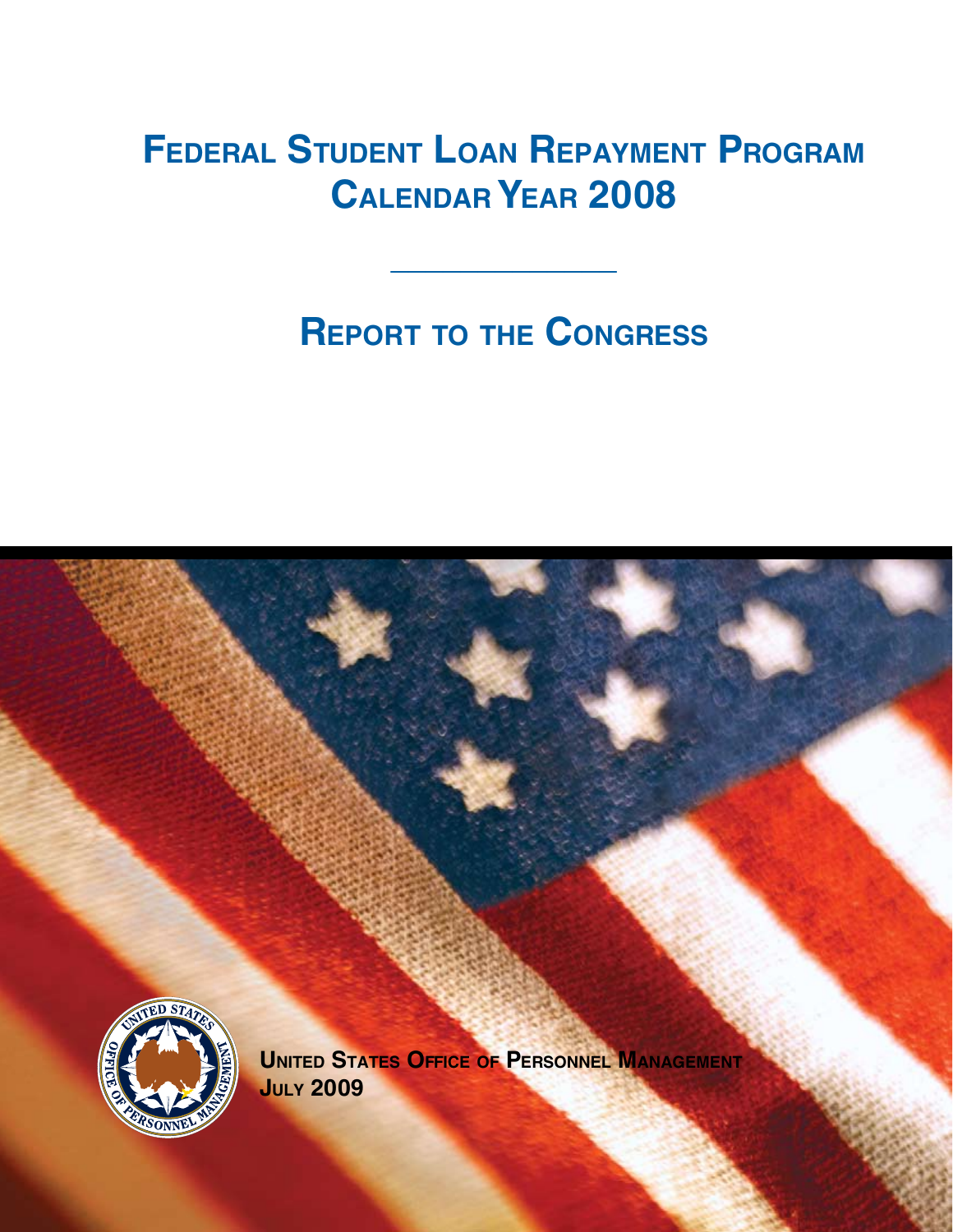#### **A MESSAGE FROM THE DIRECTOR OF THE U.S. OFFICE OF PERSONNEL MANAGEMENT**

I am pleased to transmit the U.S. Office of Personnel Management's (OPM's) annual report to Congress on agencies' use of student loan repayments as a strategic tool for purposes of recruitment and retention during calendar year 2008. Section 5379 of title 5, United States Code, authorizes agencies to establish a program under which they may repay certain types of Federally-made, insured, or guaranteed student loans in order to recruit or retain highly qualified personnel. The law also requires OPM to report to Congress annually on agencies' use of student loan repayments.

Overall, in 2008, 35 Federal agencies provided 6,879 employees with a total of more than \$51 million in student loan repayment benefits. Compared to our last report for fiscal year 2007, this represents a 4 percent increase in the number of employees receiving student loan repayment benefits and a 22 percent increase in agencies' overall financial investment in this valuable incentive. Nearly half of the reporting agencies either made student loan repayments in 2008 or have established a student loan repayment program for future use. The average loan repayment benefit was \$7,511.

President Barack Obama has highlighted the importance of recruitment and retention tools and has asked each Federal agency to do its part to ensure "this Government is as efficient as possible and that every taxpayer dollar that is spent is being spent wisely." My commitment to the President and M embers of Congress is to encourage agencies to use student loan repayment and other discretionary benefits strategically to ensure that the cost of using these benefits is commensurate with the benefits gained.

We will continue to work with agencies to assist them to take full advantage of this incentive, as well as other existing recruitment and retention tools, to attract and retain well-qualified, highperforming employees.

The report is available on OPM's website at www.opm.gov/oca.

 John Berry **Director**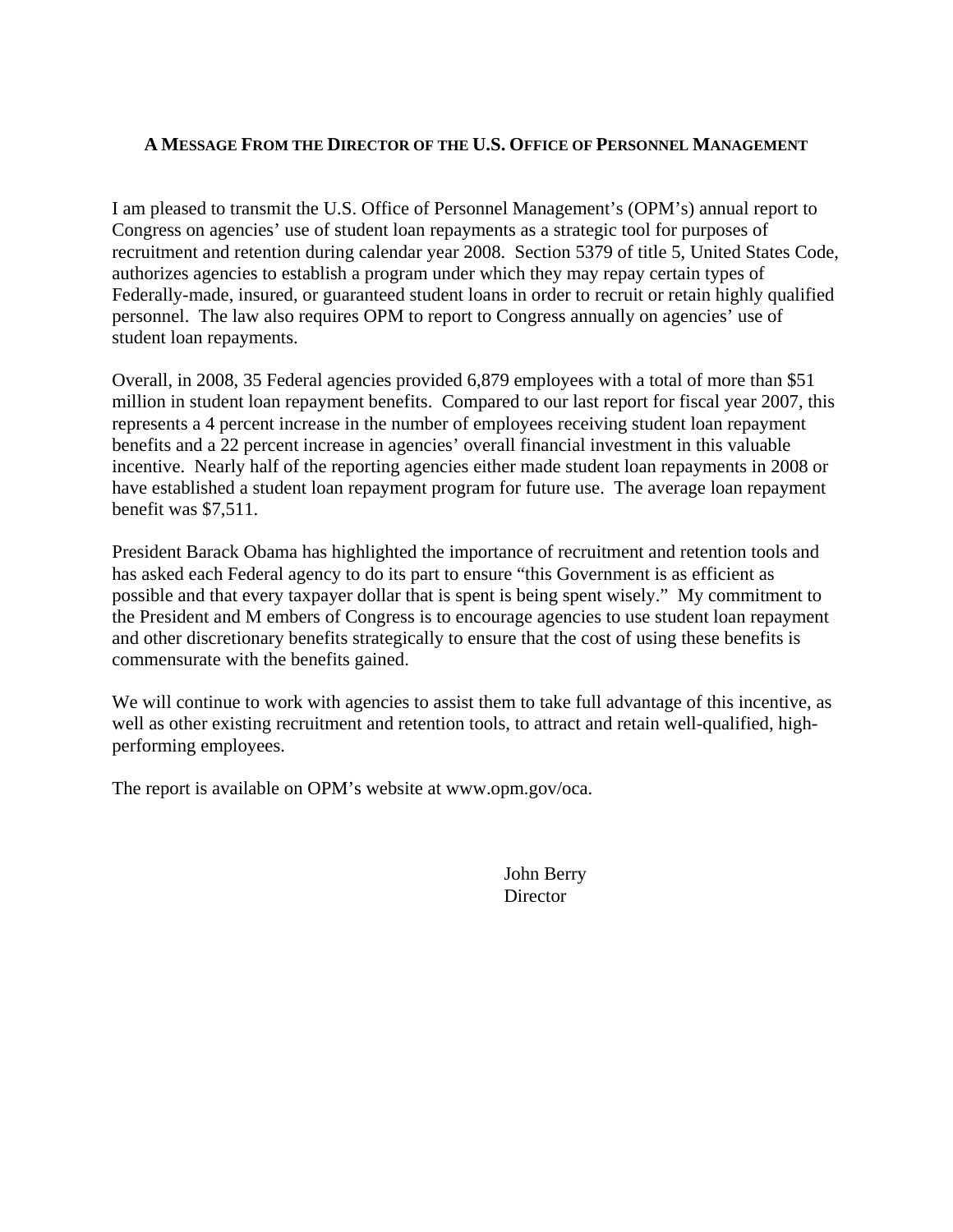#### **FEDERAL STUDENT LOAN REPAYMENT PROGRAM CALENDAR YEAR 2008**

#### **TABLE OF CONTENTS**

| $\mathbf{I}$ . |                                                 |                                                                 |  |  |  |  |  |
|----------------|-------------------------------------------------|-----------------------------------------------------------------|--|--|--|--|--|
| II.            |                                                 |                                                                 |  |  |  |  |  |
| III.           |                                                 |                                                                 |  |  |  |  |  |
|                | $A_{\cdot}$<br>$\mathbf{B}$ .                   |                                                                 |  |  |  |  |  |
| IV.            |                                                 |                                                                 |  |  |  |  |  |
|                | $\mathsf{A}$ .<br>$\mathbf{B}$ .<br>$C_{\cdot}$ |                                                                 |  |  |  |  |  |
| $V_{\cdot}$    |                                                 |                                                                 |  |  |  |  |  |
|                | <b>ATTACHMENT 1:</b>                            | <b>REPORTING AGENCIES FOR CALENDAR YEAR 2008</b>                |  |  |  |  |  |
|                | <b>ATTACHMENT 2:</b>                            | <b>AGENCY REPORTS - CALENDAR YEAR 2008</b>                      |  |  |  |  |  |
|                | <b>ATTACHMENT 3:</b>                            | <b>REPORTING AGENCIES FOR FIRST QUARTER OF FISCAL YEAR 2008</b> |  |  |  |  |  |
|                | <b>ATTACHMENT 4:</b>                            | <b>AGENCY REPORTS - FIRST QUARTER OF FISCAL YEAR 2008</b>       |  |  |  |  |  |

**ATTACHMENT 5: DATA CHART – FIRST QUARTER OF FISCAL YEAR 2008**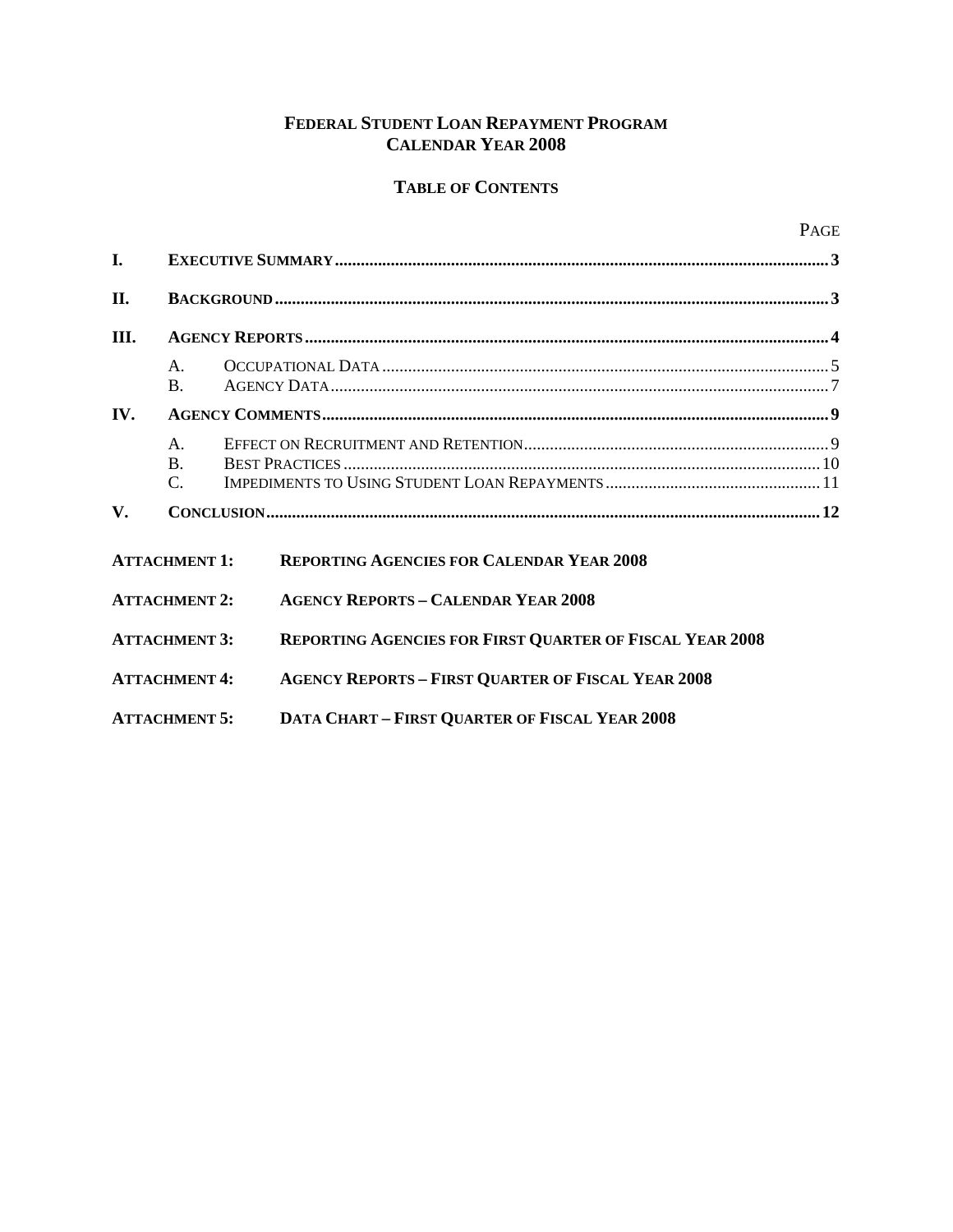## **I. EXECUTIVE SUMMARY**

Section 5379(h)(1) of title 5, United States Code, requires Federal agencies to report annually to the U.S. Office of Personnel Management (OPM) on their use of student loan repayments during the previous calendar year (CY). (In this report, unless otherwise noted, we use the term "agency" to refer generally to either a Federal department or independent agency.) Section 5379(h)(2) requires OPM to prepare, and annually submit to Congress, a report containing information provided by the agencies.

On January 14, 2009, OPM issued a memorandum requesting agency reports on the use of student loan repayments during CY 2008. OPM also requested that agencies report on student loan repayments from the first quarter of fiscal year (FY) 2008. OPM's student loan repayment regulations were recently amended to change the reporting requirement from fiscal year to calendar year. Therefore, OPM requested the first quarter of FY 2008 data to maintain complete records of all student loan repayments that were made since our previous report to Congress. In our memorandum, we also invited agencies to provide additional details on their experiences in administering their student loan repayment programs.

Overall for CY 2008, 35 Federal agencies provided 6,879 employees with a total of more than \$51 million in student loan repayment benefits. Compared to our last report for FY 2007, this represents a 4 percent increase in the number of employees receiving student loan repayment benefits and a 22 percent increase in agencies' overall financial investment in this valuable incentive. Nearly half of the reporting agencies either made student loan repayments in CY 2008 or have established a student loan repayment program for future use. The average loan repayment benefit was \$7,511. Agencies also commented on program effectiveness, best practices, and impediments to using student loan repayments.

President Barack Obama has highlighted the importance of recruitment and retention tools and has asked each Federal agency to do its part to ensure "this Government is as efficient as possible and that every taxpayer dollar that is spent is being spent wisely." OPM is committed to supporting this initiative and is encouraging agencies to use student loan repayments and other discretionary benefits strategically to ensure that the cost of using these benefits is commensurate with the benefits gained.

## **II. BACKGROUND**

Section 5379 of title 5, United States Code, authorizes agencies to establish a program under which they may repay certain types of Federally-made, insured, or guaranteed student loans as an incentive to recruit or retain highly qualified personnel. Agencies may make payments to a loan holder of up to \$10,000 for an employee in a calendar year, up to an aggregate maximum of \$60,000 for any one employee. In return, the employee must sign a service agreement to remain in the service of the paying agency for a period of at least 3 years. If the employee separates voluntarily or is separated involuntarily for misconduct, unacceptable performance, or a negative suitability determination under 5 CFR part 731 before fulfilling the service agreement, he or she must reimburse the paying agency for all student loan repayment benefits received.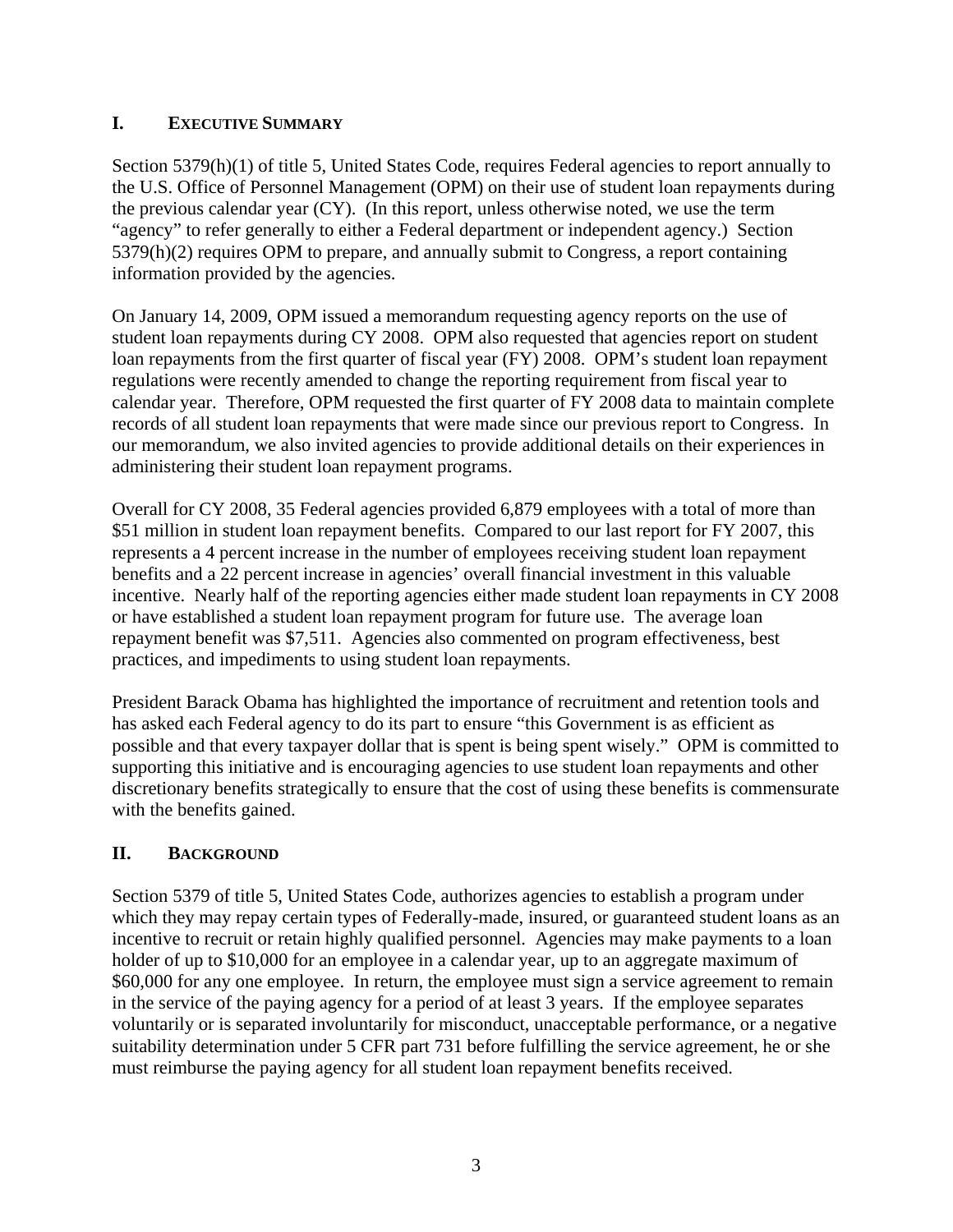Section 5379(h) of title 5, United States Code, requires agencies to report annually to OPM on their use of student loan repayments. The law also directs OPM to prepare and submit annually to Congress a report containing the following information:

- (1) number of Federal employees selected to receive student loan repayment benefits;
- (2) job classifications of the recipients; and
- (3) cost to the Federal Government of providing the student loan repayment benefits.

OPM published final regulations (73 FR 64861, October 31, 2008) which included a new provision to change the agency student loan repayment reporting requirements from fiscal year to calendar year. Previously, agencies were required to report to OPM by the end of the calendar year on the student loan repayment benefits they provided during the previous fiscal year. However, the law imposes a calendar year limitation on the amount of student loan repayment benefits an agency may provide to an employee. Therefore, OPM made this change to synchronize and simplify the agency reporting requirements.

To provide continuity of data and transparency in the annual reports to Congress, we requested that agencies submit data to OPM in two separate parts:

- Data for calendar year 2008 (January 1, 2008, through December 31, 2008); and
- Data for the first quarter of fiscal year 2008 (October 1, 2007, through December 31, 2007).

For this year only, the first quarter of FY 2008 (i.e., last quarter of calendar year 2007) data is available in attachments 3, 4, and 5 of this report. However, all data comparisons made within this year's report to Congress are between FY 2007 and CY 2008. In future years, data will be compared between the current and previous calendar years.

## **III. AGENCY REPORTS**

On January 14, 2009, OPM issued a memorandum for Chief Human Capital Officers (CPM 2009-02) requesting agencies to submit their annual written reports to OPM on their use of student loan repayments by March 31, 2009. In accordance with 5 CFR 537.110(b), the memorandum required agencies to send their reports on the use of student loan repayments during CY 2008. For record-keeping purposes, we also requested data for the first quarter of FY 2008. We received responses from 80 agencies. (See Attachments 1 and 3 for a list of the reporting agencies.)

In CY 2008, 35 Federal agencies provided 6,879 employees with a total of more than \$51 million in student loan repayment benefits. (See Attachment 2 for detailed agency reports.) As shown in Table 1, Federal agencies' use of student loan repayments has increased dramatically since FY 2002. Overall, agencies invested 22 percent more funding in using this incentive during CY 2008 than in FY 2007. When compared to FY 2002, agencies invested more than 16 times as much funding on student loan repayments.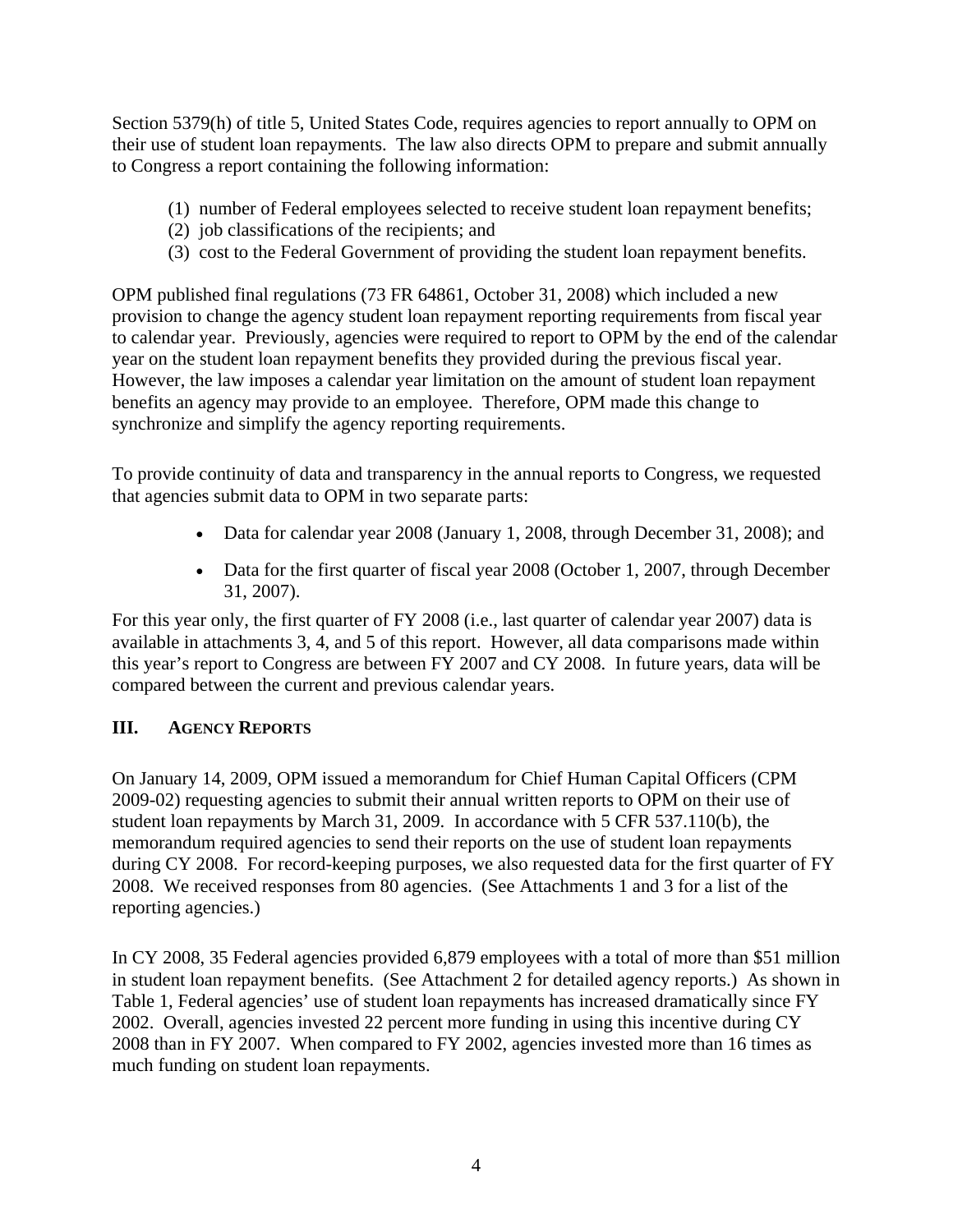|                                                         | <b>FY 2002</b> | <b>FY 2003</b> | <b>FY 2004</b> | <b>FY 2005</b> | <b>FY 2006</b> | <b>FY 2007</b> | <b>CY 2008</b> |
|---------------------------------------------------------|----------------|----------------|----------------|----------------|----------------|----------------|----------------|
| Participating<br><b>Agencies</b>                        | 16             | 24             | 28             | 30             | 34             | 33             | 35             |
| Number of<br><b>Recipients</b>                          | 690            | 2,077          | 2,945          | 4,409          | 5,755          | 6,619          | 6,879          |
| <b>Total Amount</b><br><b>Provided</b><br>(In Millions) | \$3.2          | \$9.2          | \$16.4         | \$28           | \$35.9         | \$42.2         | \$51.6         |
| <b>Average Amount</b><br><b>Provided</b>                | \$4,585        | \$4,421        | \$5,577        | \$6,347        | \$6,245        | \$6,377        | \$7,511        |

**TABLE 1** 

The number of recipients of student loan repayment benefits has continued to increase along with agencies' financial investment in this particular incentive. In CY 2008, 4 percent more employees received student loan repayment benefits than in FY 2007. Compared to FY 2002, nearly 10 times as many employees received student loan repayment benefits in CY 2008.

In CY 2008, all 15 Federal departments and 20 independent agencies used student loan repayments as a human resources management tool. In addition to the 35 agencies that provided student loan repayments during CY 2008, 4 additional agencies have an established student loan repayment program ready to use in the future. These agencies include the Commodity Futures Trading Commission, National Capital Planning Commission, Office of Government Ethics, and the Overseas Private Investment Corporation. Thus, 39 of the 80 reporting agencies (49 percent) either provided student loan repayments during CY 2008 or have an established student loan repayment program available for future use.

## **A. Occupational Data**

During CY 2008, agencies used student loan repayments as a recruitment or retention tool for employees in many different occupations. Agencies may choose to provide student loan repayments to recruit or retain employees across all job series or target the incentive to a particular occupation or set of occupations. Table 2 lists the occupations for which agencies used student loan repayments most frequently. The table shows the number of employees in the specified occupation who received student loan repayment benefits during CY 2008 and the percentage of all student loan repayment recipients who were in that occupation.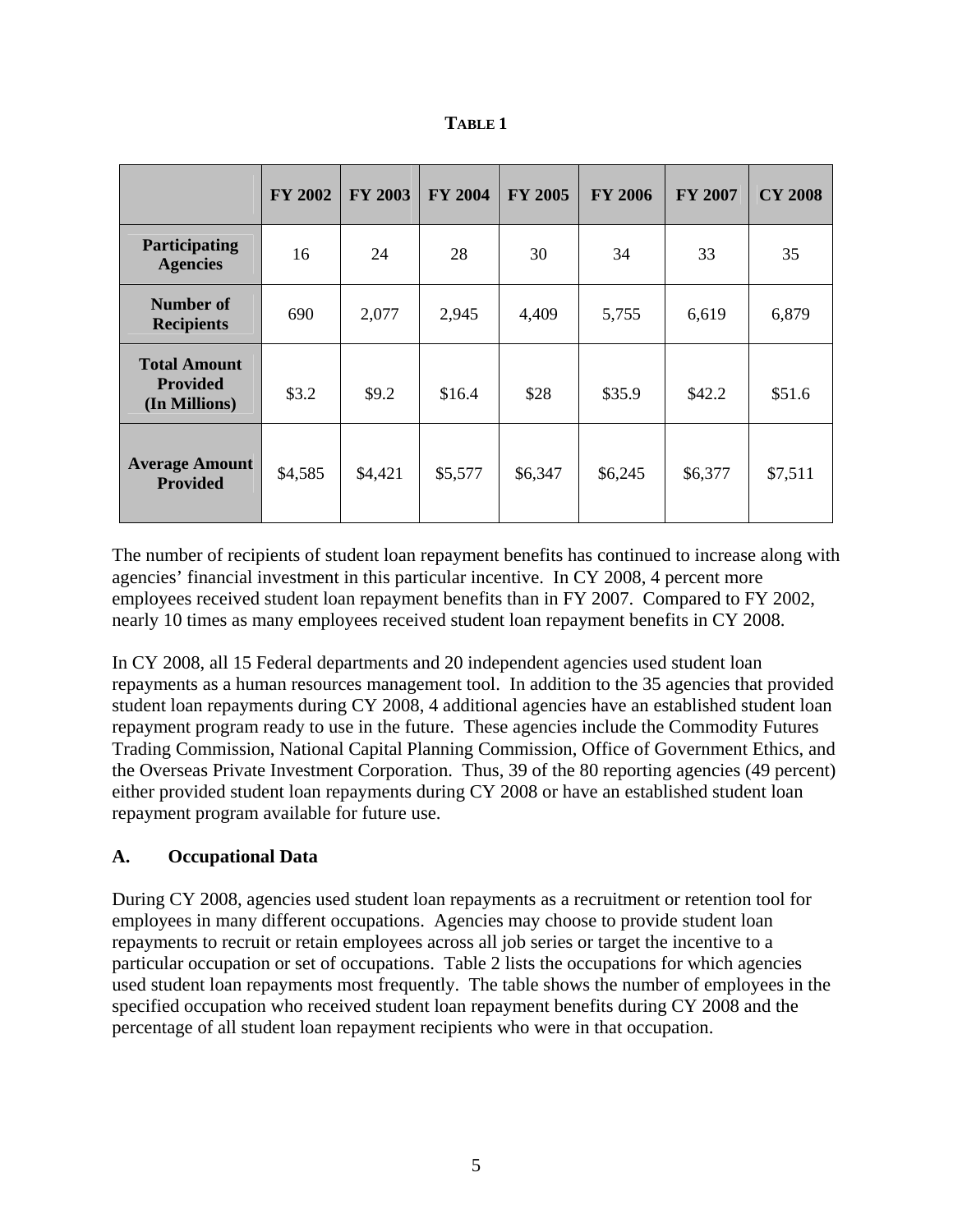| Occupation                               | <b>Number of Employees</b><br><b>Receiving Student</b> | <b>Percent of</b><br><b>Total</b> |
|------------------------------------------|--------------------------------------------------------|-----------------------------------|
|                                          | <b>Loan Repayments</b>                                 | <b>Recipients</b>                 |
| Criminal Investigator                    | 1,020                                                  | 14.8                              |
| Attorney                                 | 655                                                    | 9.5                               |
| Intelligence                             | 491                                                    | 7.1                               |
| Miscellaneous Administration             | 351                                                    | 5.1                               |
| <b>Nurse</b>                             | 310                                                    | 4.5                               |
| <b>GAO</b> Analyst                       | 275                                                    | 4.0                               |
| Management and Program Analysis          | 240                                                    | 3.5                               |
| <b>Mechanical Engineer</b>               | 196                                                    | 2.9                               |
| <b>Information Technology Management</b> | 177                                                    | 2.6                               |
| Inspection, Investigation, and           |                                                        |                                   |
| Compliance                               | 148                                                    | 2.2                               |
| <b>Business and Industry</b>             | 143                                                    | 2.1                               |
| Miscellaneous Clerk and Assistant        | 137                                                    | 2.0                               |
| Nuclear Engineer                         | 116                                                    | 1.7                               |
| Accounting                               | 114                                                    | 1.7                               |
| <b>General Engineer</b>                  | 106                                                    | 1.5                               |
| Passport and Visa Examining              | 105                                                    | 1.5                               |
| Human Resources Specialist               | 97                                                     | 1.4                               |
| <b>Contract Specialist</b>               | 96                                                     | 1.4                               |
| <b>All Other Occupations</b>             | 2,102                                                  | 30.5                              |
| <b>Total</b>                             | 6,879                                                  | 100.0                             |

**TABLE 2** 

*Criminal Investigators*. As reflected in Table 2, more criminal investigators received student loan repayment benefits than any other occupation, comprising nearly 15 percent of all recipients during CY 2008. Of the 1,020 criminal investigators who received benefits, 1,013 were special agents within the Department of Justice's Federal Bureau of Investigation.

*Attorneys.* Attorneys accounted for more than 9 percent of the total number of employees who received student loan repayment benefits in CY 2008. In total, 18 agencies used student loan repayments to encourage attorneys to recruit or retain employees in this occupation in Federal service. The Department of Justice provided student loan repayment benefits to 186 attorneys. The Securities and Exchange Commission also made attorneys a large focus of its program, providing student loan repayment benefits to 214 of them.

*Intelligence Analysts*. At the Departments of Justice, Defense, and Homeland Security, a total of 470 intelligence analysts received student loan repayment benefits in CY 2008. Notably, the Federal Bureau of Investigation used student loan repayments to recruit or retain 448 intelligence analysts.

*Nurses.* In CY 2008, nurses accounted for 4.5 percent of the total number of employees who received student loan repayment benefits. A total of 310 nurses received student loan repayment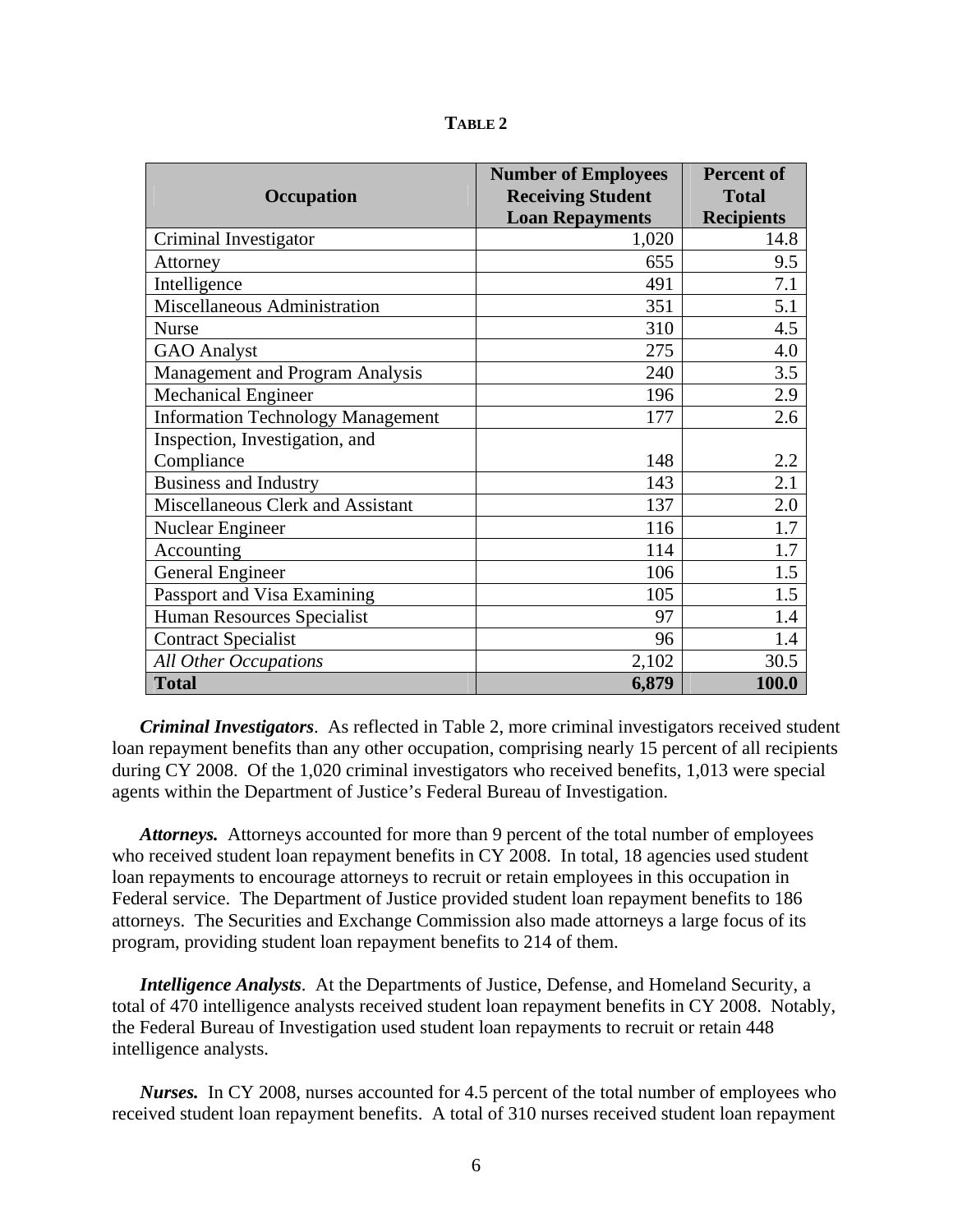benefits in CY 2008, compared to 83 nurses in FY 2007, which is an increase of more than 273 percent. Of the 310 nurses, 288 were nurses employed by the Department of Defense.

#### **B. Agency Data**

In CY 2008, the six agencies making the most extensive use of student loan repayments were the Departments of Justice, Defense, Health and Human Services, and State, the Securities and Exchange Commission, and the Government Accountability Office.

| <b>Agency</b>             | <b>Number of</b><br><b>Employees</b><br><b>Receiving</b><br><b>Student</b><br>Loan<br><b>Repayments</b> | <b>Percent of</b><br><b>Total</b><br><b>Recipients</b> | <b>Amount of</b><br><b>Benefits</b><br><b>Provided</b> | Percent of<br><b>Total</b><br><b>Amount</b> |
|---------------------------|---------------------------------------------------------------------------------------------------------|--------------------------------------------------------|--------------------------------------------------------|---------------------------------------------|
| Department of Justice     | 2,610                                                                                                   | 37.9                                                   | \$23,420,746                                           | 45.3                                        |
| Department of Defense     | 1,286                                                                                                   | 18.7                                                   | \$7,797,349                                            | 15.1                                        |
| Department of State       | 713                                                                                                     | 10.4                                                   | \$4,593,282                                            | 8.9                                         |
| Securities and Exchange   |                                                                                                         |                                                        |                                                        |                                             |
| Commission                | 408                                                                                                     | 5.9                                                    | \$3,701,771                                            | 7.2                                         |
| Government Accountability |                                                                                                         |                                                        |                                                        |                                             |
| Office                    | 362                                                                                                     | 5.3                                                    | \$2,095,584                                            | 4.1                                         |
| Department of Health and  |                                                                                                         |                                                        |                                                        |                                             |
| <b>Human Services</b>     | 287                                                                                                     | 4.2                                                    | \$2,281,581                                            | 4.4                                         |
| All Other Agencies        | 1213                                                                                                    | 17.6                                                   | \$7,777,610                                            | 15.0                                        |
| <b>Total</b>              | 6,879                                                                                                   | 100.0                                                  | \$51,667,923                                           | 100.0                                       |

#### **TABLE 3**

*The Department of Justice (DOJ)* increased its use of student loan repayments in CY 2008, providing benefits to 2,610 employees and totaling more than \$23.4 million. Compared to FY 2007, DOJ had a 6 percent increase in the number of employees receiving student loan repayment benefits and a 14 percent increase in the total amount of student loan repayment benefits provided. The significant investment in this incentive at DOJ can be attributed primarily to the Federal Bureau of Investigation (FBI). In CY 2008, the FBI provided a total of nearly \$22 million in student loan repayment benefits to 2,391 employees. The recipients at FBI included 1,013 special agents, 448 intelligence analysts, and 137 employees in the inspection, investigation, and compliance series (e.g., investigation specialists).

*The Department of Defense (DOD)* continued its extensive use of student loan repayment repayments. In CY 2008, DOD provided nearly \$7.8 million in student loan repayment benefits to 1,286 employees. Compared to FY 2007, DOD had a 24 percent increase in the total amount of student loan repayment benefits provided. DOD used student loan repayments extensively as an incentive for engineers, providing benefits to a total of 576 employees in engineering positions. Engineers who received the most student loan repayment benefits included mechanical engineers (189), nuclear engineers (115), general engineers (69), and electronics engineers (54). DOD also provided student loan repayment benefits to 266 nurses.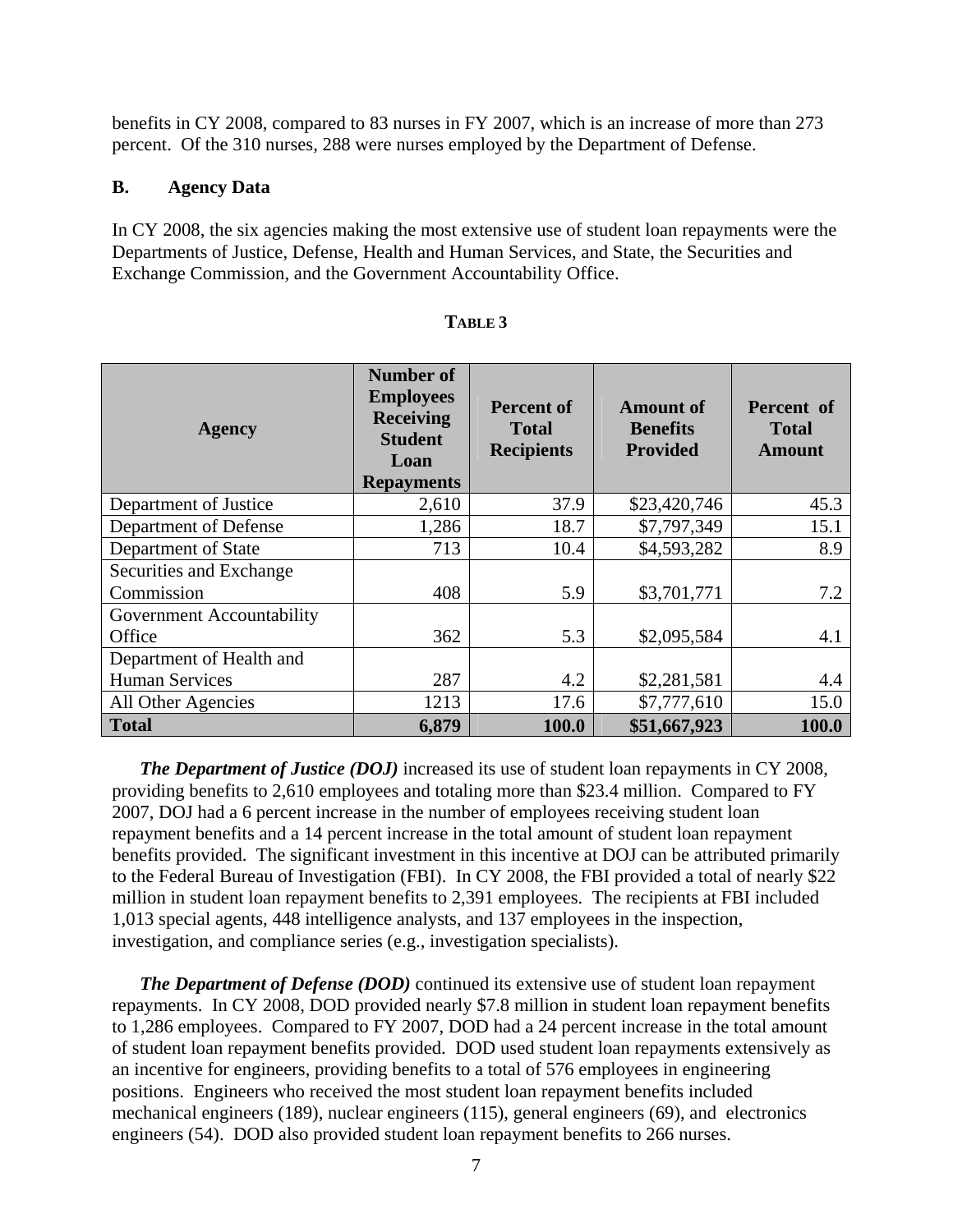*The Department of State (DOS)* continued to be one of the largest users of student loan repayments in CY 2008, providing nearly \$4.6 million in student loan repayment benefits to 713 employees. Of those employees, 262 were in Civil Service positions and 451 were members of the Foreign Service. In CY 2008, DOS offered a lump-sum payment of \$6,000 (or the outstanding loan amount if it was less than \$6,000 and greater than \$5,000). DOS provided the most student loan repayment benefits to passport and visa examiners (104), followed by members of the Foreign Service serving as economics officers (95), political affairs officers (84), and public diplomacy officers (67).

*The Securities and Exchange Commission (SEC***)** provided 408 employees with more than \$3.7 million in student loan repayment benefits during CY 2008. As in the past, SEC made the vast majority (73 percent) of its student loan repayments on behalf of employees in its major occupations, attorney (214) and accountant (88). The average benefit per employee was \$9,073.

*The Government Accountability Office (GAO)* provided student loan repayment benefits totaling nearly \$2.1 million to 362 employees during CY 2008. As it has in the past, GAO used its student loan repayment program primarily to recruit and retain analysts, providing benefits to 275 of them.

*The Department of Health and Human Services (HHS)* provided nearly \$2.3 million in student loan repayment benefits to 287 employees in CY 2008. Compared to FY 2007, HHS increased its number of employees receiving student loan repayment benefits by 99 percent and its total amount of student loan repayments by 106 percent.

*The Federal Energy Regulatory Commission (FERC)* bolstered its student loan repayment program by providing nearly \$1.08 million in student loan repayment benefits to 113 employees in CY 2008. Compared to FY 2007, FERC had a 169 percent increase in the number of employees receiving student loan repayment benefits and a 172 percent increase in the total amount of student loan repayments.

*The Department of Veterans Affairs (VA)* noted its separate student loan repayment authority under section 7681 of title 38, United States Code. Under the VA Education Debt Reduction Program (EDRP), VA may make payments on behalf of recently appointed employees in certain health-care occupations for which it is having recruitment or retention problems. During the past fiscal year, EDRP was instrumental in improving recruitment of mental health professionals in conjunction with the VHA Mental Health Enhancement Initiative. The top three occupations receiving benefits under EDRP were registered nurses, pharmacists, and physicians. Funding for this program is centralized, and EDRP payments are non-taxable to recipients.

*Additional Agency Information.* We found that the Departments of Agriculture, Energy, Homeland Security, Housing and Urban Development, Interior, and Transportation, as well as the Agency for International Development and the General Services Administration, invested more than \$300,000 each in student loan repayments. In addition, 29 other Federal agencies made use of student loan repayments during CY 2008. In total, these 29 agencies provided student loan repayment benefits of nearly \$7.7 million to 1,207 employees. Two agencies—the Department of Veterans Affairs and the Federal Energy Regulatory Commission—invested more than \$1,000,000 each in this particular incentive.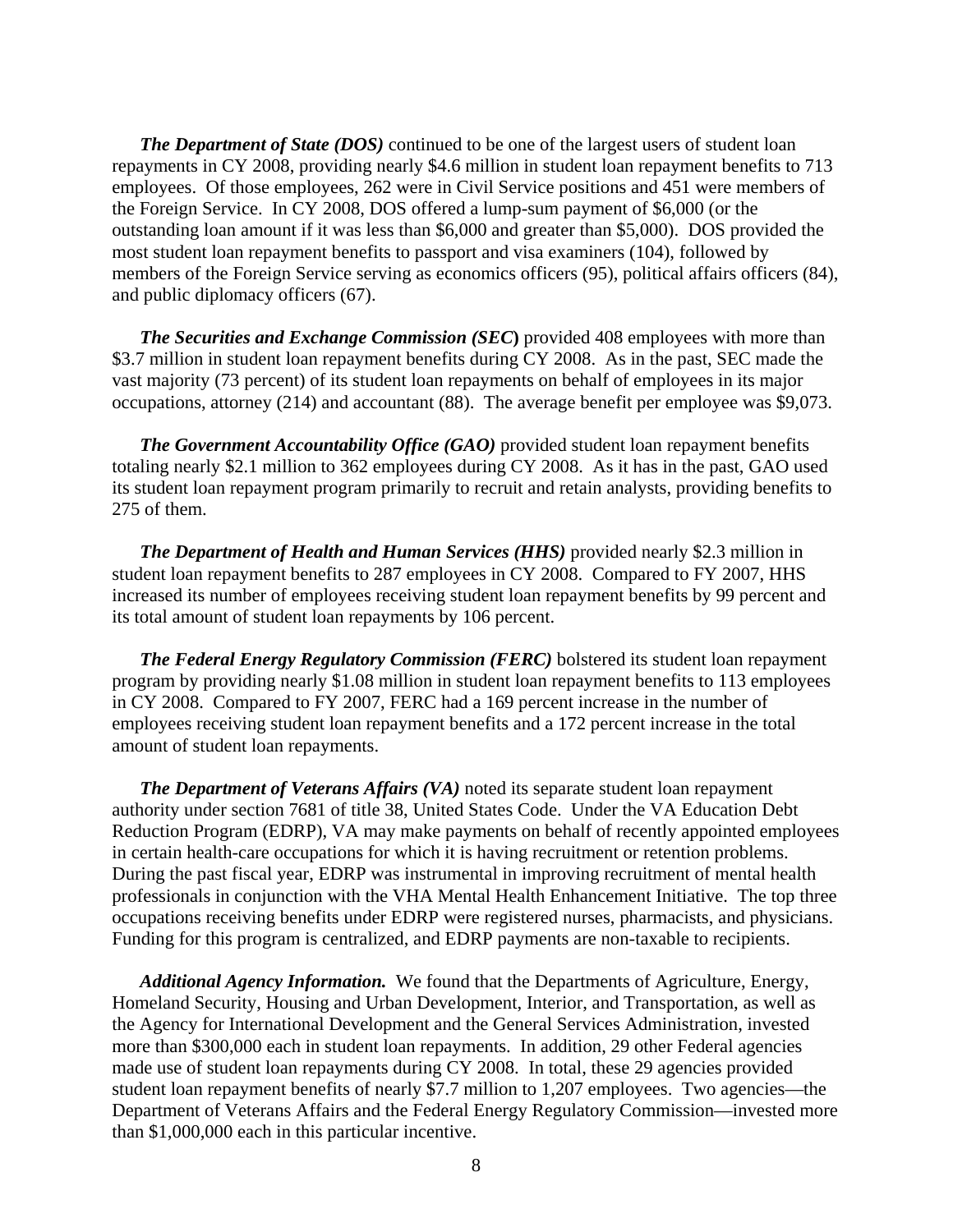In summary, student loan repayments are designed to be a recruitment and retention tool for agencies to use strategically to meet their specific human resources needs and goals. Therefore, agencies do not necessarily need to provide a large number of student loan repayments to use the incentive effectively. We commend all participating agencies for taking advantage of this valuable authority, and we will continue to work with them to promote the strategic use of this valuable flexibility.

#### **IV. AGENCY COMMENTS**

We invited agencies to provide details on their experiences in administering their student loan repayment programs. We received information regarding program effectiveness, best practices, and impediments to using student loan repayments effectively as a human resources management tool. In this section, we provide a summary of agencies' comments.

#### **A. Effect on Recruitment and Retention**

Agencies provided comments about the effect of their student loan repayment programs on recruitment and retention efforts. Representative comments are summarized below.

#### **Departments:**

*The Department of Agriculture* reports that all components using student loan repayments reported it to be a valuable recruitment and retention tool.

**The Department of Commerce** has utilized the student loan repayments to attract and retain employees in professional, administrative, and support occupations.

*The Department of Defense* believes that student loan repayments are a useful and effective human capital management tool.

*The Department of Education* states that the student loan repayments has had a positive impact on recruitment and retention efforts.

*The Department of Health and Human Services* has continued to increase its usage of the student loan repayments as a human resources flexibility designed to improve both recruitment and retention of highly skilled and desirable applicants and employees.

*The Department of State* believes the student loan repayments are making a positive impact on both recruitment and retention efforts, based on the increase in participation and employee feedback. A survey completed at the end of last year indicated the student loan repayments were a factor in recruitment and retention, and influenced bid selection for recipients. Notably, of the more than 2,300 employees who have received student loan repayment benefits since 2002, only 127 (5.5 percent) have resigned while subject to the service requirement.

#### **Independent Agencies:**

*The Defense Nuclear Facilities Safety Board* reports that student loan repayments have improved its recruitment effort. The agency competes with the private sector for top graduates,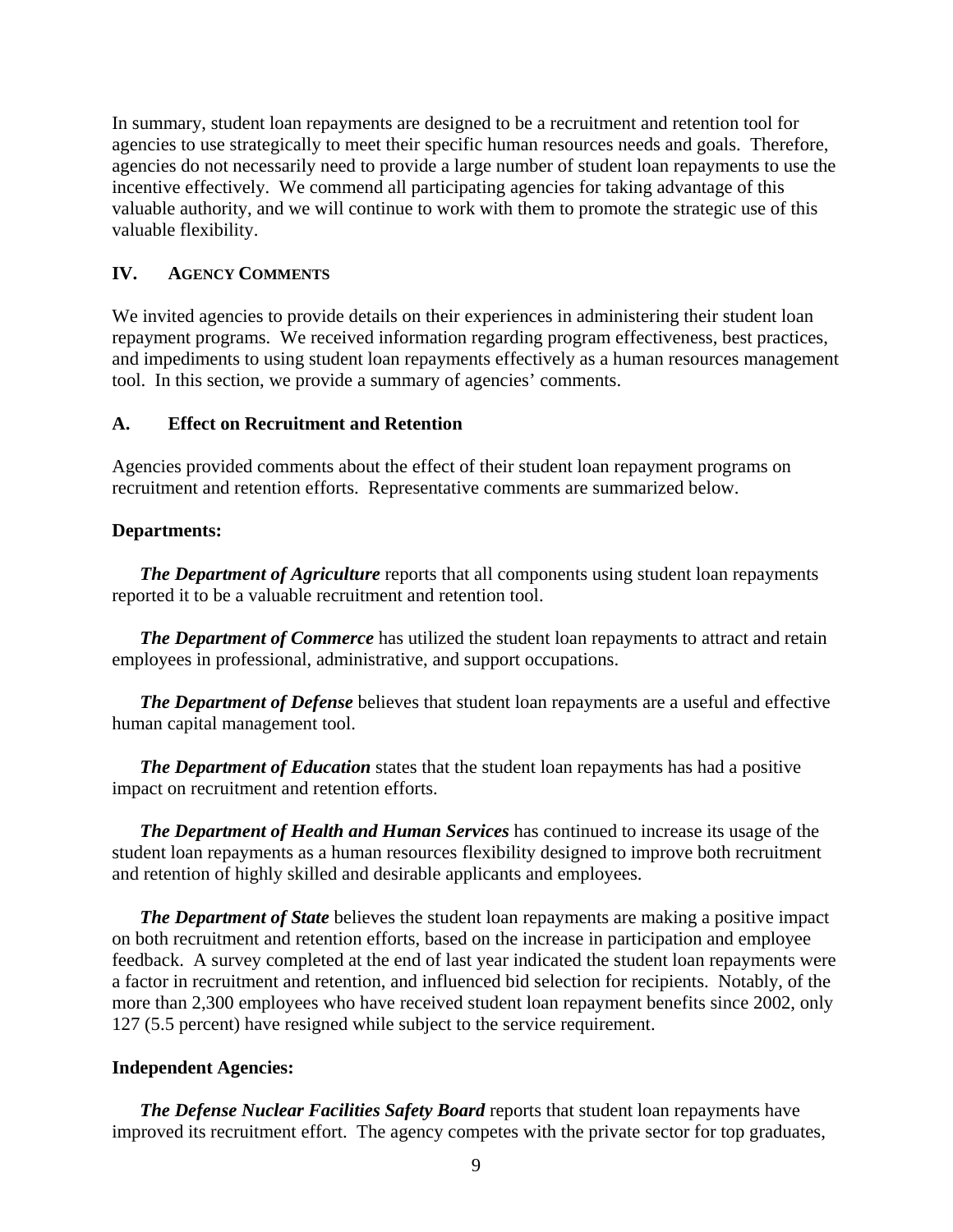who receive numerous offers of employment along with substantial monetary incentives. The agency's success in remaining competitive with the private sector is dependent upon using all available recruitment tools, such as student loan repayments

*The Environmental Protection Agency (EPA)* is using the student loan repayments to enhance its recruitment and retention initiatives. The program has made EPA's efforts to recruit individuals with master's degrees in environmental sciences or other disciplines such as program analysis and information technology, a more successful endeavor. In the cases where the program was administered, students carried substantial loans and the program was a definite consideration in their decision to join and remain with the EPA.

*The Government Accountability Office* uses the student loan repayments mainly for retention purposes.

*The Nuclear Regulatory Commission* has used the student loan repayments to recruit or retain employees in a variety of critical positions.

## **B. Best Practices**

Some agencies shared best practices they have developed to strategically implement and administer their student loan repayments. Examples of these best practices are noted below.

#### **Departments:**

*The Department of Commerce* shared a number of best practices:

- Allow bureaus and offices to review and approve Department-wide policy prior to implementing;
- Publish the student loan repayments policy on the Internet to inform employees and the general public of the Department's program;
- Include the consent to disclose financial information with the service agreement to allow for more rapid communication between the lender and agency;
- Develop checklists to assist managers in submitting required information when requesting student loan repayments;
- Include student loan repayments information in training of hiring managers.

*The Department of Education* issued a streamlined checklist for student loan repayment packages on the Department's intranet site to assist managers with repayment requests.

*The Department of Labor* stated that student loan repayments eligibility is based on criteria which consider recruitment history, labor-market factors, and special qualifications for the position. Determinations on which of the eligible employees receive student loan repayment benefits are closely linked to the employees' level of performance.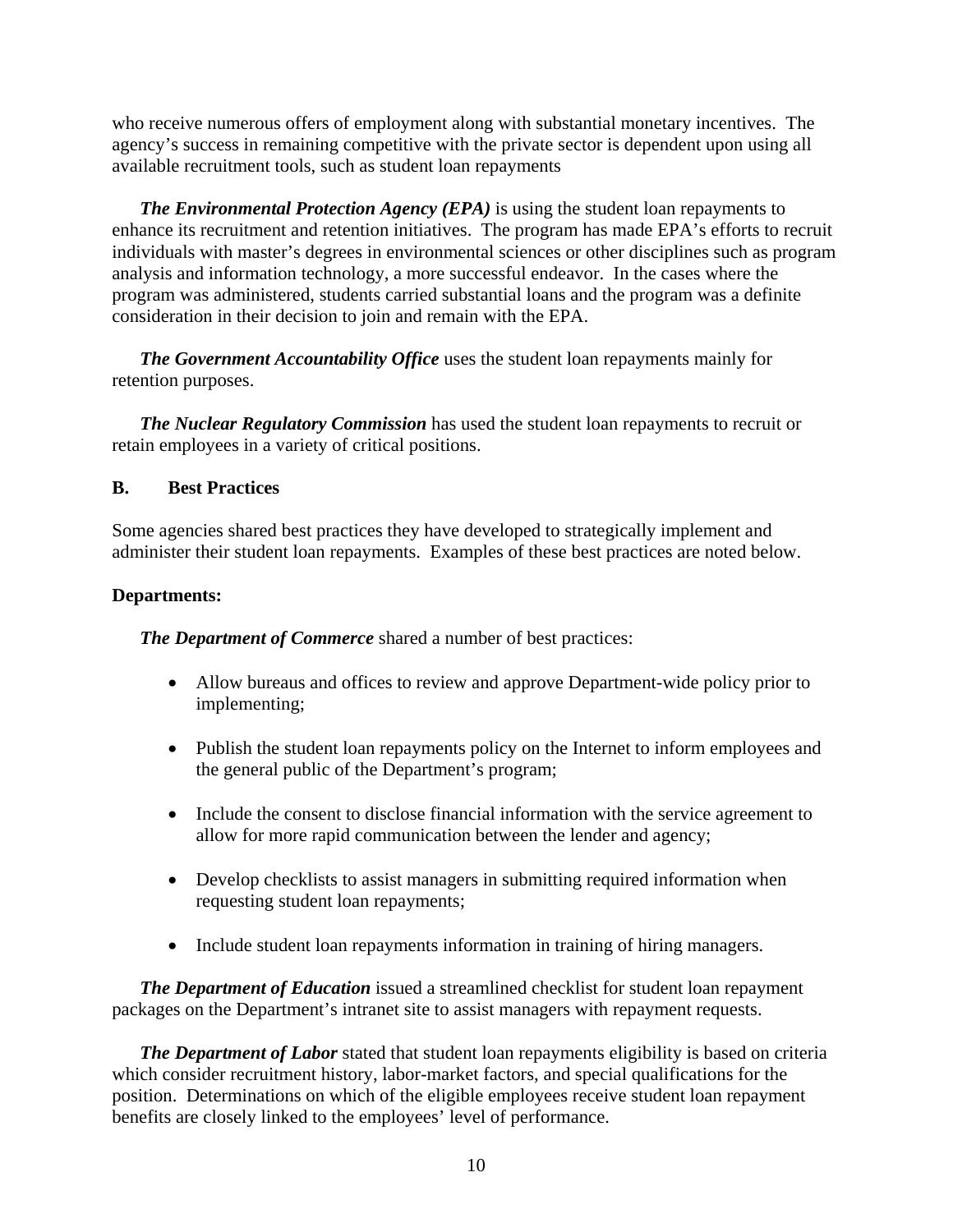#### *The Department of State (DOS)* shared several best practices:

- Continue to provide senior-level management support;
- Make eligibility criteria transparent, and coordinate centralized funding and administrative oversight;
- Monitor hiring and attrition rates in order to accurately project qualifying employee levels and appropriate funding.
- Require employees to make personal payments toward their loan debt in order to qualify;
- Obtain lender/loan servicing organization assurances that the agency's payment will be applied only to borrower's principal loan balance;
- Expand the reporting capability of the student loan repayment program online webbased (paperless) application and database collection; and
- Continue and expand the use of "push" communications (notices, telegrams, e-mail with auto message capability, student loan repayment Listserv postings and briefings) to keep employees informed of program requirements and policy and procedural changes.

#### **Independent Agencies:**

*The Environmental Protection Agency* tracks manager hiring satisfaction with the availability of student loan repayments as a component of OPM's hiring management satisfaction survey.

*The General Services Administration's (GSA's)* student loan repayment initiative allocated funds from the Administrator's budget for the repayment of student loans throughout GSA based on proposals submitted by organizations wishing to avail themselves of the funding. Even organizations that were not recipients of funding from the Administrator's budget were motivated to participate in the program.

## **C. Impediments to Using Student Loan Repayments**

As we have reported previously, the primary barrier for agencies in using student loan repayments is a lack of funding. A total of 17 agencies specifically commented that budgetary issues were a major impediment to using student loan repayments as a recruitment or retention tool.

Another barrier to using student loan repayments effectively is the 3-year service requirement employees must fulfill in return for receiving student loan repayment benefits. Some potential candidates have not submitted applications due to the 3-year service commitment. One agency also identified the tax liability associated with student loan repayments as an impediment.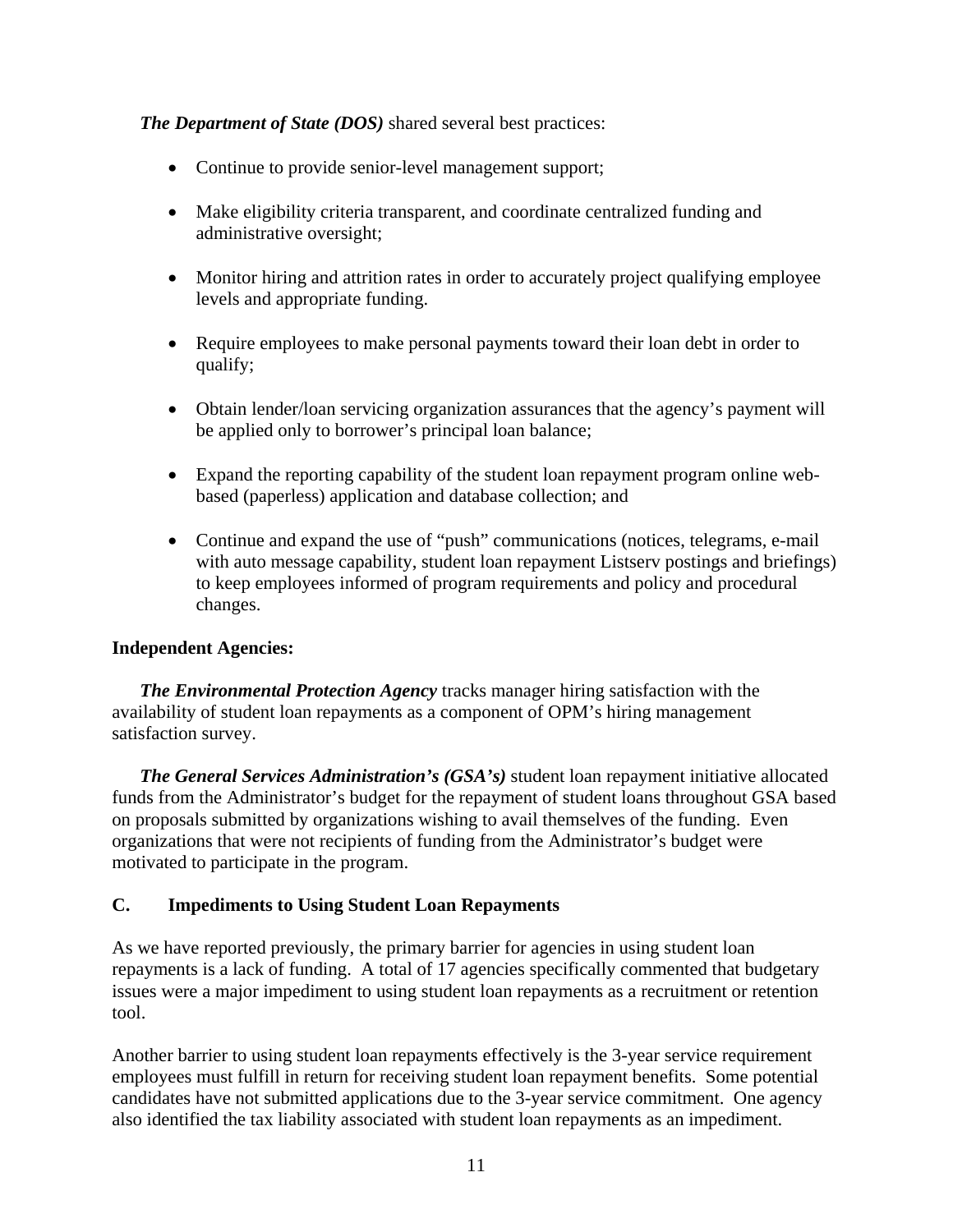However, impediments to establishing and administering a program are not necessarily the reason some agencies do not offer student loan repayment benefits. For example, the availability of student loan repayments is not a major factor in recruitment or retention efforts at one agency because positions are not specialized or hard to fill. Another agency noted it does not usually need to focus on recruiting individuals with highly technical or unique qualifications and generally meets hiring targets without using special incentives. Other agencies stated they do not currently have recruitment or retention problems requiring the use of student loan repayments.

## **V. CONCLUSION**

One of the biggest challenges for Federal agencies is attracting and retaining well-qualified, high-performing employees. Student loan repayments are a valuable human resources tool that enables agencies to recruit highly qualified candidates into Federal service and keep talented employees in the Federal workforce. Agencies may tailor their use of student loan repayments to meet their specific goals.

OPM continues its leadership role in strategically promoting the use of student loan repayments as a tool to attract and retain a well-qualified Federal workforce. We will continue to use the OPM website to post current guidance and information on student loan repayments. The information available at www.opm.gov/oca/PAY/StudentLoan/index.asp includes a fact sheet, links to the applicable law and regulations, questions and answers, two sample agency plans, best practices, and our recent reports to Congress. We will update and enhance our web guidance as needed.

In addition, OPM will continue to assist agencies in establishing a plan for using strategic recruitment and retention tools, including student loan repayments. We are committed to providing agencies with the most up-to-date and useful information on using student loan repayments and other flexibilities. We look forward to agencies' continued success in using student loan repayments during CY 2009.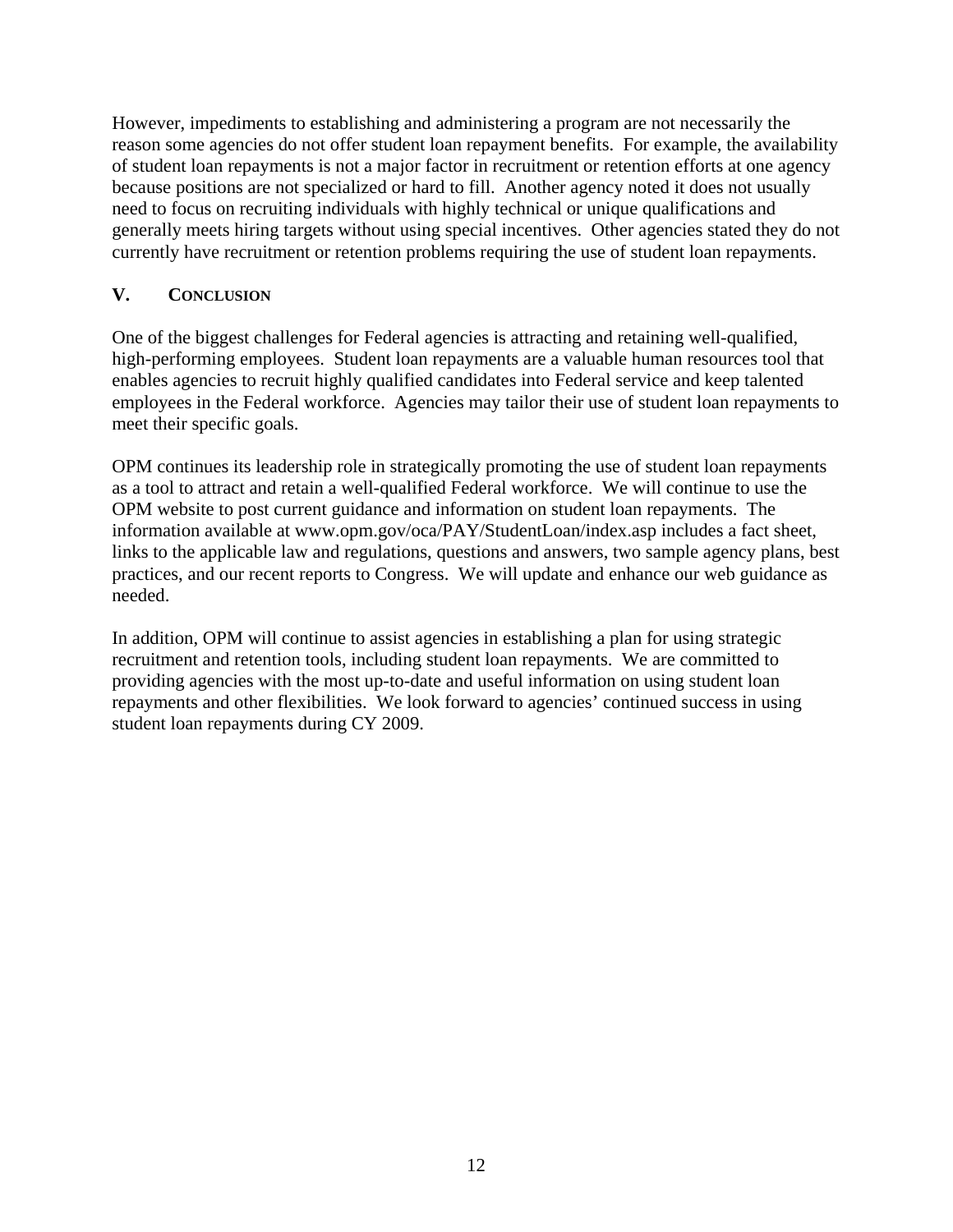#### **Attachment 1**

#### **REPORTING AGENCIES FOR CALENDAR YEAR 2008**

#### **DEPARTMENTS**

Agriculture Commerce Defense Education Energy Health and Human Services Homeland Security Housing and Urban Development

#### **INDEPENDENT AGENCIES**

African Development Foundation Agency for International Development Arctic Research Commission Broadcasting Board of Governors Chemical Safety and Hazard Investigation Board Commission of Fine Arts Commission on Civil Rights Committee for Purchase from People Who Are Blind or Severely Disabled Commodity Futures Trading Commission Consumer Product Safety Commission Corporation for National and Community Service Defense Nuclear Facilities Safety Board Environmental Protection Agency Equal Employment Opportunity Commission Export-Import Bank Farm Credit Administration Federal Deposit Insurance Corporation Federal Election Commission Federal Energy Regulatory Commission Federal Housing Finance Board Federal Labor Relations Authority Federal Maritime Commission Federal Mediation and Conciliation Service Federal Thrift Investment Board Federal Trade Commission General Services Administration Government Accountability Office Government Printing Office Harry S. Truman Scholarship Foundation Holocaust Memorial Museum Institute of Museum and Library Services Inter-American Foundation

Interior **Justice** Labor State Transportation Treasury Veterans Affairs

James Madison Fellowship Foundation John F. Kennedy Center for the Performing Arts Library of Congress Merit Systems Protection Board Millennium Challenge Corporation National Aeronautics and Space Administration National Archives and Records Administration National Capital Planning Commission National Credit Union Administration National Endowment for the Arts National Endowment for the Humanities National Labor Relations Board National Mediation Board National Security Agency National Science Foundation National Transportation Safety Board Nuclear Regulatory Commission Occupational Safety and Health Review Commission Office of Government Ethics Office of Navajo and Hopi Indian Relocation Office of Personnel Management Office of Special Counsel Overseas Private Investment Corporation Pension Benefit Guaranty Corporation Railroad Retirement Board Securities and Exchange Commission Selective Service System Small Business Administration Smithsonian Institution Social Security Administration Surface Transportation Board Trade and Development Agency United States Section, International Boundary and Water Commission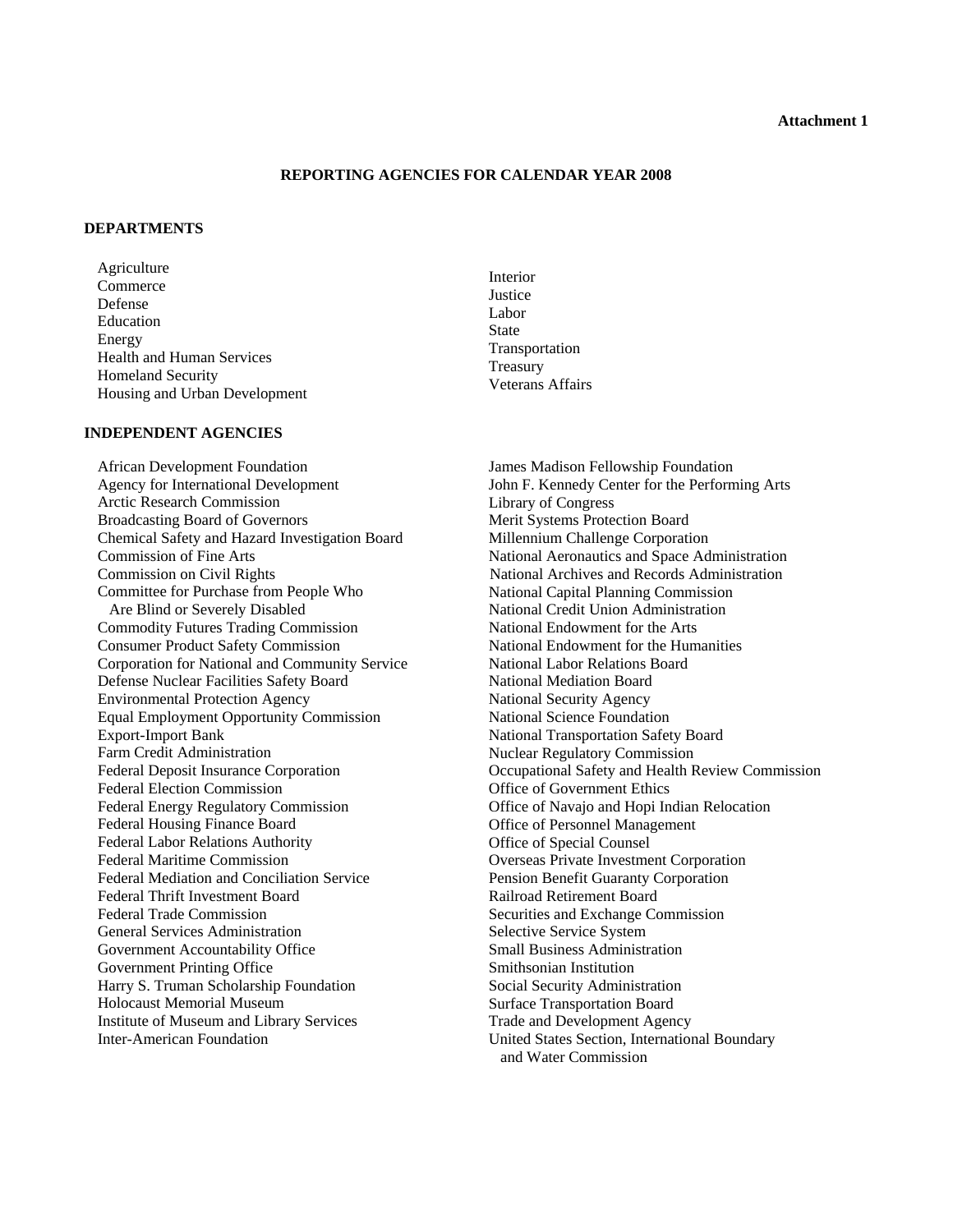# **AGENCY REPORTS – CALENDAR YEAR 2008**

| Department/Agency  | <b>Number of</b><br><b>Employees</b> | <b>Job Classifications</b>                                                                                                                                                                                                                                                                                                                                                                                                                                                                                                                                                                                                                                                                      | Cost        |
|--------------------|--------------------------------------|-------------------------------------------------------------------------------------------------------------------------------------------------------------------------------------------------------------------------------------------------------------------------------------------------------------------------------------------------------------------------------------------------------------------------------------------------------------------------------------------------------------------------------------------------------------------------------------------------------------------------------------------------------------------------------------------------|-------------|
| <b>Departments</b> |                                      |                                                                                                                                                                                                                                                                                                                                                                                                                                                                                                                                                                                                                                                                                                 |             |
| Agriculture        | 48                                   | GS-0101, Social Scientist<br>GS-0301, Miscellaneous Admin and Program (3)<br>GS-0340, Program Management<br>GS-0401, General Biological Science (10)<br>GS-0414, Entomology (3)<br>GS-0435, Plant Physiology<br>GS-0437, Horticulture<br>GS-0440, Genetics<br>GS-0460, Forestry<br>GS-0560, Budget Analyst<br>GS-0701, Veterinary Medical Science (15)<br>GS-0810, Civil Engineer<br>GS-0890, Agricultural Engineer<br>GS-1146, Agricultural Marketing<br>GS-1320, Chemistry<br>GS-1382, Food Technology<br>GS-1529, Mathematical Statistician<br>GS-1801, Inspection, Investigation and Compliance<br>GS-1980, Agriculture Commodity Grading<br>GS-2210, Information Technology Management (2) | \$364,602   |
| Commerce           | 10                                   | GS-0905, Attorney Advisor (2)<br>ZA-0343, Administrative Officer<br>ZA-0343, Program Analyst (3)<br>ZP-0830, Mechanical Engineer<br>ZP-1520, Mathematician<br>ZP-1550, Computer Scientist<br>ZS-0303, Program Assistant                                                                                                                                                                                                                                                                                                                                                                                                                                                                         | \$75,045    |
| Defense            | 1,286                                | DB-0150, Geography (5)<br>DB-0403, Microbiologist<br>DB-0413, Physiologist (2)<br>DB-0610, Nurse (3)<br>DB-0854, Computer Engineer<br>DB-0855, Electronics Engineer<br>DB-1301, General Physical Scientist (3)<br>DB-1315, Hydrology (3)<br>DB-1370, Cartography<br>DR-0830, Mechanical Engineer<br>DR-1310, Physics (2)<br>GG-0080, Security Administration (3)<br>GG-0132, Intelligence (15)<br>GG-0855, Electronics Engineer<br>GG-0861, Aerospace Engineer<br>GS-0020, Community Planner (3)<br>GS-0030, Sports Specialist<br>GS-0080, Security Administration                                                                                                                              | \$7,797,349 |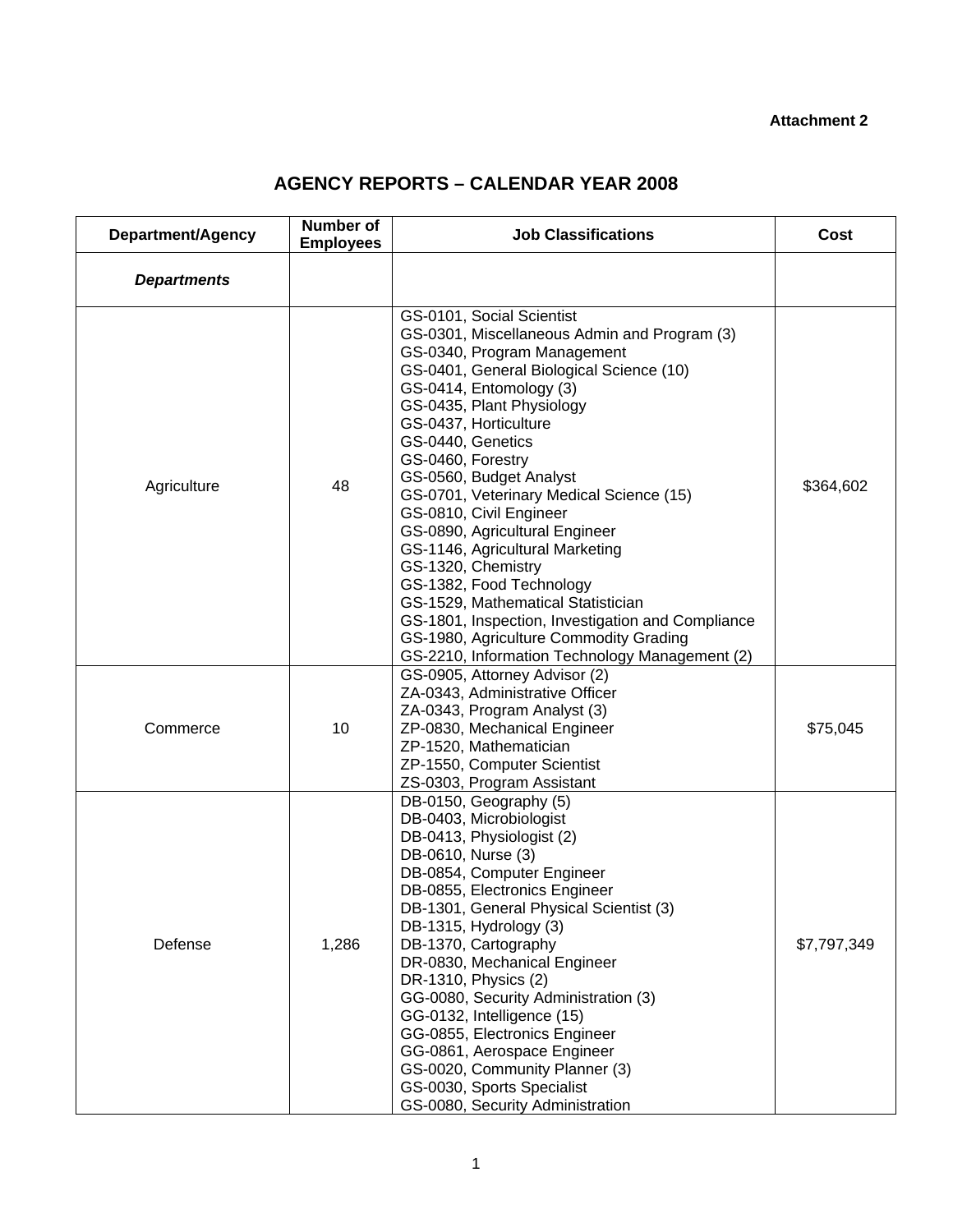| <b>Department/Agency</b> | Number of<br><b>Employees</b> | <b>Job Classifications</b>                                                                                                                                                                                                                                                                                                                                                                                                                                                                                                                                                                                                                                                                                                                                                                                                                                                                                                                                                                                                                                                                                                                                                                                                                                                                                                                                                                                                                                                                                                                                                                                                                                                                                                                                                                                                                                                             | Cost        |
|--------------------------|-------------------------------|----------------------------------------------------------------------------------------------------------------------------------------------------------------------------------------------------------------------------------------------------------------------------------------------------------------------------------------------------------------------------------------------------------------------------------------------------------------------------------------------------------------------------------------------------------------------------------------------------------------------------------------------------------------------------------------------------------------------------------------------------------------------------------------------------------------------------------------------------------------------------------------------------------------------------------------------------------------------------------------------------------------------------------------------------------------------------------------------------------------------------------------------------------------------------------------------------------------------------------------------------------------------------------------------------------------------------------------------------------------------------------------------------------------------------------------------------------------------------------------------------------------------------------------------------------------------------------------------------------------------------------------------------------------------------------------------------------------------------------------------------------------------------------------------------------------------------------------------------------------------------------------|-------------|
| Defense (continued)      | 1,286                         | GS-0101, Social Scientist (3)<br>GS-0130, Foreign Affairs (2)<br>GS-0180, Psychology<br>GS-0201, Human Resources Specialist<br>GS-0301, Miscellaneous Admin and Program (4)<br>GS-0326, Office Automation<br>GS-0343, Management and Program Analyst (10)<br>GS-0346, Logistics Management (10)<br>GS-0401, General Natural Resources Management<br>GS-0501, Finance Administration (10)<br>GS-0510, Accountant<br>GS-0560, Budget Analyst (2)<br>GS-0601, General Health Science<br>GS-0603, Physician Assistant<br>GS-0610, Nurse (200)<br>GS-0620, Practical Nurse (44)<br>GS-0621, Nurse Assistant<br>GS-0640, Health Aid Technician (2)<br>GS-0660, Pharmacist (2)<br>GS-0662, Optometrist<br>GS-0690, Industrial Hygiene<br>GS-0801, General Engineer (53)<br>GS-0802, Engineering Technician (4)<br>GS-0803, Safety Engineer<br>GS-0806, Materials Engineer (7)<br>GS-0808, Architect<br>GS-0810, Civil Engineer<br>GS-0819, Environmental Engineer (2)<br>GS-0830, Mechanical Engineer (146)<br>GS-0840, Nuclear Engineer (109)<br>GS-0850, Electrical Engineer (34)<br>GS-0854, Computer Engineer (14)<br>GS-0855, Electronics Engineer (29)<br>GS-0861, Aerospace Engineer (5)<br>GS-0871, Naval Architect (19)<br>GS-0893, Chemical Engineer (9)<br>GS-0896, Industrial Engineer (7)<br>GS-0899, Engineering Trainee<br>GS-0905, General Attorney<br>GS-1035, Public Affairs (2)<br>GS-1083, Technical Writing and Editing<br>GS-1101, General Business and Industry (13)<br>GS-1102, Contract Specialist (31)<br>GS-1170, Realty (2)<br>GS-1306, Health Physics (9)<br>GS-1311, Physical Science Technician (9)<br>GS-1315, Hydrology<br>GS-1320, Chemist (6)<br>GS-1382, Food Technology<br>GS-1384, Textile Technology (2)<br>GS-1515, Operations Research Analyst (3)<br>GS-1520, Mathematics<br>GS-1529, Mathematical Statistician<br>GS-1550, Computer Scientist (11) | \$7,797,349 |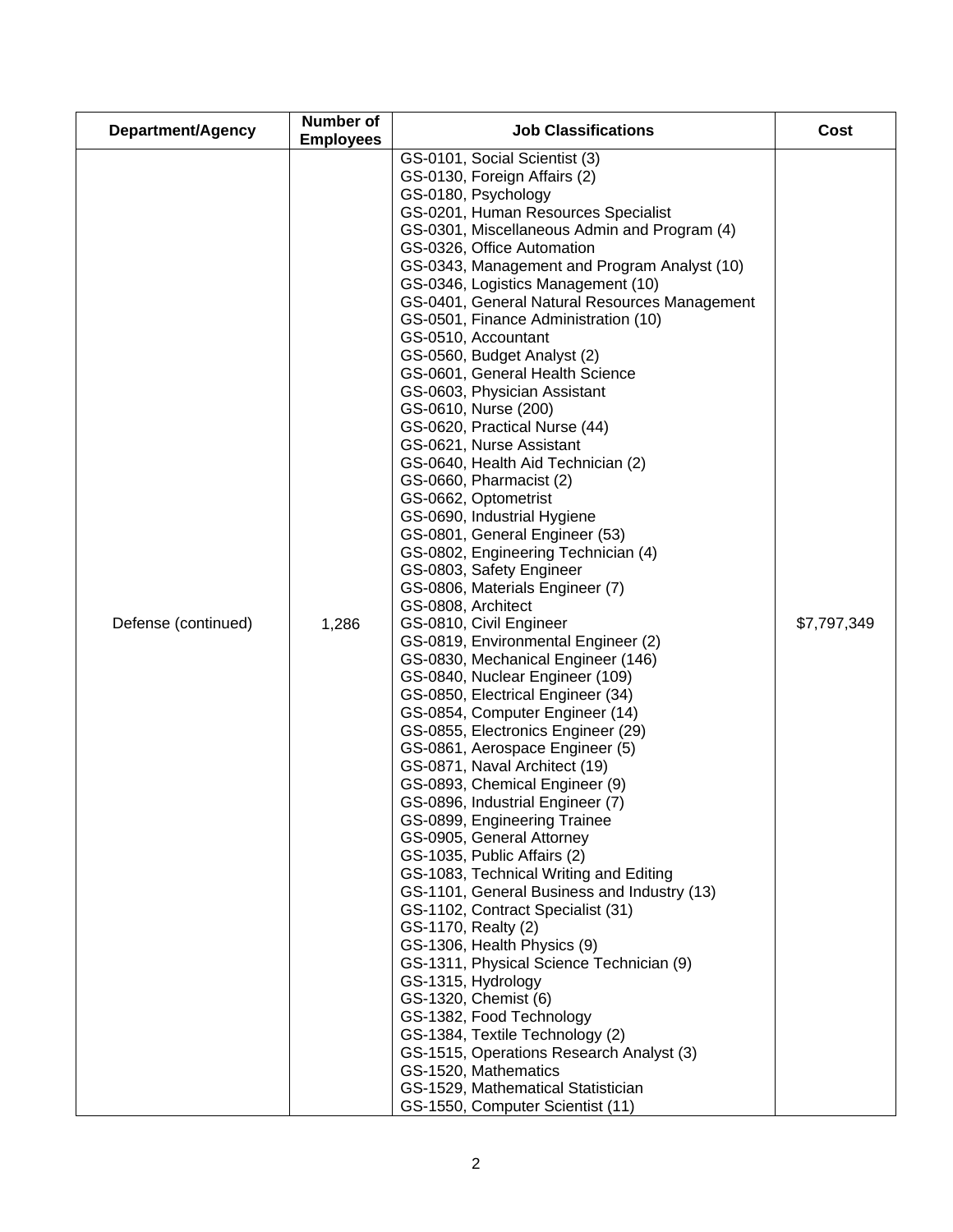| Department/Agency   | <b>Number of</b><br><b>Employees</b> | <b>Job Classifications</b>                                                                                                                                                                                                                                                                                                                                                                                                                                                                                                                                                                                                                                                                                                                                                                                                                                                                                                                                                                                                                                                                                                                                                                                                                                                                                                                                                                                                                                                                                                                                                                                                                                                                                                                                                                                                                                                                                                                                        | Cost        |
|---------------------|--------------------------------------|-------------------------------------------------------------------------------------------------------------------------------------------------------------------------------------------------------------------------------------------------------------------------------------------------------------------------------------------------------------------------------------------------------------------------------------------------------------------------------------------------------------------------------------------------------------------------------------------------------------------------------------------------------------------------------------------------------------------------------------------------------------------------------------------------------------------------------------------------------------------------------------------------------------------------------------------------------------------------------------------------------------------------------------------------------------------------------------------------------------------------------------------------------------------------------------------------------------------------------------------------------------------------------------------------------------------------------------------------------------------------------------------------------------------------------------------------------------------------------------------------------------------------------------------------------------------------------------------------------------------------------------------------------------------------------------------------------------------------------------------------------------------------------------------------------------------------------------------------------------------------------------------------------------------------------------------------------------------|-------------|
| Defense (continued) | 1,286                                | GS-1599, Student Trainee<br>GS-1670, Equipment Services<br>GS-1701, General Education and Training (8)<br>GS-1740, Education Services<br>GS-1811, Criminal Investigator<br>GS-1910, Quality Assurance<br>GS-2010, Inventory Management (5)<br>GS-2101, Transportation Specialist<br>GS-2210, Information Technology (9)<br>IA-0080, Security Administration (2)<br>IA-0132, Intelligence<br>NH-0830, Mechanical Engineer<br>NH-1515, Operations Research Analyst<br>YA-0018, Safety and Occupational Health<br>YA-0020, Community Planning<br>YA-0080, Security Administration (2)<br>YA-0101, Social Science<br>YA-0110, Economist<br>YA-0130, Foreign Affairs (2)<br>YA-0180, Psychology<br>YA-0190, Anthropology (3)<br>YA-0201, Human Resources Specialist (12)<br>YA-0301, Miscellaneous Admin and Program (9)<br>YA-0341, Administrative Officer (3)<br>YA-0343, Management and Program Analyst (11)<br>YA-0501, Financial Administration (3)<br>YA-0510, Accountant (3)<br>YA-0511, Auditing (19)<br>YA-0560, Budget Analyst (3)<br>YA-0905, General Attorney (7)<br>YA-0950, Paralegal Specialist<br>YA-1020, Illustrating<br>YA-1071, Audiovisual Production<br>YA-1102, Contract Specialist (5)<br>YA-1173, Housing Management (3)<br>YA-1701, General Education and Training (2)<br>YA-1750, Instructional Systems (3)<br>YA-2181, Aircraft Operation (5)<br>YA-2210, Information Technology (5)<br><b>YB-0303, Clerk</b><br>YC-0018, Safety and Occupational Health<br>YC-0343, Management and Program Analyst<br>YC-0501, Financial Administration<br>YC-0670, Health System Administration<br>YC-2210, Information Technology<br>YD-0401, Natural Resources Management (3)<br>YD-0403, Microbiology<br>YD-0801, General Engineer (10)<br>YD-0806, Materials Engineer (5)<br>YD-0810, Civil Engineer (4)<br>YD-0830, Mechanical Engineer (40)<br>YD-0840, Nuclear Engineer (3)<br>YD-0850, Electrical Engineer (9)<br>YD-0854, Computer Engineer (3) | \$7,797,349 |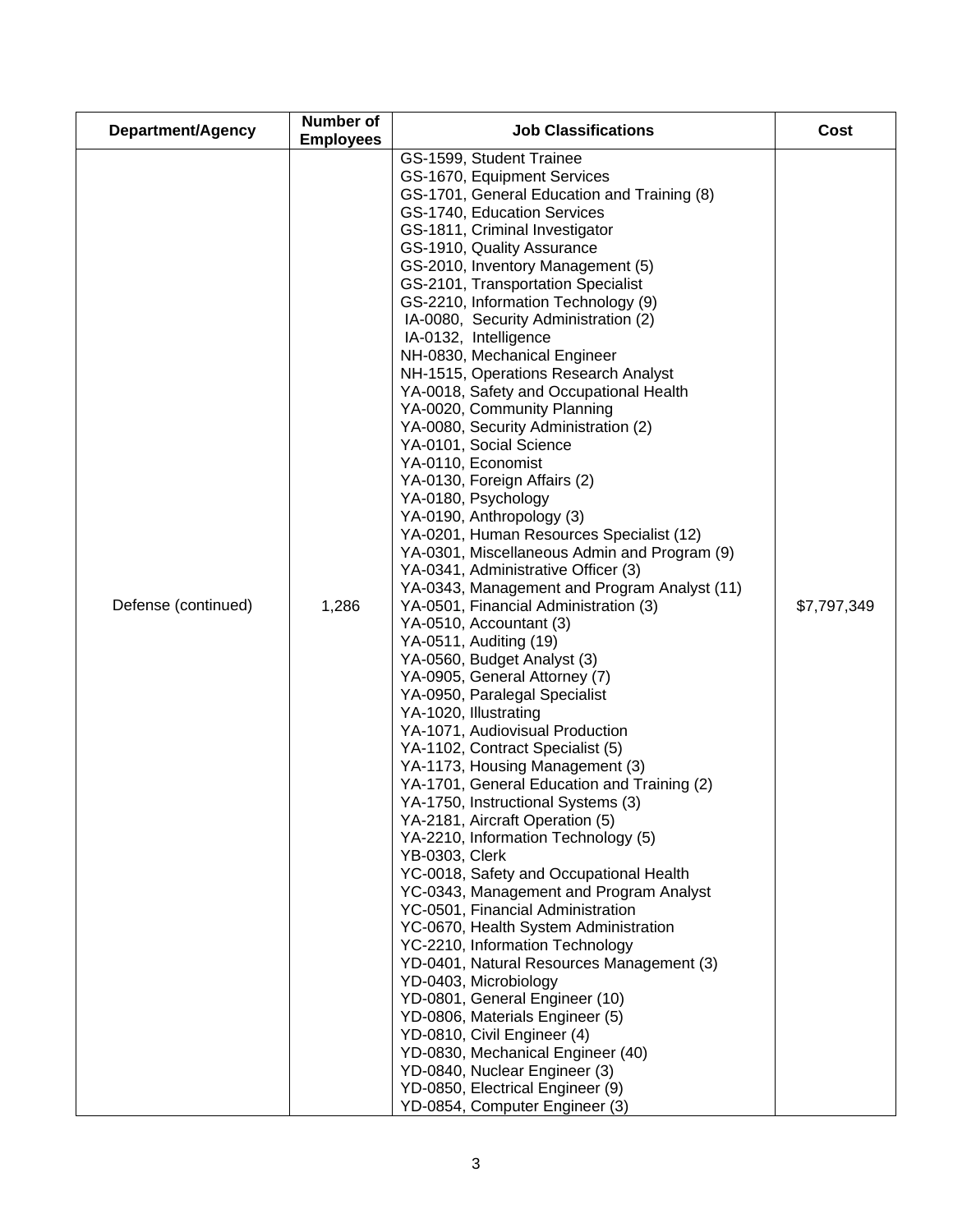| Department/Agency   | Number of<br><b>Employees</b> | <b>Job Classifications</b>                                                                                                                                                                                                                                                                                                                                                                                                                                                                                                                                                                                                                                                                                                                                                                                                                                                                                                                                                                                                                                                                                                      | Cost        |
|---------------------|-------------------------------|---------------------------------------------------------------------------------------------------------------------------------------------------------------------------------------------------------------------------------------------------------------------------------------------------------------------------------------------------------------------------------------------------------------------------------------------------------------------------------------------------------------------------------------------------------------------------------------------------------------------------------------------------------------------------------------------------------------------------------------------------------------------------------------------------------------------------------------------------------------------------------------------------------------------------------------------------------------------------------------------------------------------------------------------------------------------------------------------------------------------------------|-------------|
| Defense (continued) | 1,286                         | YD-0855, Electronics Engineer (24)<br>YD-0861, Aerospace Engineering (14)<br>YD-0893, Chemical Engineer (2)<br>YD-0896, Industrial Engineer (2)<br>YD-1301, General Physical Science<br>YD-1310, Physics<br>YD-1350, Geology<br>YD-1515, Operations Research Analyst (22)<br>YD-1520, Mathematics (2)<br>YD-1550, Computer Science (2)<br>YF-0801, General Engineer (6)<br>YF-0810, Civil Engineer<br>YF-0830, Mechanical Engineer<br>YF-0840, Nuclear Engineer (2)<br>YF-0871, Naval Architect (2)<br>YF-0894, Welding Engineer<br>YF-1320, Chemistry<br>YG-0602, Medical Officer<br>YH-0610, Nurse (63)<br>YH-0662, Optometrist (2)<br>YJ-0610, Nurse (22)<br>YK-1811, Criminal Investigator (4)                                                                                                                                                                                                                                                                                                                                                                                                                              | \$7,797,349 |
| Education           | 3                             | GS-0301, Information Resources Specialist<br>GS-0301, Presidential Management Fellow<br>GS-0343, Management and Program Analyst                                                                                                                                                                                                                                                                                                                                                                                                                                                                                                                                                                                                                                                                                                                                                                                                                                                                                                                                                                                                 | \$16,000    |
| Energy              | 105                           | EK-0801, General Engineer (12)<br>EK-1306, Heath Physicist<br>EN-0801, General Engineer (7)<br>EN-0840, Nuclear Engineer<br>GS-0028, Environmental Protection Specialist (2)<br>GS-0080, Security Specialist (3)<br>GS-0132, Intelligence Research Specialist (4)<br>GS-0301, Energy Technology Program Specialist (7)<br>GS-0301, Project Manager (Transmission Tariff)<br>GS-0301, Policy Analyst<br>GS-0301, Supervisory Cultural Resources<br>GS-0343, Management Analysis Officer<br>GS-0343, Program Analyst (9)<br>GS-0401, General Biologist<br>GS-0510, Accountant (4)<br>GS-0599, Student Trainee (Budget Clerk)<br>GS-0801, General Engineer (11)<br>GS-0819, Environmental Engineer<br>GS-0840, Nuclear Engineer<br>GS-0850, Electrical Engineer (5)<br>GS-0855, Electronics Engineer (2)<br>GS-0905, Attorney Advisor (3)<br>GS-1101, Contractor Human Resources Specialist<br>GS-1101, Infrastructure Systems Analyst<br>GS-1222, Patent Attorney (2)<br>GS-1301, Physical Scientist (4)<br>GS-2210, Information Technology Specialist (3)<br>NF-0301, Business Management Specialist<br>NF-0343, Program Analyst | \$514,488   |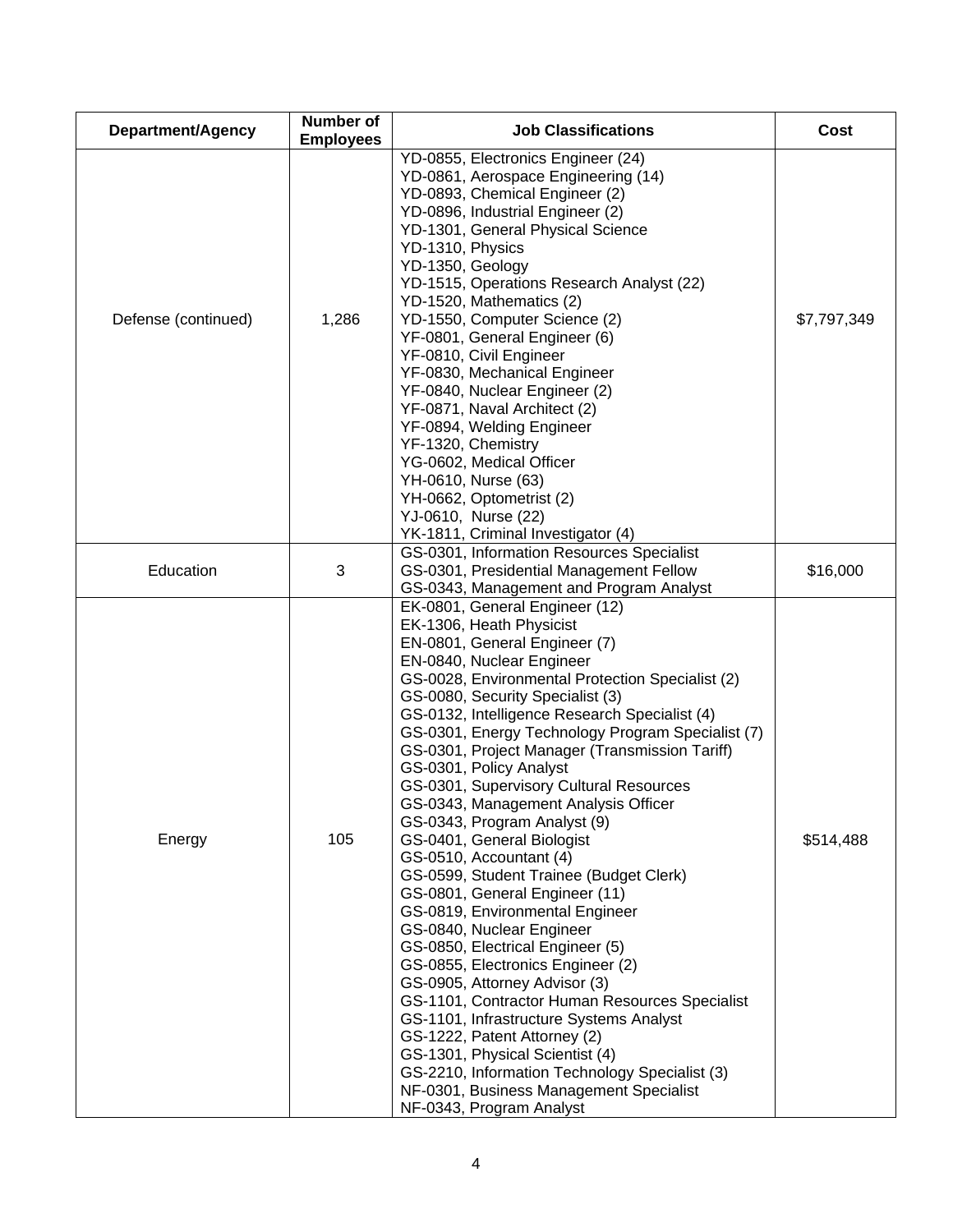| Department/Agency                | <b>Number of</b><br><b>Employees</b> | <b>Job Classifications</b>                                                                                                                                                                                                                                                                                                                                                                                                                                                                                                                                                                                                                                                                                                                                                                                                                                                                                                                                                                                                                                                                                                                                                                                                                                                                                                                                                                                                                                                                                                                                                                                                                                                                                          | Cost        |
|----------------------------------|--------------------------------------|---------------------------------------------------------------------------------------------------------------------------------------------------------------------------------------------------------------------------------------------------------------------------------------------------------------------------------------------------------------------------------------------------------------------------------------------------------------------------------------------------------------------------------------------------------------------------------------------------------------------------------------------------------------------------------------------------------------------------------------------------------------------------------------------------------------------------------------------------------------------------------------------------------------------------------------------------------------------------------------------------------------------------------------------------------------------------------------------------------------------------------------------------------------------------------------------------------------------------------------------------------------------------------------------------------------------------------------------------------------------------------------------------------------------------------------------------------------------------------------------------------------------------------------------------------------------------------------------------------------------------------------------------------------------------------------------------------------------|-------------|
| Energy (continued)               | 105                                  | NF-1102, Contract Price/Cost Analyst<br>NF-1102, Contract Specialist (3)<br>NN-0801, General Engineer<br>NQ-0080, Security Specialist<br>NQ-0201, Human Resources Specialist<br>NQ-0301, Business Programs Specialist (Contracts)<br>NQ-0560, Budget Analyst<br>NQ-0905, General Attorney (2)<br>NQ-1102, Contract Specialist (2)                                                                                                                                                                                                                                                                                                                                                                                                                                                                                                                                                                                                                                                                                                                                                                                                                                                                                                                                                                                                                                                                                                                                                                                                                                                                                                                                                                                   | \$514,488   |
| <b>Health and Human Services</b> | 287                                  | AD-0401, Senior Investigator<br>AD-0403, Staff Fellow (2)<br>AD-0415, Staff Fellow<br>AD-0602, Senior Investigator (2)<br>AD-0610, Clinical Research Nurse (12)<br>AD-1320, Staff Scientist<br>GP-0602, Medical Officer (23)<br>GS-0101, Program Specialist (34)<br>GS-0107, Health Insurance Specialist (2)<br>GS-0180, Psychologist (2)<br>GS-0201, Human Resources Specialist (3)<br>GS-0301, Miscellaneous Admin and Program (25)<br>GS-0303, Administrative Clerk (8)<br>GS-0318, Secretary (2)<br>GS-0341, Administrative Officer (6)<br>GS-0343, Management and Program Analyst (25)<br>GS-0401, Biologist (8)<br>GS-0401, Interdisciplinary Scientist<br>GS-0403, Microbiologist (5)<br>GS-0405, Pharmacologist (4)<br>GS-0405, Supervisory Pharmacologist (2)<br>GS-0501, Financial Operations Specialist (2)<br>GS-0510, Staff Accountant<br>GS-0601, Biospecimen Tech Program Specialist<br>GS-0601, General Health Scientist (2)<br>GS-0601, Health Program Specialist<br>GS-0601, Health Project Manager (6)<br>GS-0601, Health Science Admin (12)<br>GS-0601, Health Science Analyst (4)<br>GS-0601, Intellectual Property Advisor<br>GS-0601, Interdisciplinary Scientist<br>GS-0601, Lead Health Project Manager<br>GS-0601, Lead Regulatory Health Project<br>GS-0601, Project Management Officer<br>GS-0601, Research Program Analyst (3)<br>GS-0601, Supervisory Technology Transfer Spec.<br>GS-0601, Technology Transfer Specialist (4)<br>GS-0601, Vaccine Safety Specialist<br>GS-0602, Medical Officer<br>GS-0610, Clinical Research Nurse<br>GS-0610, Nurse Practitioner<br>GS-0630, Nutritionist<br>GS-0660, Pharmacist (5)<br>GS-0665, Audiologist<br>GS-0685, Public Health Advisor (2) | \$2,281,581 |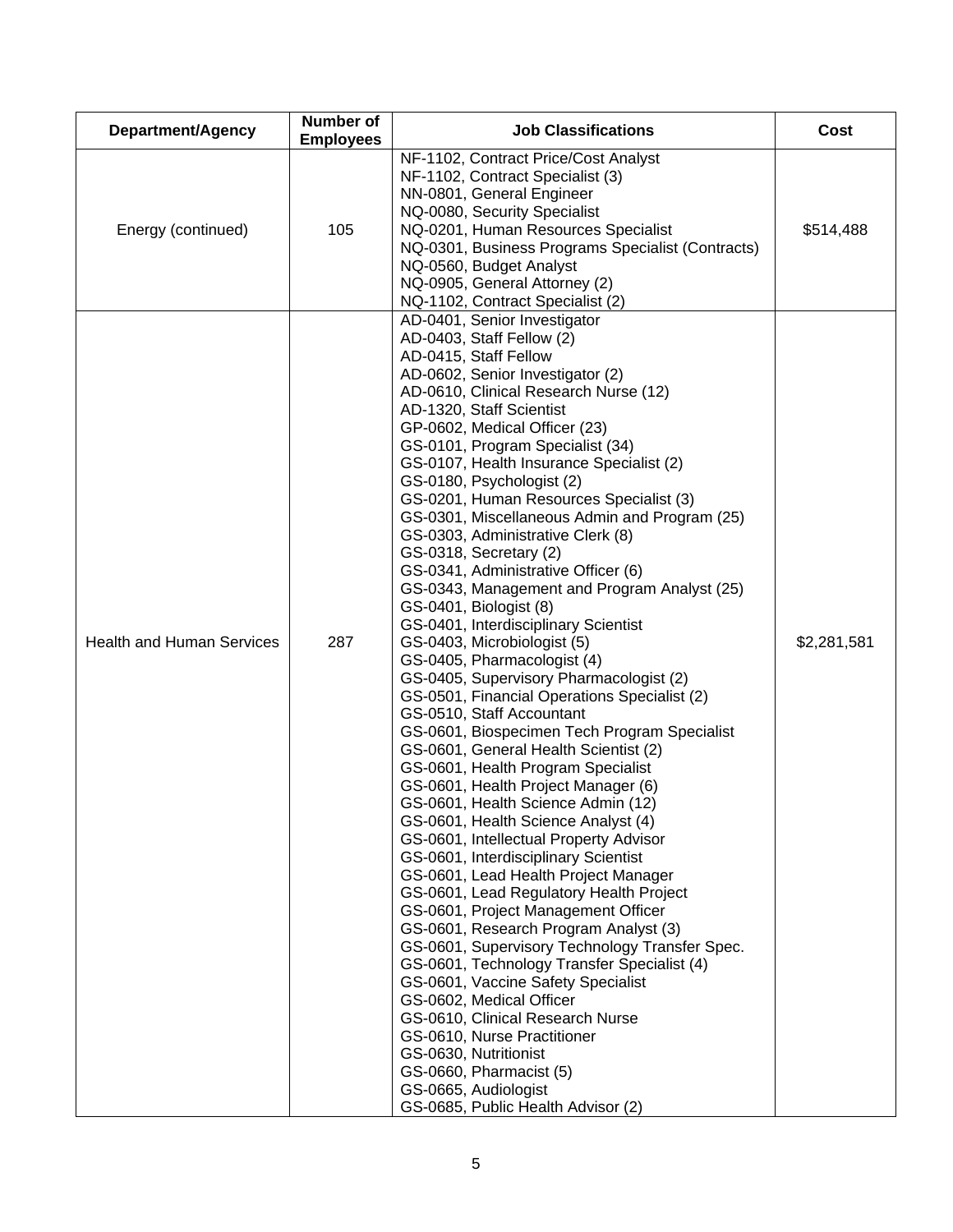| Department/Agency                               | <b>Number of</b><br><b>Employees</b> | <b>Job Classifications</b>                                                                                                                                                                                                                                                                                                                                                                                                                                                                                                                                                                                                                                                                                                                                                                                                                                                                                                           | Cost        |
|-------------------------------------------------|--------------------------------------|--------------------------------------------------------------------------------------------------------------------------------------------------------------------------------------------------------------------------------------------------------------------------------------------------------------------------------------------------------------------------------------------------------------------------------------------------------------------------------------------------------------------------------------------------------------------------------------------------------------------------------------------------------------------------------------------------------------------------------------------------------------------------------------------------------------------------------------------------------------------------------------------------------------------------------------|-------------|
| <b>Health and Human Services</b><br>(continued) | 287                                  | GS-0685, Public Health Analyst<br>GS-0696, Consumer Safety Officer (9)<br>GS-0696, Lead Consumer Safety Officer<br>GS-0890. Agricultural Engineer<br>GS-0905, General Attorney (10)<br>GS-1035, Public Affairs Specialist<br>GS-1082, Writer Editor<br>GS-1083, Technical Writer (2)<br>GS-1101, Grants Management Officer<br>GS-1101, Grants Management Specialist (4)<br>GS-1102, Contract Specialist (7)<br>GS-1102, Procurement Analyst<br>GS-1105, Purchasing Agent<br>GS-1310, Research Physicist<br>GS-1320, Chemist (15)<br>GS-1320, Lead Chemist<br>GS-1515, Operations Research Analyst<br>GS-1529, Mathematical Statistician (3)<br>GS-2210, Information Technology Specialist (2)                                                                                                                                                                                                                                        | \$2,281,581 |
| <b>Homeland Security</b>                        | 80                                   | GS-0132, Intelligence Analyst (7)<br>GS-0201, Human Resources Specialist (2)<br>GS-0301, Miscellaneous Admin and Program (43)<br>GS-0340, Program Management (13)<br>GS-0343, Management and Program Analysis (2)<br>GS-0511, Auditor<br>GS-0560, Budget Analyst (2)<br>GS-1102, Contract Specialist (2)<br>GS-1320, Chemistry<br>GS-1801, Inspection, Investigation and Compliance<br>GS-2001, General Supply<br>GS-2210, Information Technology (5)                                                                                                                                                                                                                                                                                                                                                                                                                                                                                | \$603,684   |
| Housing and Urban<br>Development                | 251                                  | GS-0101, Social Science Analyst (3)<br>GS-0110, Economist (4)<br>GS-0201, Human Resources Specialist (2)<br>GS-0301, Community Planning and Dev. (8)<br>GS-0301, Community Planning and Dev Disaster<br>GS-0301, Departmental Operations Officer<br>GS-0301, Field Office Director<br>GS-0301, Financial Management Analyst<br>GS-0301, Management Analyst<br>GS-0301, Office Administrator<br>GS-0301, Operation Analyst (2)<br>GS-0301, Operations Specialist<br>GS-0301, Presidential Management Fellow (3)<br>GS-0301, Program Analyst (FCI)<br>GS-0301, Program Support Specialist<br>GS-0301, Regional Relocation Specialist<br>GS-0301, Research Utilization Specialist<br>GS-0301, Senior Community and Planning (3)<br>GS-0301, Special Needs Assistance Specialist<br>GS-0301, Web Technology Specialist<br>GS-0303, Customer Service Representative<br>GS-0303, Enforcement Assistant<br>GS-0303, Office Assistant/Reader | \$690,869   |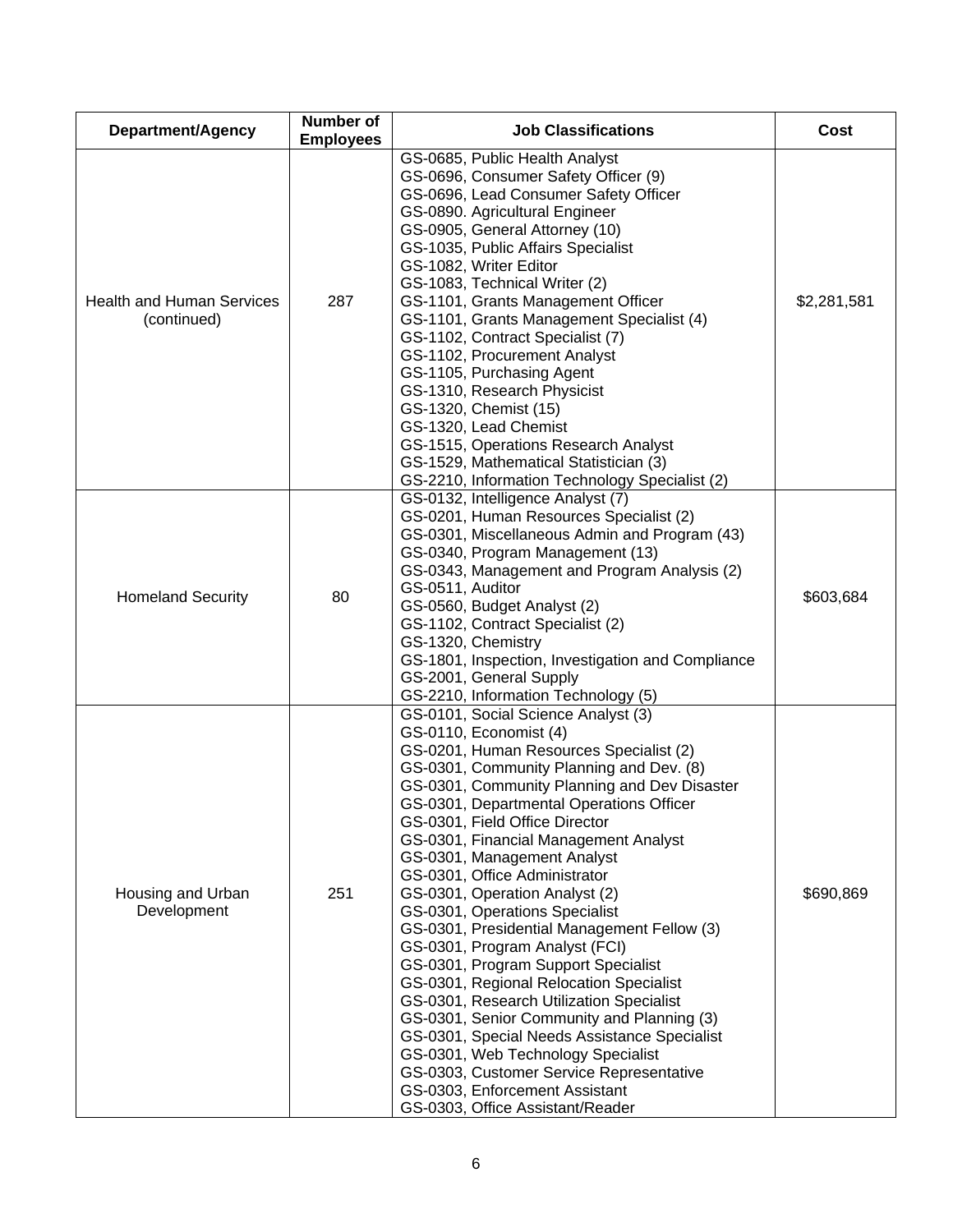| <b>Department/Agency</b>                     | <b>Number of</b><br><b>Employees</b> | <b>Job Classifications</b>                                                                                                                                                                                                                                                                                                                                                                                                                                                                                                                                                                                                                                                                                                                                                                                                                                                                                                                                                                                                                                                                                                                                                                                                                                                                                                                                                                                                                                                                                                                                                                                                                                                                                                                                                                                                                                                                                                                                                                                                                                                      | Cost      |
|----------------------------------------------|--------------------------------------|---------------------------------------------------------------------------------------------------------------------------------------------------------------------------------------------------------------------------------------------------------------------------------------------------------------------------------------------------------------------------------------------------------------------------------------------------------------------------------------------------------------------------------------------------------------------------------------------------------------------------------------------------------------------------------------------------------------------------------------------------------------------------------------------------------------------------------------------------------------------------------------------------------------------------------------------------------------------------------------------------------------------------------------------------------------------------------------------------------------------------------------------------------------------------------------------------------------------------------------------------------------------------------------------------------------------------------------------------------------------------------------------------------------------------------------------------------------------------------------------------------------------------------------------------------------------------------------------------------------------------------------------------------------------------------------------------------------------------------------------------------------------------------------------------------------------------------------------------------------------------------------------------------------------------------------------------------------------------------------------------------------------------------------------------------------------------------|-----------|
| Housing and Urban<br>Development (continued) | 251                                  | GS-0303, Office Automation Clerk<br>GS-0303, Program Support Assistant<br>GS-0303, Staff Assistant (2)<br>GS-0343, Grants Evaluation Specialist<br>GS-0343, Management Analyst (14)<br>GS-0343, Program Analyst (10)<br>GS-0344, Management Assistant (2)<br>GS-0360, Supervisory Equal Opportunity Specialist<br>GS-0360, Equal Opportunity Specialist (15)<br>GS-0361, Assistant Opportunity Specialist<br>GS-0361, Equal Opportunity Assistant<br>GS-0501, Financial Operations Analyst (2)<br>GS-0501, Chief Systems Management Branch<br>GS-0510, Accountant (4)<br>GS-0510, Operational Accountant<br>GS-0511, Auditor (2)<br>GS-0560, Budget Analyst<br>GS-0808, Architect<br>GS-0828, Construction Analyst<br>GS-0905, Attorney (3)<br>GS-0905, Attorney Advisor General (13)<br>GS-0905, Attorney Advisor (49)<br>GS-0905, Trial Attorney (6)<br>GS-0950, Paralegal Specialist (6)<br>GS-0986, Legal Assistant<br>GS-1035, Public Affairs Specialist<br>GS-1101, Account Executive (2)<br>GS-1101, Affordable Housing Specialist (2)<br>GS-1101, Asset Manager<br>GS-1101, Chief of Field Operations<br>GS-1101, Debt Restructuring Analyst (2)<br>GS-1101, Enforcement Analyst<br>GS-1101, Facilities Management Specialist<br>GS-1101, Financial Analyst<br>GS-1101, Financial Transaction Summary<br>GS-1101, Grants Management Specialist (2)<br>GS-1101, Housing Program Specialist (5)<br>GS-1101, Industrial Relations Specialist<br>GS-1101, Multifamily Project Manager<br>GS-1101, Program Liaison Specialist (2)<br>GS-1101, Program Specialist<br>GS-1101, Project Manager (16)<br>GS-1101, Project Manager Asset Development (2)<br>GS-1101, Public Housing Revitalization (10)<br>GS-1101, Real Estate Analyst<br>GS-1101, Senior Advisor<br>GS-1101, Senior Housing Specialist<br>GS-1101, Senior Project Manager (3)<br>GS-1101, Single Family Housing Specialist (3)<br>GS-1101, Supervisory Project Manager<br>GS-1165, Loan Specialist<br>GS-1910, Quality Assurance Specialist<br>GS-1199, Mortgage Approval Analyst<br>GS-2210, IT Specialist (4) | \$690,869 |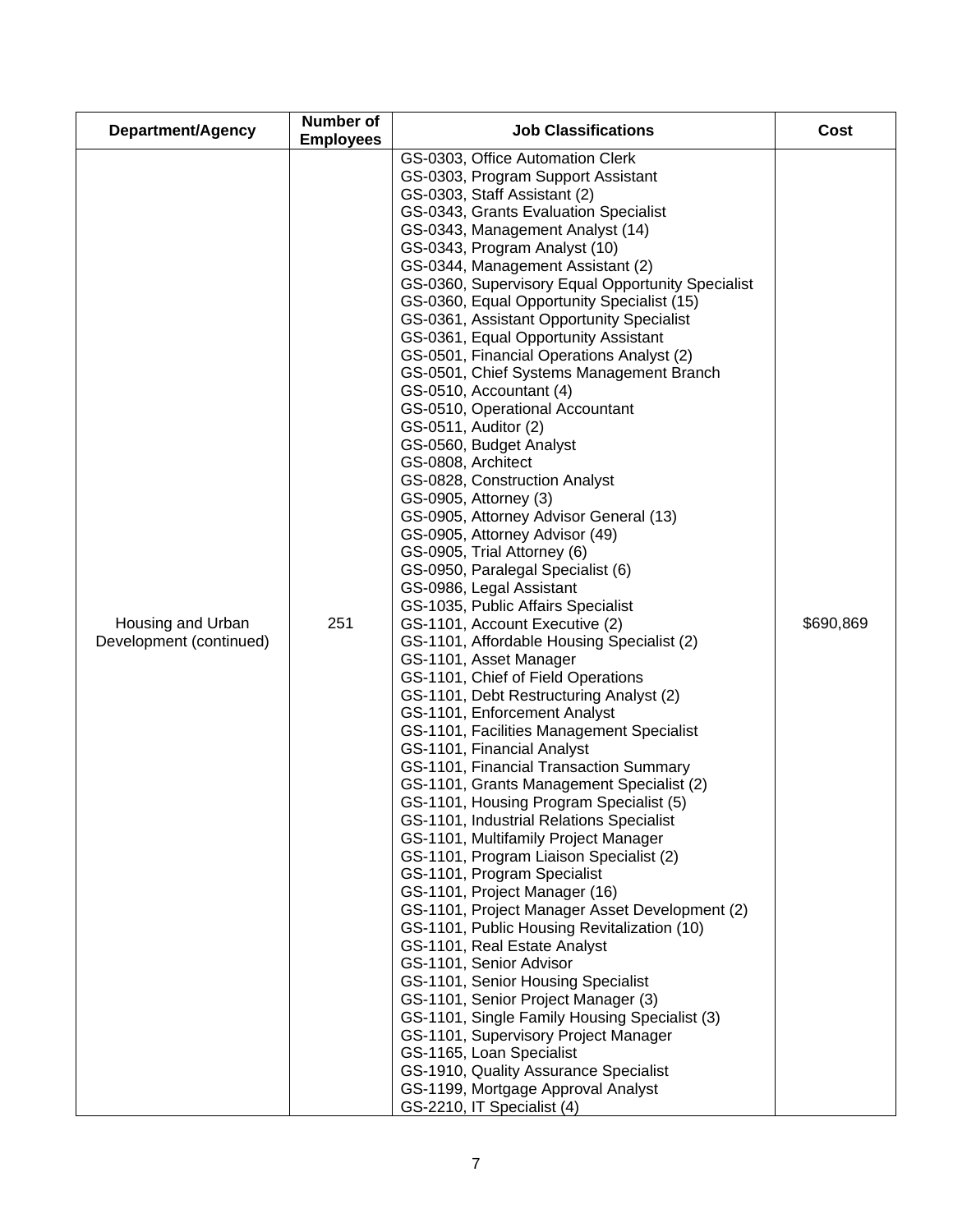| Department/Agency | Number of<br><b>Employees</b> | <b>Job Classifications</b>                                                                                                                                                                                                                                                                                                                                                                                                                                                                                                                                                                                                                                                                                                                                                                                                                                                                                                                                                                                                                                                                                                                                                                                                                                          | Cost         |
|-------------------|-------------------------------|---------------------------------------------------------------------------------------------------------------------------------------------------------------------------------------------------------------------------------------------------------------------------------------------------------------------------------------------------------------------------------------------------------------------------------------------------------------------------------------------------------------------------------------------------------------------------------------------------------------------------------------------------------------------------------------------------------------------------------------------------------------------------------------------------------------------------------------------------------------------------------------------------------------------------------------------------------------------------------------------------------------------------------------------------------------------------------------------------------------------------------------------------------------------------------------------------------------------------------------------------------------------|--------------|
| Interior          | 60                            | BB-2601, Power System Control Craftsmen<br>ES-0401, Natural Resource Steward and Science<br>GL-0025, Park Ranger<br>GS-0025, Supervisory Park Ranger<br>GS-0028, Environmental Protection Specialist (3)<br>GS-0185, Social Worker<br>GS-0193, Archeologist<br>GS-0201, Human Resources Specialist<br>GS-0301, City Program Manager<br>GS-0301, Renewable Energy Program Specialist<br>GS-0301, Staff Assistant<br>GS-0301, Tribal Trust Accounting<br>GS-0343, Management Analyst (2)<br>GS-0343, Policy Analyst<br>GS-0343, Program Analyst (6)<br>GS-0401, Natural Resource Specialist (3)<br>GS-0470, Soil Scientist<br>GS-0482, Fish Biologist<br>GS-0501, Financial Management Specialist (2)<br>GS-0511, Auditor<br>GS-0560, Budget Analyst (3)<br>GS-0809, Project Supervisor<br>GS-0810, Civil Engineer (4)<br>GS-0830, Mechanical Engineer<br>GS-0850, Electrical Engineer<br>GS-0881, Petroleum Engineer (2)<br>GS-0899, Student Trainee<br>GS-1083, Technical Editor<br>GS-1101, Concession Management Specialist<br>GS-1101, Repayment Specialist<br>GS-1102, Contract Specialist (5)<br>GS-1102, Procurement<br>GS-1165, Loan Specialist<br>GS-1350, Geologist<br>GS-1801, Investigation Specialist<br>GS-2210, Information Technology Specialist (4) | \$419,841    |
| Justice           | 2,610                         | GS-0060, Chaplain (2)<br>GS-0072, Fingerprint Examiner (8)<br>GS-0080, Personnel Security Specialist (12)<br>GS-0080, Security Specialist (2)<br>GS-0080, Security Specialist (ACSO)<br>GS-0080, Supervisory Security Specialist (CSO)<br>GS-0083, Police Officer (15)<br>GS-0083, Lead Police Officer<br>GS-0083, Supervisory Police Officer (2)<br>GS-0086, Security Assistant<br>GS-0086, Security Assistant (COMSEC) (2)<br>GS-0086, Supervisory Security Assistant<br>GS-0101, Employee Assistance Counselor (4)<br>GS-0101, Victim Specialist (18)<br>GS-0132, Intelligence Analyst (438)<br>GS-0132, Supervisory Intelligence Analyst (9)<br>GS-0132, Senior Intel. Officer Counterterrorism<br>GS-0134, Intelligence Assistant (3)                                                                                                                                                                                                                                                                                                                                                                                                                                                                                                                          | \$23,420,746 |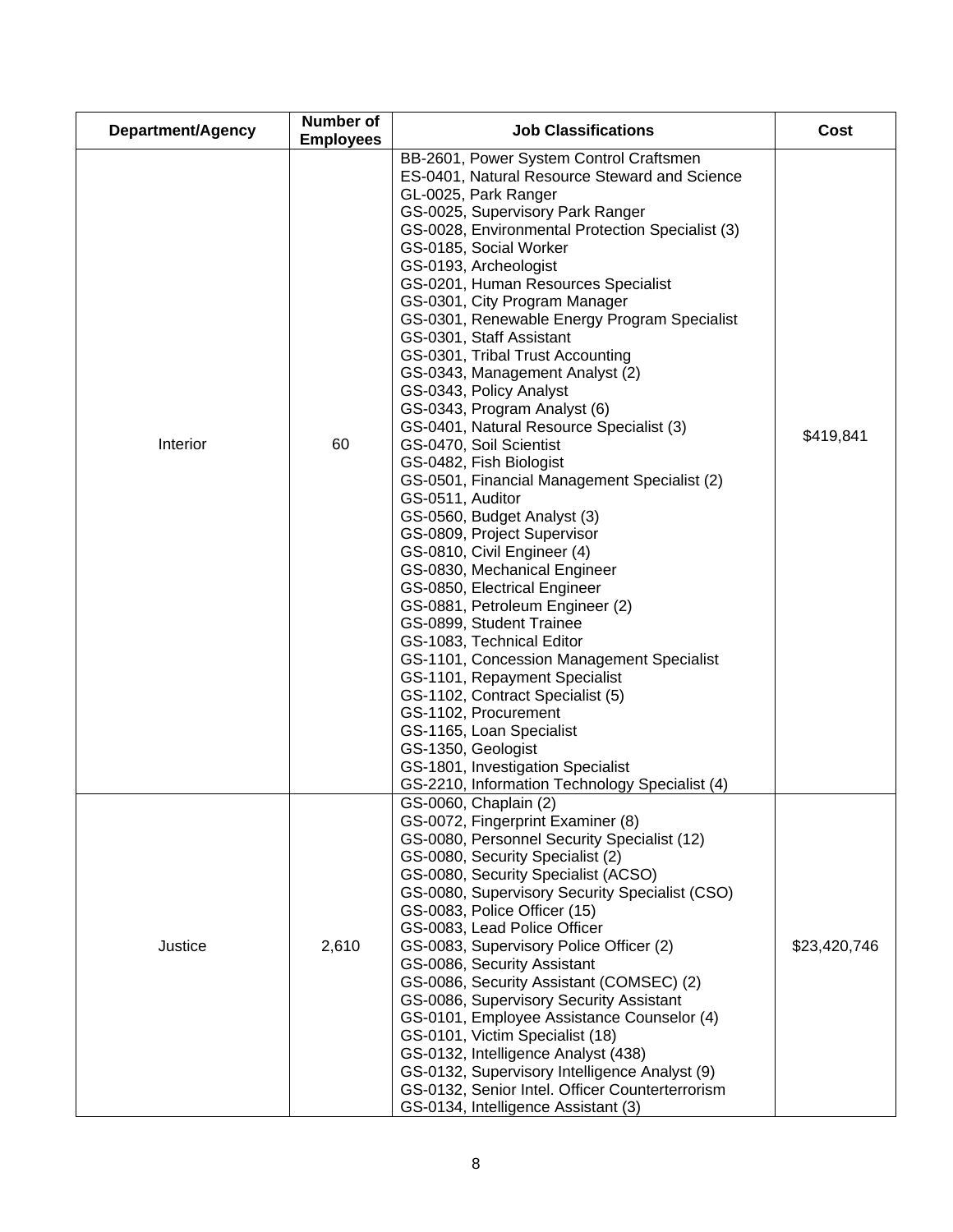| Department/Agency   | Number of<br><b>Employees</b> | <b>Job Classifications</b>                                                                                                                                                                                                                                                                                                                                                                                                                                                                                                                                                                                                                                                                                                                                                                                                                                                                                                                                                                                                                                                                                                                                                                                                                                                                                                                                                                                                                                                                                                                                                                                                                                                                                                                                                                                                                                                                                                                                                                                                                                                                                                                                                                                                                                                              | Cost         |
|---------------------|-------------------------------|-----------------------------------------------------------------------------------------------------------------------------------------------------------------------------------------------------------------------------------------------------------------------------------------------------------------------------------------------------------------------------------------------------------------------------------------------------------------------------------------------------------------------------------------------------------------------------------------------------------------------------------------------------------------------------------------------------------------------------------------------------------------------------------------------------------------------------------------------------------------------------------------------------------------------------------------------------------------------------------------------------------------------------------------------------------------------------------------------------------------------------------------------------------------------------------------------------------------------------------------------------------------------------------------------------------------------------------------------------------------------------------------------------------------------------------------------------------------------------------------------------------------------------------------------------------------------------------------------------------------------------------------------------------------------------------------------------------------------------------------------------------------------------------------------------------------------------------------------------------------------------------------------------------------------------------------------------------------------------------------------------------------------------------------------------------------------------------------------------------------------------------------------------------------------------------------------------------------------------------------------------------------------------------------|--------------|
| Justice (continued) | 2,610                         | GS-0180, Psychologist (33)<br>GS-0201, Assistant Human Resources Officer<br>GS-0201, Human Resources Specialist (20)<br>GS-0203, Human Resources Assistant (3)<br>GS-0301, Administrative Specialist (19)<br>GS-0301, Center Operations Specialist<br>GS-0301, Community Outreach Specialist (4)<br>GS-0301, Congressional Affairs Specialist<br>GS-0301, Courseware Support Specialist<br>GS-0301, Crime Analyst (3)<br>GS-0301, CTOC Specialist (3)<br>GS-0301, Emergency Action Specialist<br>GS-0301, English Monitor Analyst (2)<br>GS-0301, Foreign Operations Specialist (2)<br>GS-0301, Information Management Specialist<br>GS-0301, Legal Operations Specialist (2)<br>GS-0301, N-Dex Liaison Specialist<br>GS-0301, Occ. Safety & Env. Program Manager (2)<br>GS-0301, Program Maintenance and Support (2)<br>GS-0301, Project Manager<br>GS-0301, Protocol Affairs Specialist<br>GS-0301, Research Analyst (4)<br>GS-0301, Space Management Specialist<br>GS-0301, Staff Operations Specialist (28)<br>GS-0301, Supervisory Administrative Specialist (6)<br>GS-0301, Supv. Foreign Language Prog. Cord. (2)<br>GS-0301, Training and Civic Liaison Specialist (2)<br>GS-0301, Victim Notification and Statistics<br>GS-0303, Evidence Technician (7)<br>GS-0303, Legal Operations Assistant<br>GS-0303, Office Security Assistant (3)<br>GS-0303, Operations Security Assistant (8)<br>GS-0303, Supervisory Evidence Technician<br>GS-0303, Support Operations Technician (2)<br>GS-0303, Support Service Clerk (4)<br>GS-0303, Support Services Technician (88)<br>GS-0305, File Assistant<br>GS-0313, Offices Services Manager (6)<br>GS-0318, Secretary (12)<br>GS-0340, Foreign Language Program Manager (3)<br>GS-0340, Program Manager<br>GS-0341, Administrative Officer<br>GS-0343, Management & Program Analyst (93)<br>GS-0343, Supv. Management & Program Analyst (4)<br>GS-0344, Management & Program Assistant (4)<br>GS-0391, Telecommunication Manager<br>GS-0391, Telecommunication Specialist (4)<br>GS-0401, Biologist (11)<br>GS-0501, Accounting Analyst (4)<br>GS-0501, Financial Analyst<br>GS-0501, Financial Administrative Specialist<br>GS-0501, Fiscal Management and Budget Officer<br>GS-0505, Financial Manager (5)<br>GS-0511, Auditor (10) | \$23,420,746 |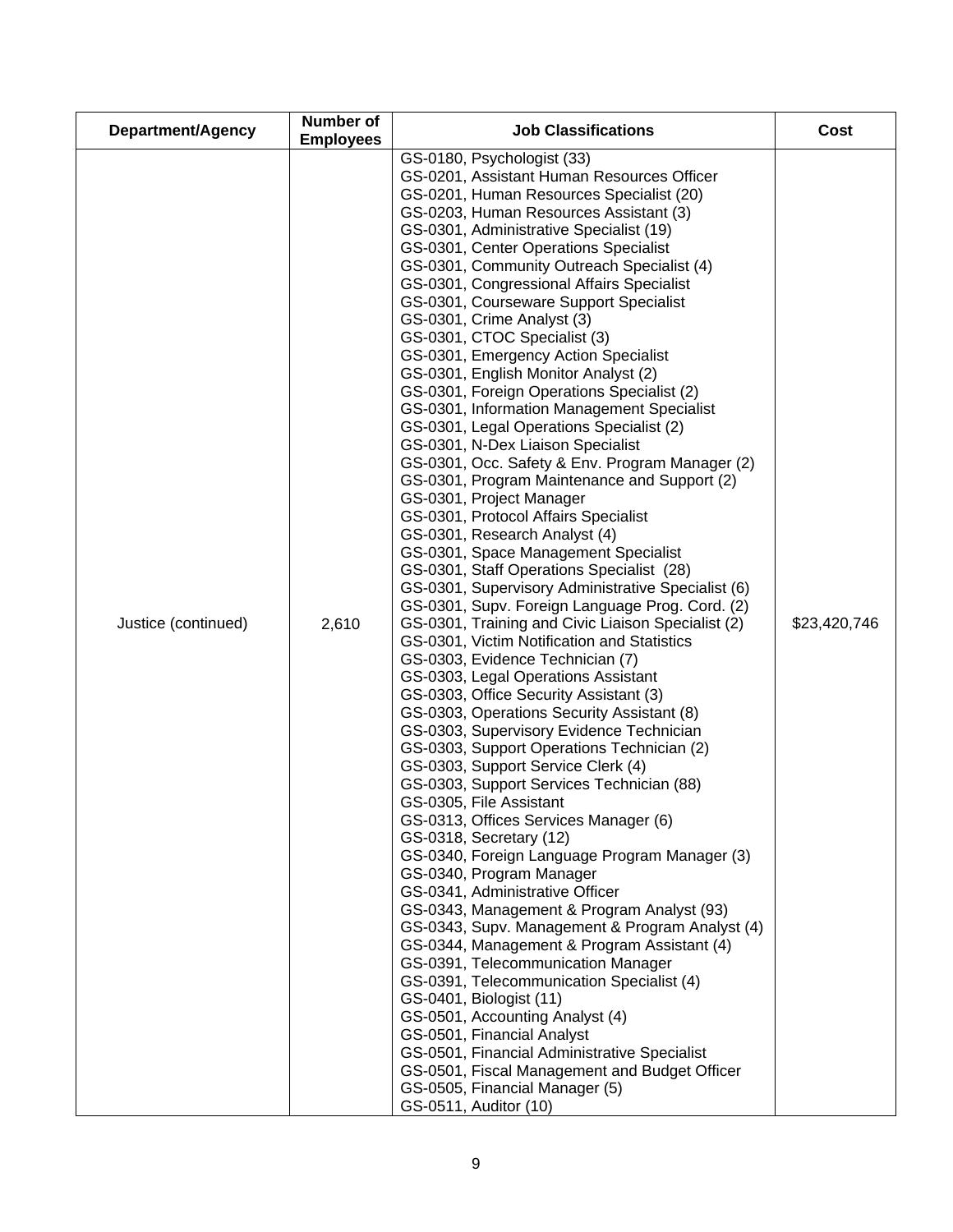| <b>Department/Agency</b> | <b>Number of</b><br><b>Employees</b> | <b>Job Classifications</b>                                                                                                                                                                                                                                                                                                                                                                                                                                                                                                                                                                                                                                                                                                                                                                                                                                                                                                                                                                                                                                                                                                                                                                                                                                                                                                                                                                                                                                                                                                                                                                                                                                                                                                                                                                                                                                                                                                                                                                                                                                                                     | Cost         |
|--------------------------|--------------------------------------|------------------------------------------------------------------------------------------------------------------------------------------------------------------------------------------------------------------------------------------------------------------------------------------------------------------------------------------------------------------------------------------------------------------------------------------------------------------------------------------------------------------------------------------------------------------------------------------------------------------------------------------------------------------------------------------------------------------------------------------------------------------------------------------------------------------------------------------------------------------------------------------------------------------------------------------------------------------------------------------------------------------------------------------------------------------------------------------------------------------------------------------------------------------------------------------------------------------------------------------------------------------------------------------------------------------------------------------------------------------------------------------------------------------------------------------------------------------------------------------------------------------------------------------------------------------------------------------------------------------------------------------------------------------------------------------------------------------------------------------------------------------------------------------------------------------------------------------------------------------------------------------------------------------------------------------------------------------------------------------------------------------------------------------------------------------------------------------------|--------------|
| Justice (continued)      | 2,610                                | GS-0525, Accounting Technician (8)<br>GS-0560, Budget Analyst (14)<br>GS-0560, Supervisory Budget Analyst<br>GS-0602, Medical Officer (6)<br>GS-0603, Physician's Assistant (11)<br>GS-0603, Supervisory Physician's Assistant<br>GS-0610, Nurse (8)<br>GS-0680, Dental Officer<br>GS-0682, Dental Hygienist<br>GS-0855, Electronics Engineer (4)<br>GS-0856, Electronics Technician (13)<br>GS-0901, Legal Administrative Specialist (37)<br>GS-0904, Law Clerk (3)<br>GS-0905, Attorney (182)<br>GS-0905, Supervisory Attorney Advisor (4)<br>GS-0950, Paralegal Specialist (4)<br>GS-0963, Legal Instruments Examiner (9)<br>GS-0963, Supv. Legal Instruments Examiner<br>GS-0967, Passport and Visa Specialist<br>GS-0986, Legal Assistant<br>GS-1001, Arts and Information Specialist<br>GS-1001, Video Communications Specialist<br>GS-1040, Language Specialist (18)<br>GS-1072, Editor (Television)<br>GS-1082, Writer (Executive Communications)<br>GS-1082, Writer/Editor (2)<br>GS-1084, Visual Information Specialist (2)<br>GS-1102, Contract Officer<br>GS-1102, Contract Specialist (3)<br>GS-1160, Financial Analyst (26)<br>GS-1160, Financial Assistant<br>GS-1160, Supervisory Financial Analyst<br>GS-1301, Physical Scientist (24)<br>GS-1320, Chemist (6)<br>GS-1321, Metallurgist<br>GS-1386, Photo Technologist<br>GS-1397, Document Analyst<br>GS-1412, Technical Information Specialist (22)<br>GS-1520, Mathematician<br>GS-1541, Cryptanalyst<br>GS-1702, Training Technician (2)<br>GS-1712, Training Instructor<br>GS-1750, Instructional Systems Specialist<br>GS-1801, Investigative Operations Analyst (21)<br>GS-1801, Investigative Specialist (92)<br>GS-1801, Supervisory Investigative Specialist (4)<br>GS-1801, Investigative Support Specialist (3)<br>GS-1801, Surveillance Specialist (16)<br>GS-1801, Supervisory Surveillance Specialist<br>GS-1802, Criminal History Examiner<br>GS-1802, ELSUR Operations Technician (7)<br>GS-1802, Identification Records Examiner<br>GS-1811, Special Agent (957)<br>GS-1811, Supervisory Special Agent (56) | \$23,420,746 |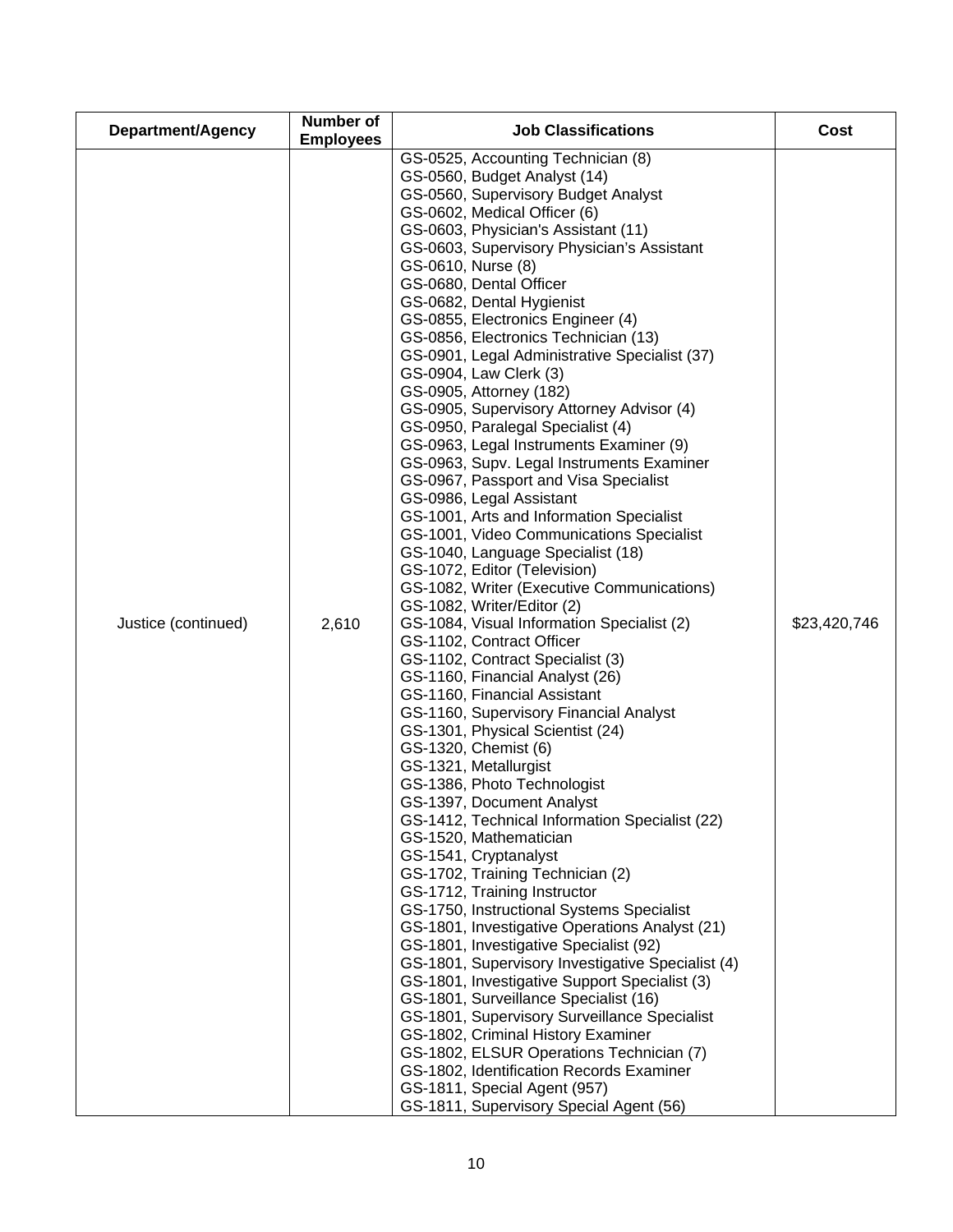| Department/Agency   | <b>Number of</b><br><b>Employees</b> | <b>Job Classifications</b>                                                                                                                                                                                                                                                                                                                                                                                                                                                                                                                                                                                                                                                                                                                                                                                                                                                                                                                                                                                                                                                                                                                                                                                                                                                                                                                                                                                                                                                                                                                                                                                                                                                      | Cost         |
|---------------------|--------------------------------------|---------------------------------------------------------------------------------------------------------------------------------------------------------------------------------------------------------------------------------------------------------------------------------------------------------------------------------------------------------------------------------------------------------------------------------------------------------------------------------------------------------------------------------------------------------------------------------------------------------------------------------------------------------------------------------------------------------------------------------------------------------------------------------------------------------------------------------------------------------------------------------------------------------------------------------------------------------------------------------------------------------------------------------------------------------------------------------------------------------------------------------------------------------------------------------------------------------------------------------------------------------------------------------------------------------------------------------------------------------------------------------------------------------------------------------------------------------------------------------------------------------------------------------------------------------------------------------------------------------------------------------------------------------------------------------|--------------|
| Justice (continued) | 2,610                                | GS-2001, General Supply Specialist<br>GS-2130, Traffic Management Specialist<br>GS-2210, Information Technology Specialist (66)<br>GS-2210, Supervisory IT Specialist (5)<br>GS-8856, Electronics Technician<br>WG-5823, Automotive Mechanic                                                                                                                                                                                                                                                                                                                                                                                                                                                                                                                                                                                                                                                                                                                                                                                                                                                                                                                                                                                                                                                                                                                                                                                                                                                                                                                                                                                                                                    | \$23,420,746 |
| Labor               | 3                                    | GS-0018, Safety and Occupational Health Specialist<br>GS-0201, Human Resources Specialist<br>GS-0601, Health Scientist                                                                                                                                                                                                                                                                                                                                                                                                                                                                                                                                                                                                                                                                                                                                                                                                                                                                                                                                                                                                                                                                                                                                                                                                                                                                                                                                                                                                                                                                                                                                                          | \$22,005     |
| <b>State</b>        | 713                                  | FS-2010, Management Officer (50)<br>FS-2101, Financial Management (5)<br>FS-2201, Human Resources Management<br>FS-2301, General Services (3)<br>FS-2501, Security (40)<br>FS-2550, Security Engineering (6)<br>FS-2560, Security Engineering-Tech<br>FS-2880, Information Management (15)<br>FS-2882, Information Management-Tech<br>FS-2884, Information Tech Management (2)<br>FS-3001, Consular Affairs (49)<br>FS-4400, Public Diplomacy (67)<br>FS-5015, Economics (95)<br>FS-5505, Political Affairs (84)<br>FS-6110, Medicine<br>FS-6115, Health Practitioner (4)<br>FS-6218, Construction Engineering (3)<br>FS-6220, Attorney Advisor<br>FS-9017, Office Management (23)<br>GS-0080, Security Administration (3)<br>GS-0130, Foreign Affairs (25)<br>GS-0170, History (4)<br>GS-0201, Personnel Management (17)<br>GS-0260, Equal Employment Opportunity<br>GS-0301, Misc. Administration and Program (26)<br>GS-0318, Secretary (2)<br>GS-0343, Management and Program Analysis<br>GS-0346, Logistics Management<br>GS-0501, Financial Administration and Program (4)<br>GS-0510, Accounting (4)<br>GS-0511, Auditing<br>GS-0560, Budget Analysis (3)<br>GS-0801, General Engineering (3)<br>GS-0819, Environmental Engineering<br>GS-0904, Law Clerk<br>GS-0905, General Attorney (26)<br>GS-0967, Passport and Visa Examining (104)<br>GS-1001, General Arts and Information<br>GS-1035, Public Affairs<br>GS-1101, General Business and Industry (4)<br>GS-1102, Contracting (6)<br>GS-1301, General Physical Science<br>GS-1801, Inspect., Investigation and Compliance (2)<br>GS-1811, Criminal Investigating<br>GS-2210, Information Technology Management (19 | \$4,593,282  |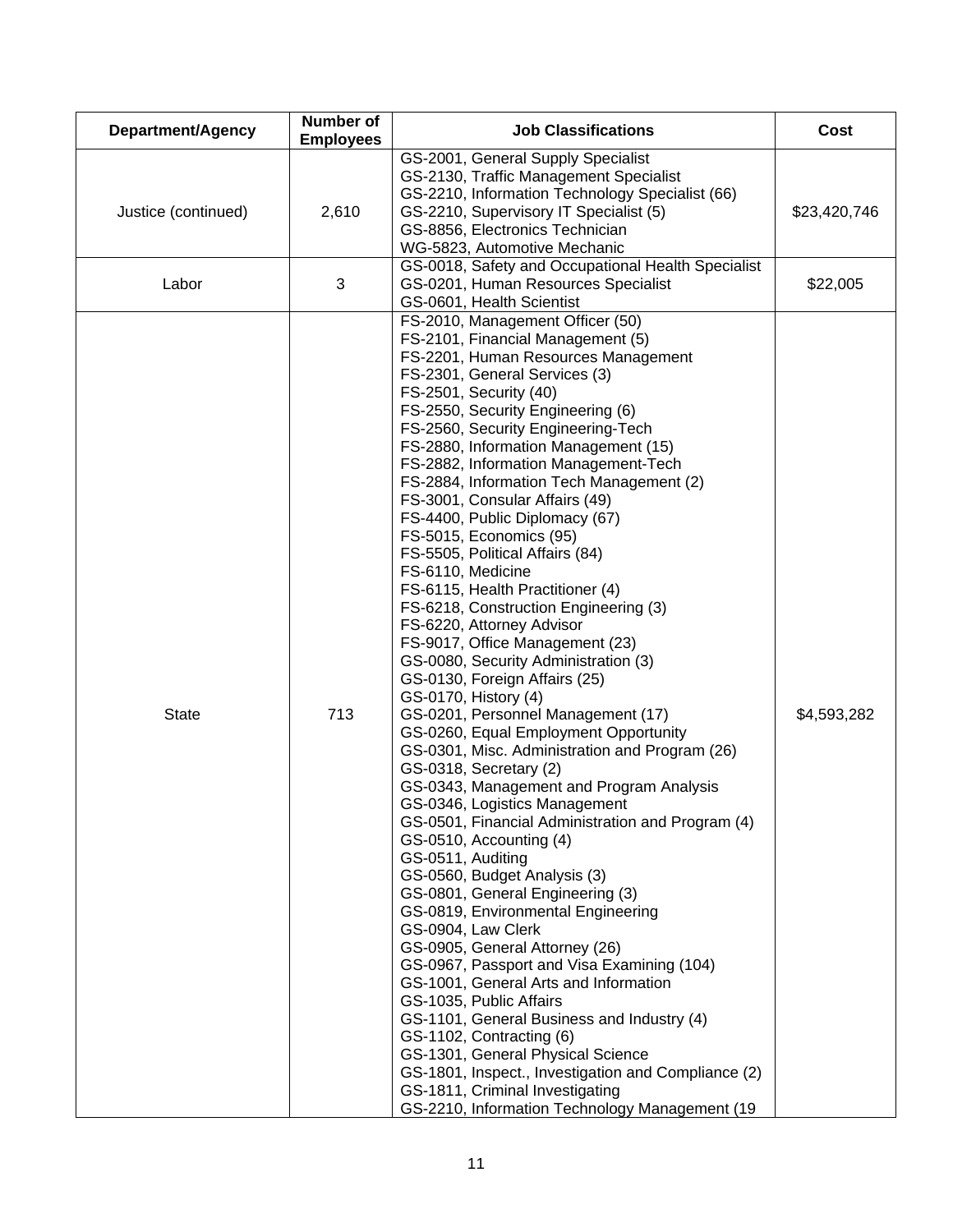| Department/Agency       | Number of<br><b>Employees</b> | <b>Job Classifications</b>                                                                                                                                                                                                                                                                                                                                                                                                                                                                                                                                                                                                                                                                                                                                                                                                                                                                                                                                                                                                                                            | Cost        |
|-------------------------|-------------------------------|-----------------------------------------------------------------------------------------------------------------------------------------------------------------------------------------------------------------------------------------------------------------------------------------------------------------------------------------------------------------------------------------------------------------------------------------------------------------------------------------------------------------------------------------------------------------------------------------------------------------------------------------------------------------------------------------------------------------------------------------------------------------------------------------------------------------------------------------------------------------------------------------------------------------------------------------------------------------------------------------------------------------------------------------------------------------------|-------------|
| Transportation          | 37                            | GS-0020, Community Planner (4)<br>GS-0020, Transportation Planner<br>GS-0028, Environmental Protection Specialist<br>GS-0099, Student Trainee<br>GS-0301, Intergovernmental Program Specialist<br>GS-0301, Policy Analyst<br>GS-0303, Administrative Program Assistant<br>GS-0340, Director, Office of Civil Rights<br>GS-0342, Support Service Specialist<br>GS-0343, Program Analyst (5)<br>GS-0360, Equal Opportunity Specialist (2)<br>GS-0560, Budget Analyst<br>GS-0905, Attorney-Advisor (2)<br>GS-0905, Trial Attorney (Transportation)<br>GS-1102, Contract Specialist<br>GS-2101, International Transportation Specialist (3)<br>GS-2101, Program Management Specialist<br>GS-2101, Regional Administrator<br>GS-2101, Transportation Program Specialist (3)<br>GS-2110, Transportation Industry Analyst (4)<br>GS-2210, IT Project Manager                                                                                                                                                                                                                 | \$362,500   |
| Treasury                | 51                            | GS-0080, Personnel Security Specialist<br>GS-0132, Intelligence Operations Specialist<br>GS-0132, Intelligence Research Specialist (13)<br>GS-0132, Policy Advisor<br>GS-0132, Supervisory Intelligence Research Spec.<br>GS-0201, Human Resources Specialist (2)<br>GS-0301, Compliance Specialist<br>GS-0301, Policy Advisor<br>GS-0301, Regulatory Outreach Specialist<br>GS-0301, Regulatory Policy Project Officer (2)<br>GS-0301, Regulatory Policy Specialist<br>GS-0301, Supervisory Payment Control Specialist<br>GS-0340, Program Manager (2)<br>GS-0340, Project Manager<br>GS-0343, Program Analyst<br>GS-0343, Supervisory Mgmt/Program Analyst (2)<br>GS-0501, Financial Specialist<br>GS-0510, Accountant<br>GS-0510, Supervisory Accountant Officer<br>GS-0560, Budget Analyst<br>GS-0905, Attorney Advisor<br>GS-1102, Contract Specialist (2)<br>GS-1102, Supervisory Contract Specialist (2)<br>GS-1801, Law Enforcement Liaison Specialist<br>GS-2210, Information Technology Specialist (8)<br>GS-2210, Supervisory Information Technology Spec. | \$234,252   |
| <b>Veterans Affairs</b> | 130                           | GS-0180, Psychologist (6)<br>GS-0185, Social Worker (13)<br>GS-0201, Human Resources Specialist (13)<br>GS-0260, Equal Opportunity Manager<br>GS-0301, Miscellaneous Admin and Program (10)<br>GS-0318, Secretary<br>GS-0340, Program Manager                                                                                                                                                                                                                                                                                                                                                                                                                                                                                                                                                                                                                                                                                                                                                                                                                         | \$1,047,310 |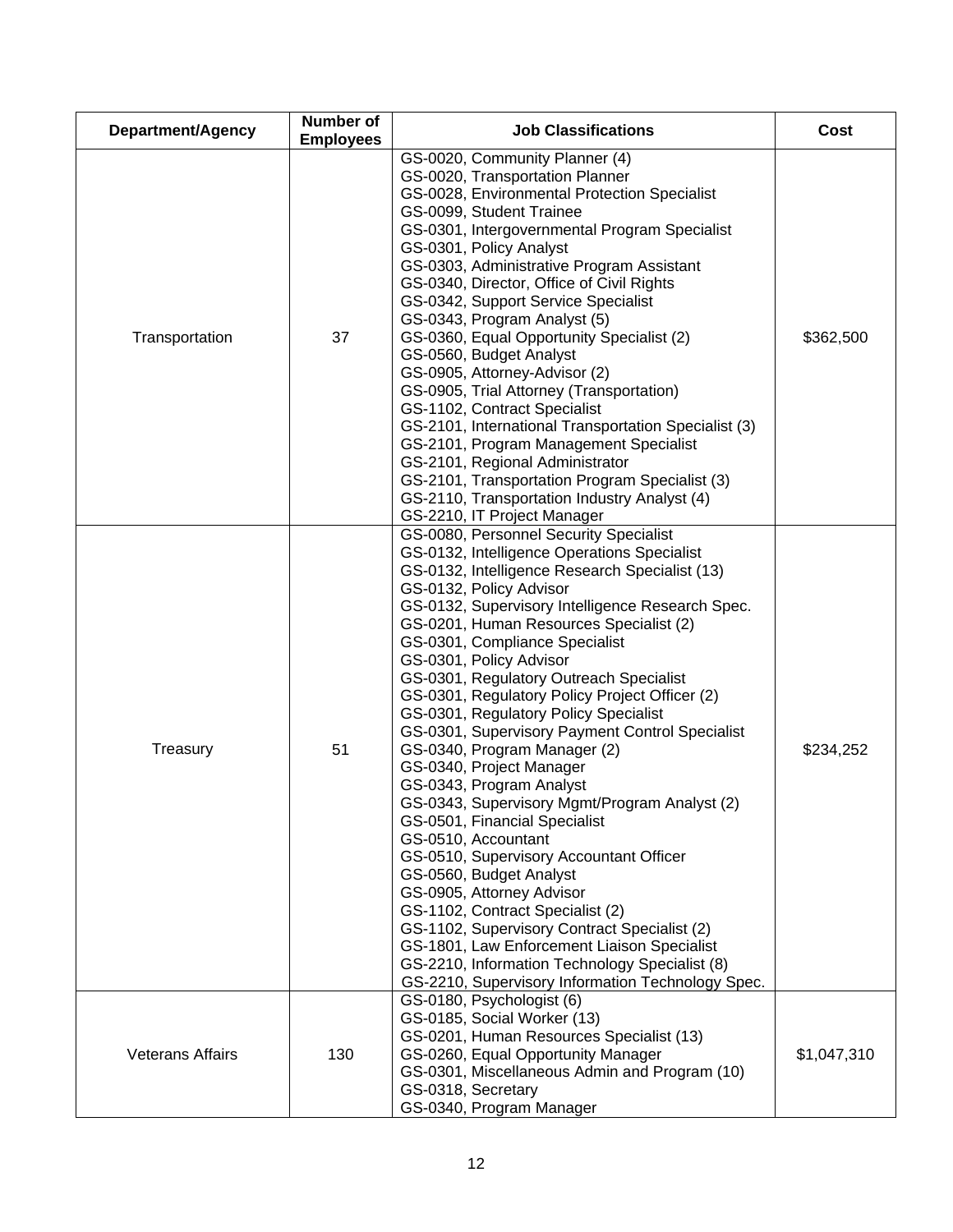| Department/Agency                                 | Number of<br><b>Employees</b> | <b>Job Classifications</b>                                                                                                                                                                                                                                                                                                                                                                                                                                                                                                                                                                                                                                                                                                                                                        | Cost        |
|---------------------------------------------------|-------------------------------|-----------------------------------------------------------------------------------------------------------------------------------------------------------------------------------------------------------------------------------------------------------------------------------------------------------------------------------------------------------------------------------------------------------------------------------------------------------------------------------------------------------------------------------------------------------------------------------------------------------------------------------------------------------------------------------------------------------------------------------------------------------------------------------|-------------|
| Veterans Affairs (continued)                      | 130                           | GS-0341, Administrative Assistant<br>GS-0343, Management Analyst (19)<br>GS-0360, Equal Employment Specialist (2)<br>GS-0361, Equal Opportunity Assistant (2)<br>GS-0501, Finance Officer<br>GS-0505, Finance Manager (2)<br>GS-0510, Accountant (4)<br>GS-0560, Budget Analyst (3)<br>GS-0631, Occupational Therapist (2)<br>GS-0647, Diagnostic Radiologic Technician (2)<br>GS-0649, Medical Instrument Technician (3)<br>GS-0660, Pharmacist (6)<br>GS-0671, Health System Specialist (3)<br>GS-0675, Medical Records Technician<br>GS-0808, Architect<br>GS-0819, Environmental Engineer<br>GS-0905, Attorney (9)<br>GS-1035, Public Affairs Specialist<br>GS-1102, Contract Specialist (3)<br>GS-1170, Realty Specialist<br>GS-2210, Information Technology Specialist (18) | \$1,047,310 |
| <b>Independent Agencies</b>                       |                               |                                                                                                                                                                                                                                                                                                                                                                                                                                                                                                                                                                                                                                                                                                                                                                                   |             |
| Agency for International<br>Development           | 114                           | FP-0201, Human Resources (7)<br>FP-0301, Administrative Management (2)<br>FP-0301, Crisis Stabilization and Governance (19)<br>FP-0301, Project Development Officer (28)<br>FP-0301, Democracy and Government Officer (4)<br>FP-0501, Economics (2)<br>FP-0501, Financial Management<br>FP-0685, Environment (2)<br>FP-0685, Health and Population Officer (24)<br>FP-1101, Private Sector Officer (13)<br>FP-1102, Contract Management (3)<br>GS-0601, Health Science Specialist<br>GS-0685, Public Health Program Specialist (2)<br>GS-1102, Contract Specialist (6)                                                                                                                                                                                                            | \$825,045   |
| Chemical Safety and<br>Hazard Investigation Board | 5                             | GS-0301, Board Affairs Specialist<br>GS-0301, Recommendation Specialist<br>GS-0905, Attorney Advisor<br>GS-1801, Chemical Incident Specialist (2)                                                                                                                                                                                                                                                                                                                                                                                                                                                                                                                                                                                                                                 | \$30,000    |
| <b>Defense Nuclear Facilities</b><br>Safety Board | 1                             | DN-0801, Engineer                                                                                                                                                                                                                                                                                                                                                                                                                                                                                                                                                                                                                                                                                                                                                                 | \$10,000    |
| <b>Environmental Protection</b><br>Agency         | 15                            | GS-0028, Environmental Protection Specialist<br>GS-0301, Information Management Specialist (2)<br>GS-0343, Program Analyst (2)<br>GS-0440, Geneticist<br>GS-0470, Research Soil Scientist<br>GS-0601, Epidemiologist (3)<br>GS-0830, Mechanical Engineer (2)<br>GS-1301, Physical Scientist (2)<br>GS-2210, Information Technology Specialist                                                                                                                                                                                                                                                                                                                                                                                                                                     | \$85,250    |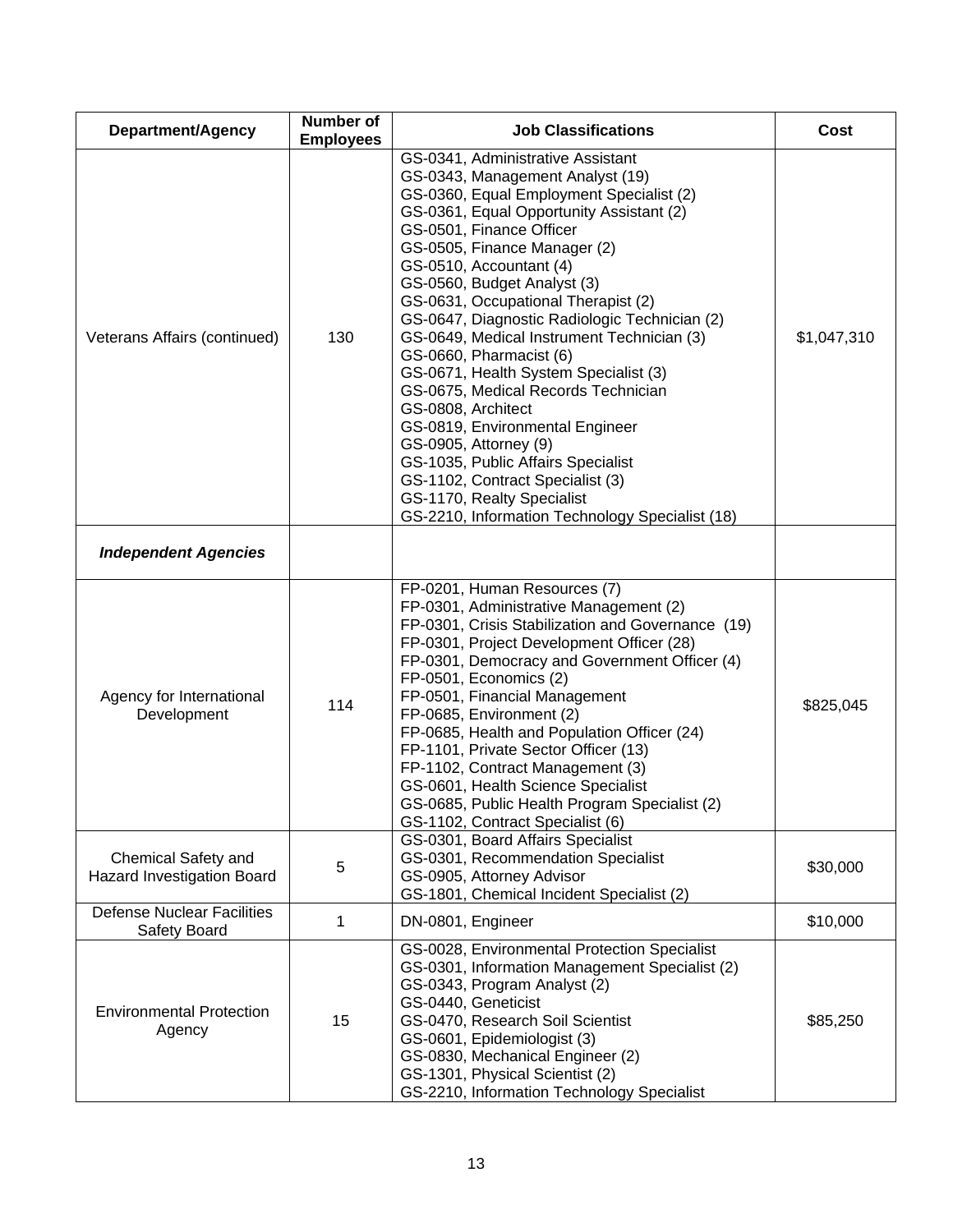| Department/Agency                              | <b>Number of</b><br><b>Employees</b> | <b>Job Classifications</b>                                                                                                                                                                                                                                                                                                                                                                                                                                                                                                                                                                                                                                                                                                                                                                                                                                                                                                                       | Cost        |
|------------------------------------------------|--------------------------------------|--------------------------------------------------------------------------------------------------------------------------------------------------------------------------------------------------------------------------------------------------------------------------------------------------------------------------------------------------------------------------------------------------------------------------------------------------------------------------------------------------------------------------------------------------------------------------------------------------------------------------------------------------------------------------------------------------------------------------------------------------------------------------------------------------------------------------------------------------------------------------------------------------------------------------------------------------|-------------|
| <b>Export-Import Bank</b>                      |                                      | GS-0110, Economist                                                                                                                                                                                                                                                                                                                                                                                                                                                                                                                                                                                                                                                                                                                                                                                                                                                                                                                               | \$6,000     |
| Farm Credit Administration                     | 11                                   | VH-0201, Human Resources Specialist                                                                                                                                                                                                                                                                                                                                                                                                                                                                                                                                                                                                                                                                                                                                                                                                                                                                                                              | \$40,628    |
|                                                |                                      | VH-1101, Associate FCA Examiner (10)                                                                                                                                                                                                                                                                                                                                                                                                                                                                                                                                                                                                                                                                                                                                                                                                                                                                                                             |             |
| <b>Federal Energy Regulatory</b><br>Commission | 113                                  | GS-0023, Outdoor Recreation Planner<br>GS-0028, Environmental Protection Specialist<br>GS-0080, Security Specialist<br>GS-0110, Economist (12)<br>GS-0201, Human Resources Specialist (2)<br>GS-0260, Equal Employment Opportunity Specialist<br>GS-0301, Legal Support Specialist<br>GS-0318, Secretary<br>GS-0343, Management Analyst (3)<br>GS-0401, Environmental Biologist (3)<br>GS-0482, Fish Biologist (2)<br>GS-0486, Wildlife Biologist (2)<br>GS-0501, Project Specialist<br>GS-0510, Accountant (2)<br>GS-0511, Auditor (2)<br>GS-0810, Civil Engineer (3)<br>GS-0830, Mechanical Engineer (3)<br>GS-0850, Electrical Engineer (7)<br>GS-0893, Chemical Engineer (2)<br>GS-0904, Law Clerk (2)<br>GS-0905, Attorney-Advisors (31)<br>GS-0950, Paralegal Specialist<br>GS-0986, Legal Technician<br>GS-1084, Visual Information Specialist<br>GS-1101, Energy Industry Analyst (25)<br>GS-2210, Information Technology Specialist (2) | \$1,079,826 |
| <b>Federal Housing Finance</b><br><b>Board</b> | 4                                    | TM-0343, Senior Program Analyst<br>TM-0570, Bank Examiner                                                                                                                                                                                                                                                                                                                                                                                                                                                                                                                                                                                                                                                                                                                                                                                                                                                                                        | \$36,575    |
|                                                |                                      | TS-1160, Financial Analyst (2)                                                                                                                                                                                                                                                                                                                                                                                                                                                                                                                                                                                                                                                                                                                                                                                                                                                                                                                   |             |
| <b>Federal Trade Commission</b>                | $\overline{2}$                       | GS-0301, Data Analyst (2)                                                                                                                                                                                                                                                                                                                                                                                                                                                                                                                                                                                                                                                                                                                                                                                                                                                                                                                        | \$20,000    |
| <b>General Services</b><br>Administration      | 64                                   | GS-0018, Safety and Occupational Health Specialist<br>GS-0080, Physical Security Specialist<br>GS-0301, Presidential Management Specialist<br>GS-0343, Program Analyst (3)<br>GS-0501, Financial Management Analyst<br>GS-0501, Financial Management Specialist<br>GS-0560, Budget Analyst<br>GS-0599, Financial Management (Student Trainee)<br>GS-0808, Architect (2)<br>GS-0905, Attorney (10)<br>GS-1101, Asset Management Specialist (3)<br>GS-1101, Building Management Technician<br>GS-1101, Historic Preservation Specialist<br>GS-1101, Senior Asset Manager<br>GS-1101, Supervisory Asset Management Specialist<br>GS-1102, Contract Specialist (10)<br>GS-1102, Customer Interface Specialist<br>GS-1106, Procurement Technician (3)<br>GS-1170, Realty Specialist (11)<br>GS-1170, Supervisory Realty Specialist<br>GS-1176, Building Management (6)                                                                                | \$398,890   |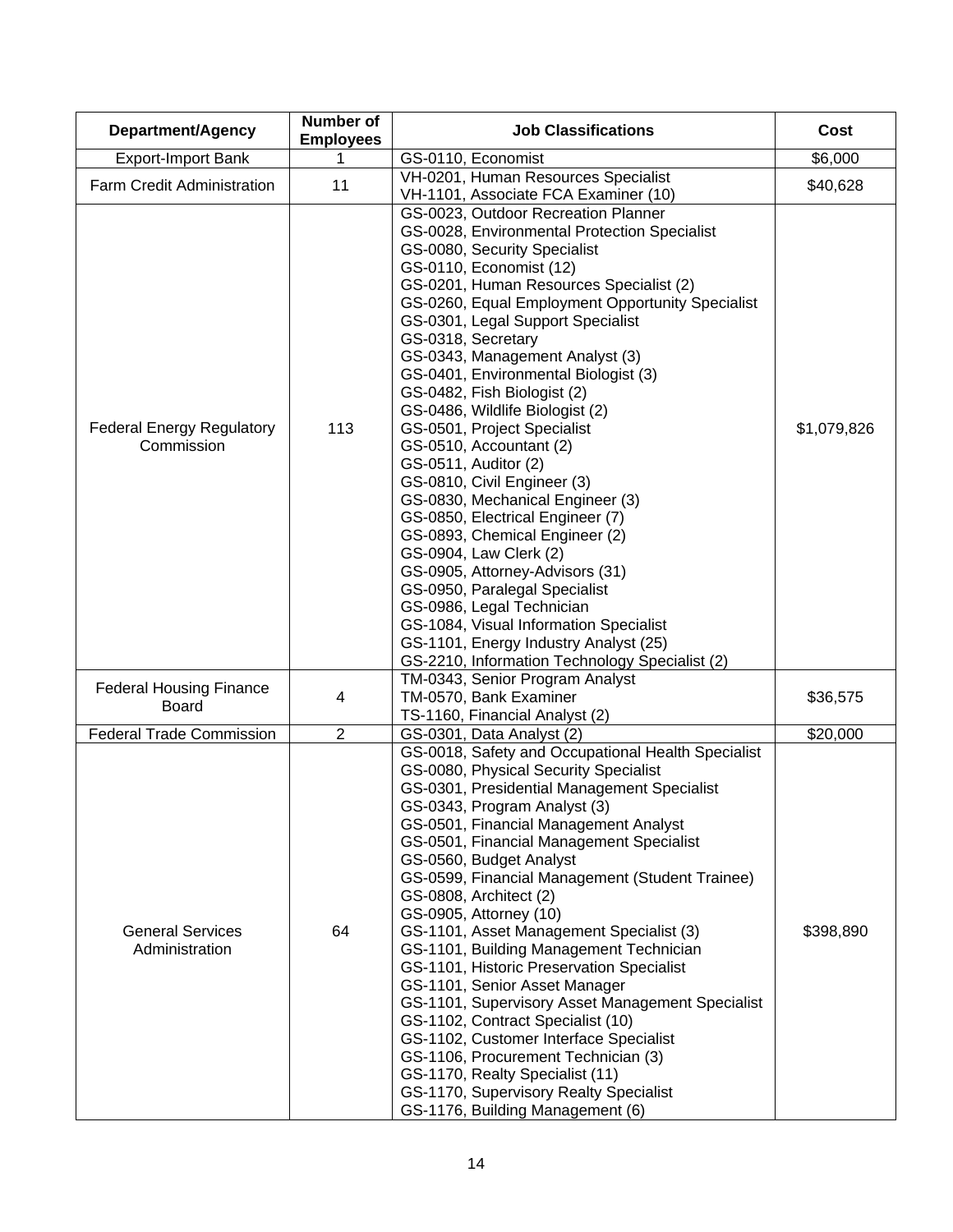| Department/Agency                                                         | <b>Number of</b><br><b>Employees</b> | <b>Job Classifications</b>                                                                                                                                                                                                                                                                                                                                                                                                                                                                                                                                          | Cost        |
|---------------------------------------------------------------------------|--------------------------------------|---------------------------------------------------------------------------------------------------------------------------------------------------------------------------------------------------------------------------------------------------------------------------------------------------------------------------------------------------------------------------------------------------------------------------------------------------------------------------------------------------------------------------------------------------------------------|-------------|
| <b>General Services</b><br>Administration (continued)                     | 64                                   | GS-1601, Building Services Technician<br>GS-2210, Information Technology Specialist (2)                                                                                                                                                                                                                                                                                                                                                                                                                                                                             | \$398,890   |
| Government Accountability<br>Office                                       | 362                                  | PA-0905, Attorney (31)<br>PE-0101, Social Science Analyst (6)<br>PE-0110, Economist (6)<br>PE-0347, Analyst (275)<br>PE-0511, Financial Auditor (16)<br>PE-1550, Computer Science (17)<br>PE-1811, Criminal Investigator<br>PT-0201, Human Resources Specialist (2)<br>PT-0301, Miscellaneous Admin and Program (2)<br>PT-0343, Management/ Program Analyst (3)<br>PT-1410, Librarian<br>PT-1529, Mathematical Statistician<br>PT-2210, Information Technology Specialist                                                                                           | \$2,095,584 |
| <b>Government Printing Office</b>                                         | 6                                    | PG-0301, Planning Specialist (2)<br>PG-0343, Program Analyst<br>PG-0510, Accountant (2)<br>PG-1410, Librarian (Automation)                                                                                                                                                                                                                                                                                                                                                                                                                                          | \$60,000    |
| Library of Congress                                                       | 1                                    | GS-0201, Human Resources Specialist                                                                                                                                                                                                                                                                                                                                                                                                                                                                                                                                 | \$10,000    |
| National Aeronautics and<br>Space Administration<br>National Archives and | $\overline{7}$                       | GS-0201, Human Resources Specialist (2)<br>GS-0861, Aerospace Technologist<br>GS-0893, Aerospace Technologist<br>GS-0905, Attorney-Advisor (3)<br>GS-1001, Conservator (3)<br>GS-1001, Exhibits Information Specialist<br>GS-1001, Paper Conservator<br>GS-1001, Natural Preservation Program Specialist<br>GS-1001, Supv. Motion Picture Preservation Spec.                                                                                                                                                                                                        | \$35,363    |
| <b>Records Administration</b>                                             | 23                                   | GS-1060, Photographer (Preservation)<br>GS-1084, Lead Visual Information Specialist<br>GS-1420, Archivist (9)<br>GS-1421, Archives Specialist (4)<br>GS-1421, Archives Technician                                                                                                                                                                                                                                                                                                                                                                                   | \$153,977   |
| <b>Nuclear Regulatory</b><br>Commission                                   | 21                                   | GG-0080, Physical Security Specialist<br>GG-0080, Senior Physical Security Specialist<br>GG-0201, Branch Chief<br>GG-0301, International Policy Analyst<br>GG-0343, Senior Staff Assistant<br>GG-0801, Branch Chief<br>GG-0801, Reactor Inspector<br>GS-0801, Reactor Systems Engineer<br>GS-0801, Senior Operations Assistant<br>GG-0840, Nuclear Engineer (NSPDP)<br>GG-0840, Resident Inspector (PWR) (3)<br>GG-0840, Senior Resident Inspector (PWR/TL) (2)<br>GG-0850, Electrical Engineer<br>GG-0905, Attorney (4)<br>GG-1301, Regional State Liaison Officer | \$191,418   |
| Office of Personnel<br>Management                                         | 4                                    | GS-0201, Human Resources Specialist (3)<br>GS-0301, Executive Officer                                                                                                                                                                                                                                                                                                                                                                                                                                                                                               | \$34,000    |
| Office of Special Counsel                                                 | 21                                   | GS-0301, Management and Program Analyst<br>GS-0905, General Attorney (20)                                                                                                                                                                                                                                                                                                                                                                                                                                                                                           | \$210,000   |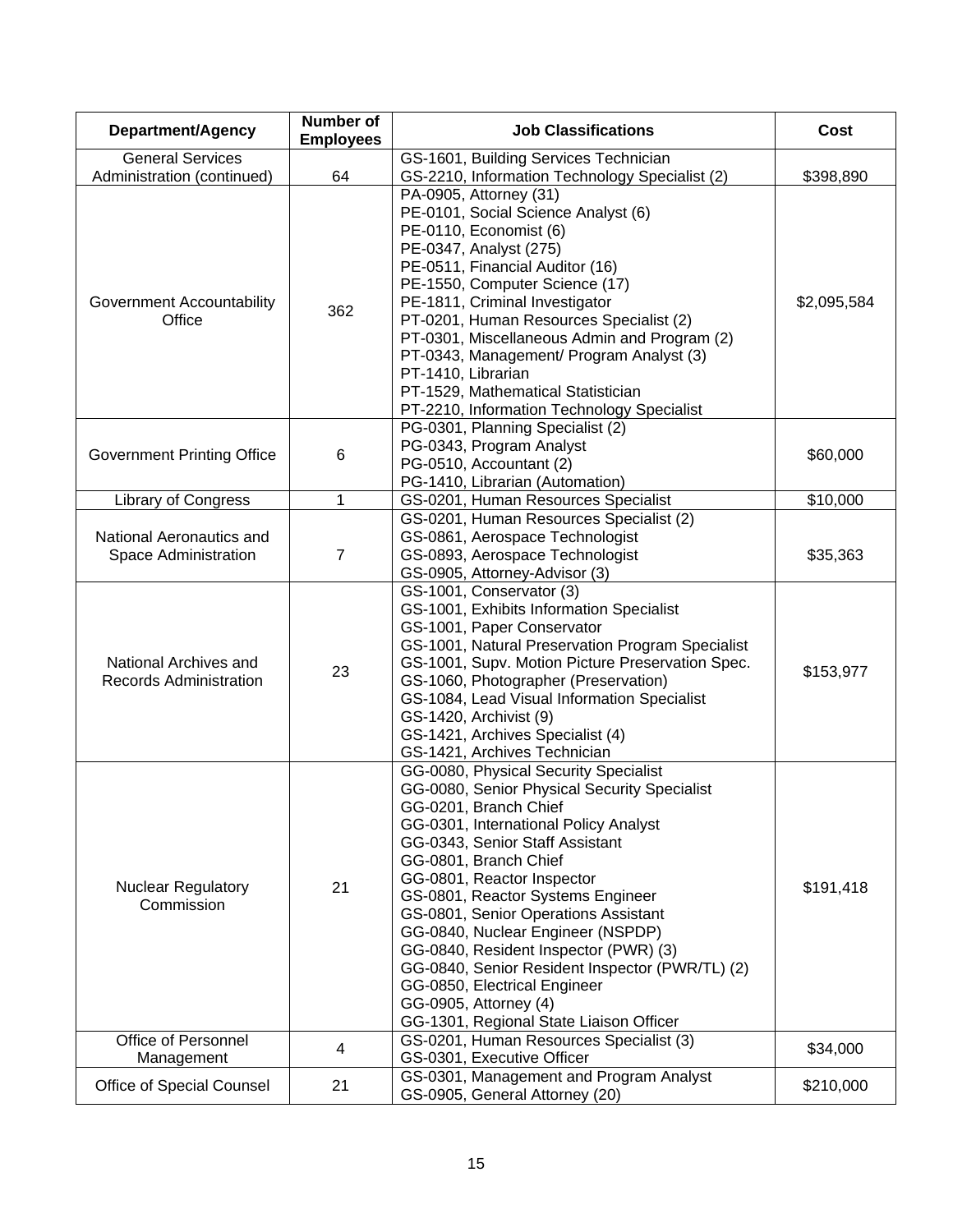| Department/Agency                              | <b>Number of</b><br><b>Employees</b> | <b>Job Classifications</b>                                                                                                                                                                                                                                                                                                                                                                                                                                                                                                                                                                                                                                                                                                                                                                                                                                                                                                                                                                                                                                                                                                                                                                  | Cost         |
|------------------------------------------------|--------------------------------------|---------------------------------------------------------------------------------------------------------------------------------------------------------------------------------------------------------------------------------------------------------------------------------------------------------------------------------------------------------------------------------------------------------------------------------------------------------------------------------------------------------------------------------------------------------------------------------------------------------------------------------------------------------------------------------------------------------------------------------------------------------------------------------------------------------------------------------------------------------------------------------------------------------------------------------------------------------------------------------------------------------------------------------------------------------------------------------------------------------------------------------------------------------------------------------------------|--------------|
| <b>Pension Benefit Guaranty</b><br>Corporation | 22                                   | GS-0511, Auditor<br>GS-0560, Senior Budget Analyst<br>GS-0905, Attorney (18)<br>GS-1160, Financial Analyst<br>GS-1510, Actuary                                                                                                                                                                                                                                                                                                                                                                                                                                                                                                                                                                                                                                                                                                                                                                                                                                                                                                                                                                                                                                                              | \$200,042    |
| Securities and Exchange<br>Commission          | 408                                  | SK-0101, Personnel Psychologist<br>SK-0110, Economist<br>SK-0201, Human Resources Specialist (5)<br>SK-0301, Automated Review Policy Specialist<br>SK-0301, Case Management Specialist (4)<br>SK-0301, FOIA/ Privacy Act Officer<br>SK-0301, Program Support Specialist (2)<br>SK-0301, Regulation Specialist<br>SK-0301, Research Specialist (9)<br>SK-0303, Disclosure Assistant (3)<br>SK-0303, Legal Assistant<br>SK-0303, Program Support Assistant<br>SK-0305, Mail Clerk<br>SK-0318, Secretary (5)<br>SK-0326, Office Automation Clerk<br>SK-0343, Program Analyst (3)<br>SK-0510, Staff Accountant (88)<br>SK-0511, Auditor<br>SK-0880, Mining Engineer<br>SK-0904, Law Clerk<br>SK-0905, Attorney-Adviser (214)<br>SK-0950, Paralegal Specialist (12)<br>SK-0963, Legal Instruments Examiner (2)<br>SK-0986, FOIA Technician (2)<br>SK-0986, Legal Technician (3)<br>SK-1001, Investor Assistance Specialist (2)<br>SK-1170, Realty Specialist<br>SK-1801, Market Surveillance Specialist (3)<br>SK-1802, Securities Compliance Technician (2)<br>SK-1831, Securities Compliance Examiner (16)<br>SK-2210, Information Technology Specialist (18)<br>SO-0905, Attorney-Advisor (2) | \$3,701,771  |
| <b>35 Agencies</b>                             | 6,879                                |                                                                                                                                                                                                                                                                                                                                                                                                                                                                                                                                                                                                                                                                                                                                                                                                                                                                                                                                                                                                                                                                                                                                                                                             | \$51,667,923 |

*Note: Reported costs are rounded to the nearest whole dollar.*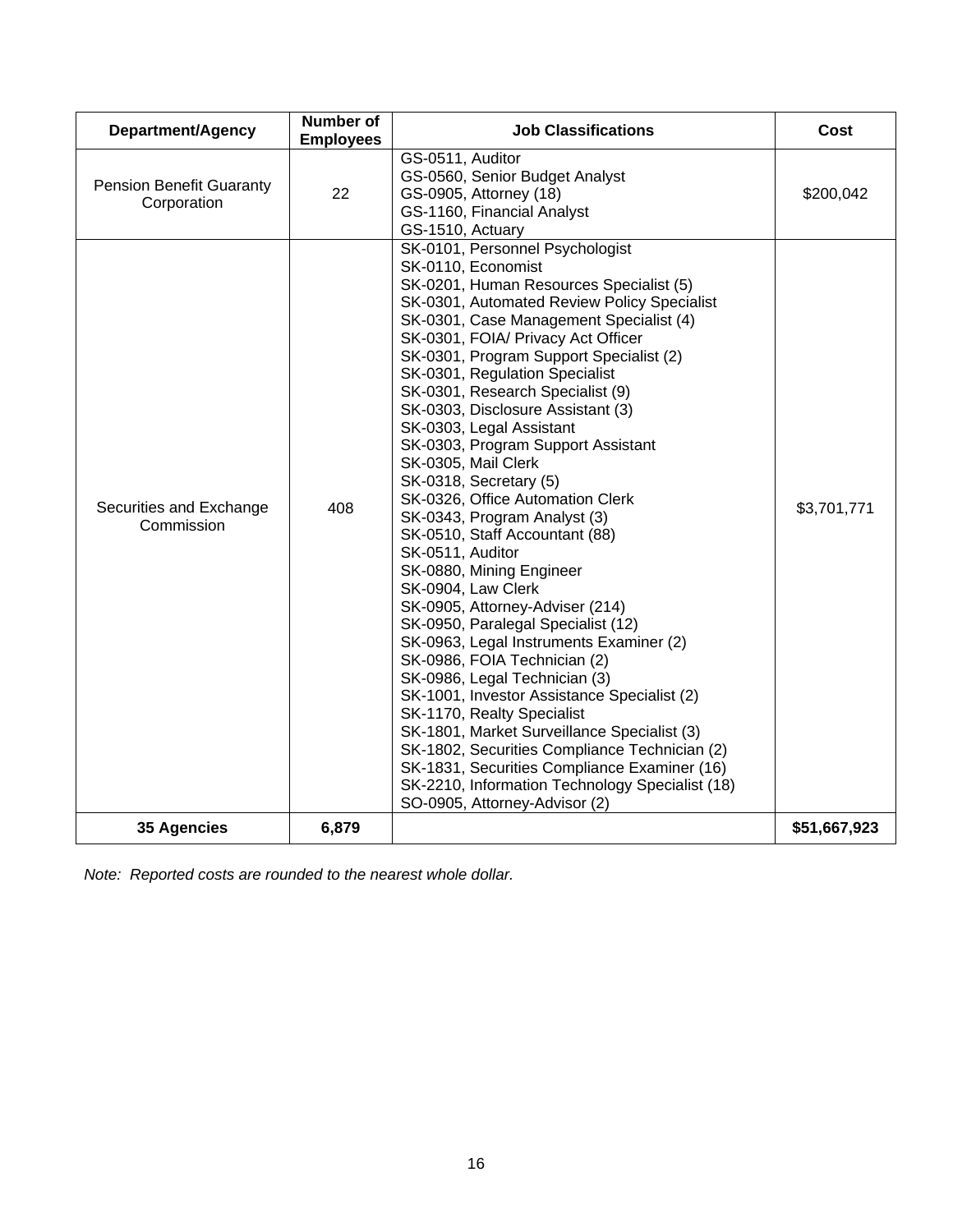#### *Attachment 3*

#### **REPORTING AGENCIES FOR THE FIRST QUARTER OF FISCAL YEAR 2008**

#### **DEPARTMENTS**

Agriculture Commerce Defense Education Energy Health and Human Services Homeland Security Housing and Urban Development

**INDEPENDENT AGENCIES** 

African Development Foundation Agency for International Development Arctic Research Commission Broadcasting Board of Governors Chemical Safety and Hazard Investigation Board Commission of Fine Arts Commission on Civil Rights Committee for Purchase from People Who Are Blind or Severely Disabled Commodity Futures Trading Commission Consumer Product Safety Commission Corporation for National and Community Service Defense Nuclear Facilities Safety Board Environmental Protection Agency Equal Employment Opportunity Commission Export-Import Bank Farm Credit Administration Federal Deposit Insurance Corporation Federal Election Commission Federal Energy Regulatory Commission Federal Housing Finance Board Federal Labor Relations Authority Federal Maritime Commission Federal Mediation and Conciliation Service Federal Thrift Investment Board Federal Trade Commission General Services Administration Government Accountability Office Government Printing Office Harry S. Truman Scholarship Foundation Holocaust Memorial Museum Institute of Museum and Library Services Inter-American Foundation

Interior **Justice** Labor State Transportation Treasury Veterans Affairs

James Madison Fellowship Foundation John F. Kennedy Center for the Performing Arts Library of Congress Merit Systems Protection Board Millennium Challenge Corporation National Aeronautics and Space Administration National Archives and Records Administration National Capital Planning Commission National Credit Union Administration National Endowment for the Arts National Endowment for the Humanities National Labor Relations Board National Mediation Board National Security Agency National Science Foundation National Transportation Safety Board Nuclear Regulatory Commission Occupational Safety and Health Review Commission Office of Government Ethics Office of Navajo and Hopi Indian Relocation Office of Personnel Management Office of Special Counsel Overseas Private Investment Corporation Pension Benefit Guaranty Corporation Railroad Retirement Board Securities and Exchange Commission Selective Service System Small Business Administration Smithsonian Institution Social Security Administration Surface Transportation Board Trade and Development Agency United States Section, International Boundary and Water Commission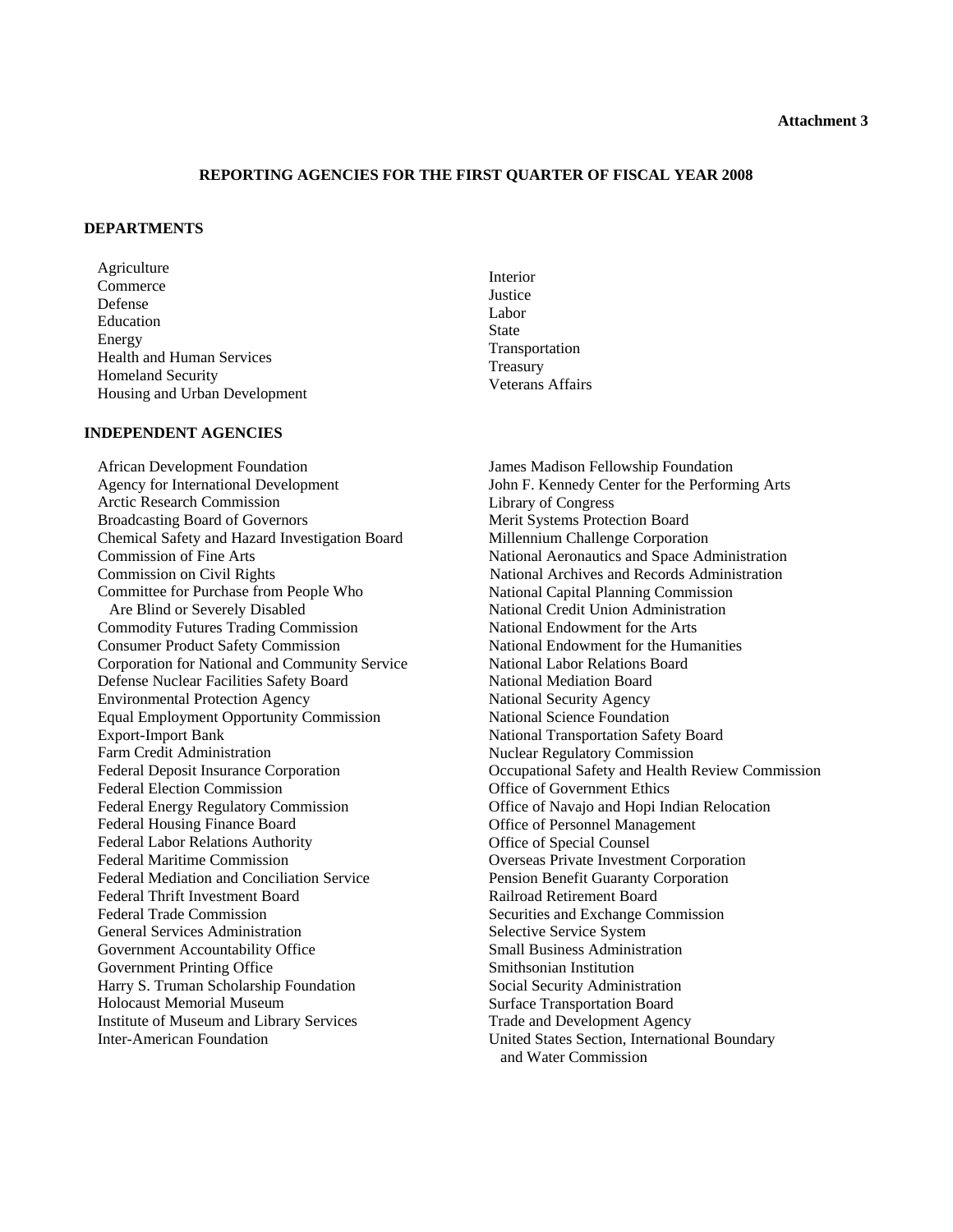#### **Attachment 4**

# **AGENCY REPORTS – FIRST QUARTER OF FISCAL YEAR 2008**

| <b>Department/Agency</b> | Number of<br><b>Employees</b> | <b>Job Classifications</b>                                                                                                                                                                                                                                                                                                                                                                                                                                                                                                                                                                                                                                                                                                                                                                                                                                                                                                                                                                                                                                                                                                                                                                                                                                                                                                                     | Cost        |
|--------------------------|-------------------------------|------------------------------------------------------------------------------------------------------------------------------------------------------------------------------------------------------------------------------------------------------------------------------------------------------------------------------------------------------------------------------------------------------------------------------------------------------------------------------------------------------------------------------------------------------------------------------------------------------------------------------------------------------------------------------------------------------------------------------------------------------------------------------------------------------------------------------------------------------------------------------------------------------------------------------------------------------------------------------------------------------------------------------------------------------------------------------------------------------------------------------------------------------------------------------------------------------------------------------------------------------------------------------------------------------------------------------------------------|-------------|
| <b>Departments</b>       |                               |                                                                                                                                                                                                                                                                                                                                                                                                                                                                                                                                                                                                                                                                                                                                                                                                                                                                                                                                                                                                                                                                                                                                                                                                                                                                                                                                                |             |
| Agriculture              | 5                             | GS-0101, Social Scientist<br>GS-0301, Misc. Admin and Program<br>GS-0401, General Biological Science<br>GS-1529, Mathematical Statistician<br>GS-2210, Information Technology Management                                                                                                                                                                                                                                                                                                                                                                                                                                                                                                                                                                                                                                                                                                                                                                                                                                                                                                                                                                                                                                                                                                                                                       | \$32,307    |
| Defense                  | 262                           | AD-0601, General Health Science<br>DB-0150, Geography<br>DB-0801, General Engineer<br>DB-0855, Electronics Engineer<br>DB-1301, General Physical Science (2)<br>DB-1313, Geophysics<br>DR-0830, Mechanical Engineer<br>DR-0861, Aerospace Engineer<br>GG-0080, Security Administration<br>GG-0132, Intelligence<br>GS-0018, Safety and Occupational Health<br>GS-0201, Human Resources Specialist (2)<br>GS-0301, Miscellaneous Admin and Program (3)<br>GS-0303, Miscellaneous Clerk<br>GS-0318, Secretary<br>GS-0343, Management and Program Analyst<br>GS-0346, Logistics Management (2)<br>GS-0510, Accountant<br>GS-0560, Budget Analyst<br>GS-0610, Nurse (15)<br>GS-0660, Pharmacist (2)<br>GS-0662, Optometrist<br>GS-0801, General Engineer (13)<br>GS-0802, Engineering Technician (2)<br>GS-0806, Materials Engineer (2)<br>GS-0819, Environmental Engineer<br>GS-0830, Mechanical Engineer (44)<br>GS-0840, Nuclear Engineer (47)<br>GS-0850, Electrical Engineer (16)<br>GS-0854, Computer Engineer (2)<br>GS-0855, Electronics Engineer (8)<br>GS-0861, Aerospace Engineer<br>GS-0871, Naval Architect (12)<br>GS-0893, Chemical Engineer (4)<br>GS-0894, Welding Engineer<br>GS-0896, Industrial Engineer<br>GS-0899, Engineering Trainee<br>GS-1035, Public Affairs<br>GS-1102, Contract Specialist (4)<br>GS-1105, Purchasing | \$1,502,486 |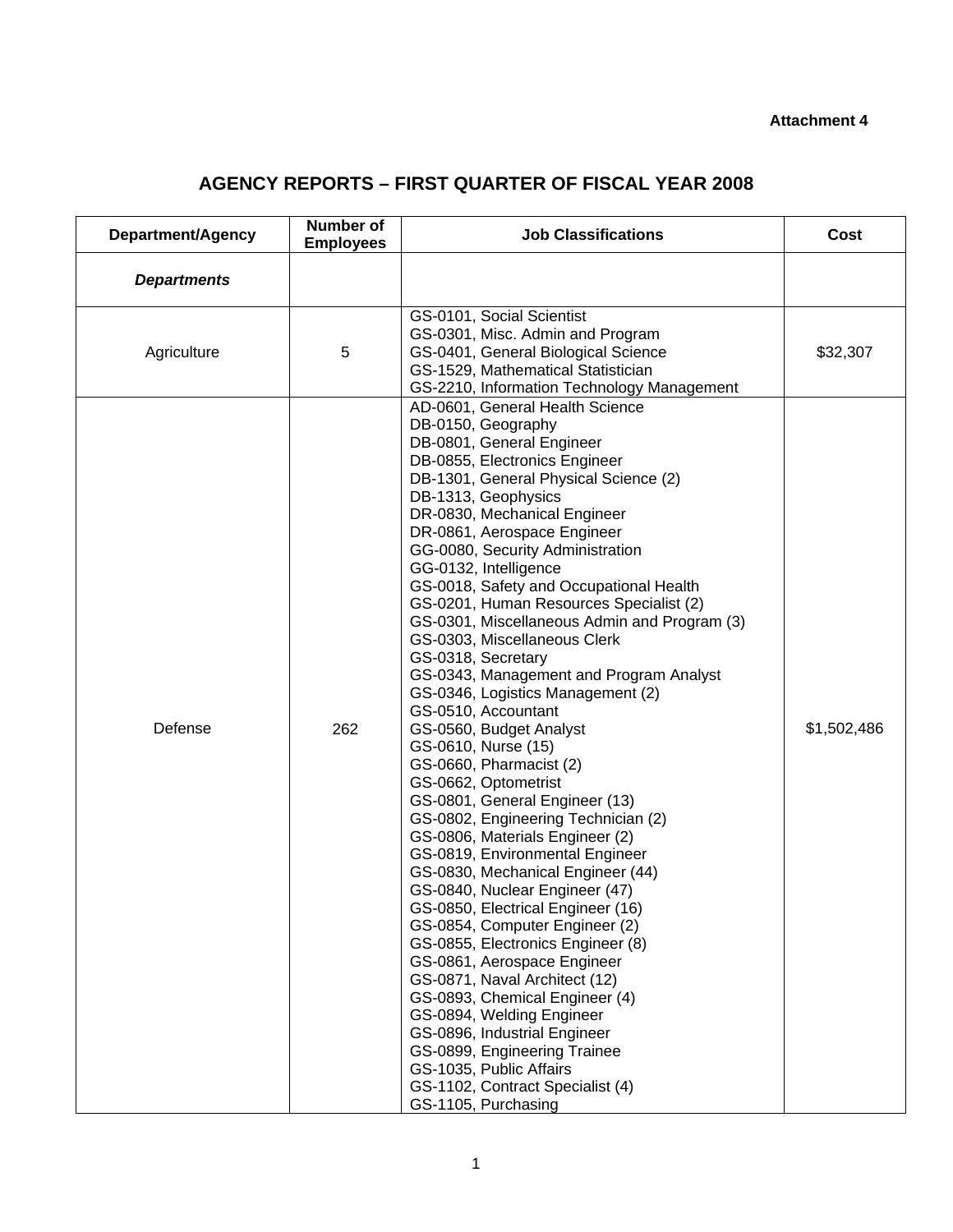| Department/Agency                | <b>Number of</b><br><b>Employees</b> | <b>Job Classifications</b>                                                                                                                                                                                                                                                                                                                                                                                                                                                                                                                                                                                                                                                                                                                                                                                                                                                                                                                                                                | Cost        |
|----------------------------------|--------------------------------------|-------------------------------------------------------------------------------------------------------------------------------------------------------------------------------------------------------------------------------------------------------------------------------------------------------------------------------------------------------------------------------------------------------------------------------------------------------------------------------------------------------------------------------------------------------------------------------------------------------------------------------------------------------------------------------------------------------------------------------------------------------------------------------------------------------------------------------------------------------------------------------------------------------------------------------------------------------------------------------------------|-------------|
| Defense (continued)              | 262                                  | GS-1152, Production Control<br>GS-1170, Realty<br>GS-1306, Health Physics (4)<br>GS-1311, Physical Science Technician (9)<br>GS-1320, Chemist (8)<br>GS-1321, Metallurgy<br>GS-1515, Operations Research Analyst (2)<br>GS-1529, Mathematical Statistician (2)<br>GS-1550, Computer Scientist (3)<br>GS-1670, Equipment Services<br>GS-1910, Quality Assurance<br>GS-2001, General Supply<br>GS-2003, Supply Program Management<br>GS-2010, Inventory Management (2)<br>GS-2210, Information Technology (2)<br>NH-1515, Operations Research Analyst<br>YA-0301, Miscellaneous Admin and Program (2)<br>YA-0343, Management and Program Analyst (2)<br>YA-0905, General Attorney<br>YA-1102, Contract Specialist<br>YA-2210, Information Technology<br>YD-0801, General Engineer (3)<br>YD-0830, Mechanical Engineer (2)<br>YD-0854, Computer Engineer<br>YD-0855, Electronics Engineer (2)<br>YD-0861, Aerospace Engineer<br>YF-0020, Community Planning<br>YF-0801, General Engineer (2) | \$1,502,486 |
| Energy                           | 37                                   | EN-0801, General Engineer<br>GS-0080, Lead Security Specialist<br>GS-0131, International Relations Specialist<br>GS-0301, Energy Technology Program Specialist (2)<br>GS-0301, Policy Analyst<br>GS-0301, Program Support Specialist<br>GS-0301, Project Manager (Transmission Tariff)<br>GS-0301, Supervisory Cultural Resources<br>GS-0343, Program Analyst (6)<br>GS-0401, General Biologist<br>GS-0482, Fish Biologist<br>GS-0510, Accountant (3)<br>GS-0599, Student Trainee (Budget Clerk)<br>GS-0801, General Engineer (4)<br>GS-0840, Nuclear Engineer<br>GS-0850, Electrical Engineer (3)<br>GS-0855, Electronics Engineer (2)<br>GS-0905, General Attorney<br>GS-1101, Infrastructure Systems Analyst<br>GS-1301, Physical Scientist (2)<br>GS-2210, Information Specialist<br>NF-0301, Business Management Specialist                                                                                                                                                          | \$79,576    |
| <b>Health and Human Services</b> | 19                                   | GS-0101, Child & Family Program Specialist (3)<br>GS-0101, Lead Child & Family Program Specialist<br>GS-0101, Program Specialist<br>GS-0101, Program Specialist (Family)                                                                                                                                                                                                                                                                                                                                                                                                                                                                                                                                                                                                                                                                                                                                                                                                                  | \$172,000   |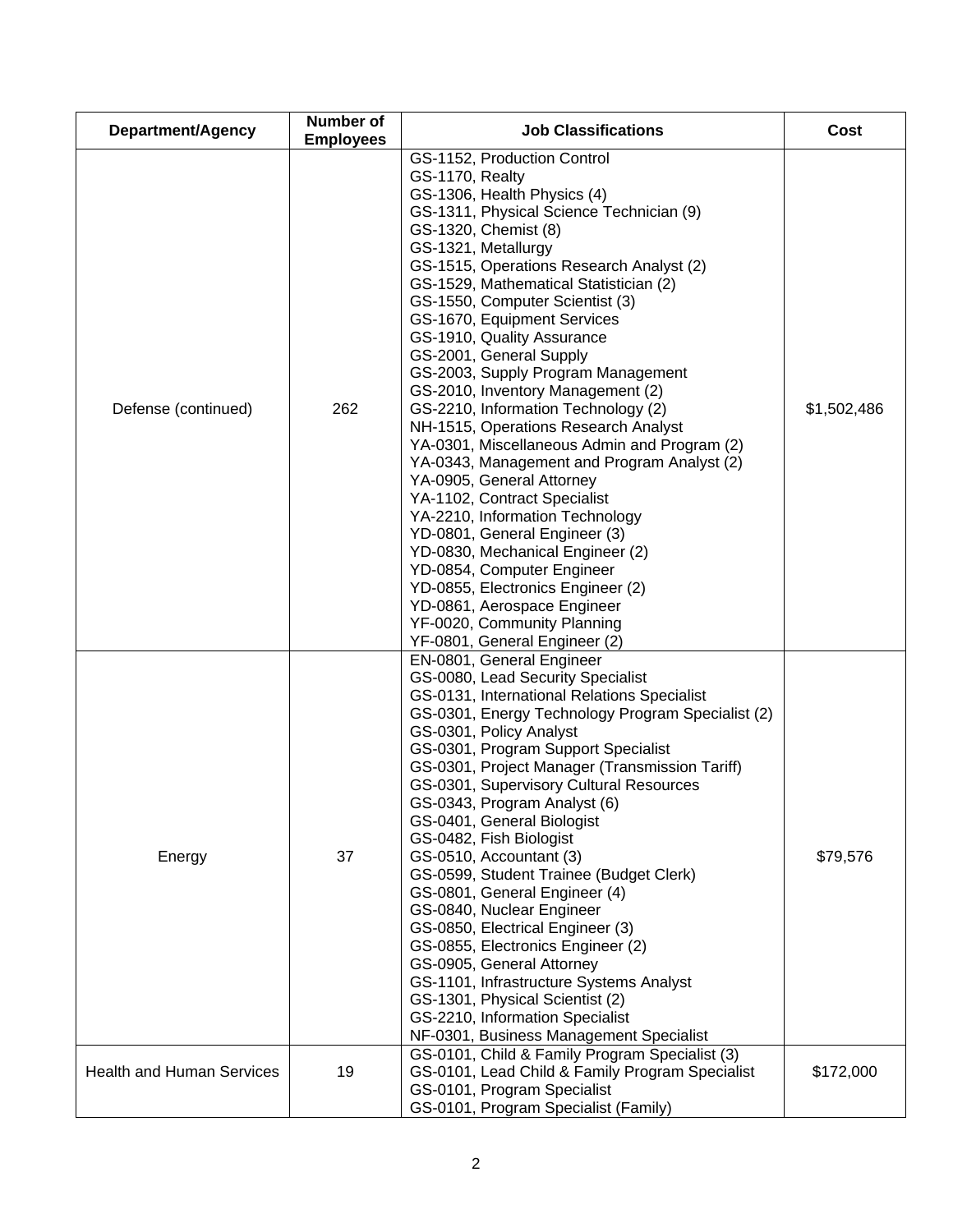| Department/Agency                              | <b>Number of</b><br><b>Employees</b> | <b>Job Classifications</b>                                                                                                                                                                                                                                                                                                                                                                                                                                                                                                                                                                | Cost                   |
|------------------------------------------------|--------------------------------------|-------------------------------------------------------------------------------------------------------------------------------------------------------------------------------------------------------------------------------------------------------------------------------------------------------------------------------------------------------------------------------------------------------------------------------------------------------------------------------------------------------------------------------------------------------------------------------------------|------------------------|
| <b>Health and Human Service</b><br>(continued) | 19                                   | GS-0201, Human Resources Specialist<br>GS-0301, Family & Child Dev. Program Specialist<br>GS-0301, Presidential Management Fellow (2)<br>GS-0301, Regulatory Specialist<br>GS-0301, Regulatory Counsel<br>GS-0343, Management Analyst<br>GS-0343, Management and Program Analyst<br>GS-0343, Program Analyst (3)<br>GS-0602, Medical Officer<br>GS-1310, Physicist                                                                                                                                                                                                                        | \$172,000              |
| <b>Homeland Security</b>                       | 12                                   | GS-0132, Intelligence Analyst<br>GS-0180, Psychologist<br>GS-0301, Miscellaneous Admin and Program (3)<br>GS-0343, Management Analyst (2)<br>GS-0560, Budget Analyst (5)                                                                                                                                                                                                                                                                                                                                                                                                                  | \$72,000               |
| Interior<br>Justice                            | 17<br>17                             | GL-0025, Park Ranger<br>GS-0028, Environmental Protection Specialist<br>GS-0110, Economist<br>GS-0185, Social Worker<br>GS-0201, Human Resources Specialist<br>GS-0301, Tribal Trust Accounting<br>GS-0341, Admin Officer<br>GS-0343, Management Analyst (4)<br>GS-0343, Program Analyst<br>GS-0501, Financial Management Specialist<br>GS-0560, Budget Analyst<br>GS-0850, Electrical Engineer<br>GS-1020, Illustrator<br>GS-1313, Research Geophysicist<br>GS-0180, Clinical Psychologist (6)<br>GS-0602, Medical Officer - General Practice<br>GS-0602, Medical Officer - Psychiatrist | \$125,087<br>\$103,142 |
|                                                |                                      | GS-0603, Physician's Assistant (2)<br>GS-0905, Attorney Advisor (2)<br>GS-0905, Trial Attorney (5)                                                                                                                                                                                                                                                                                                                                                                                                                                                                                        |                        |
| Labor                                          | $\overline{2}$                       | GS-1083, Technical Writer-Editor (2)                                                                                                                                                                                                                                                                                                                                                                                                                                                                                                                                                      | \$10,000               |
| Transportation                                 | 8                                    | GS-0020, Community Planner (2)<br>GS-0343, Program Analyst (2)<br>GS-0560, Budget Analyst<br>GS-0905, Attorney-Advisor (General)<br>GS-2101, Transportation Program Specialist<br>GS-2101, Transportation Industry Analyst                                                                                                                                                                                                                                                                                                                                                                | \$80,000               |
| Treasury                                       | 31                                   | GS-0132, Intelligence Research Specialist (3)<br>GS-0201, Human Resources Specialist (2)<br>GS-0301, Compliance Specialist<br>GS-0301, Regulatory Outreach Specialist<br>GS-0301, Regulatory Policy Project Officer (2)<br>GS-0301, Regulatory Policy Specialist<br>GS-0301, Supervisory Payment Control Specialist<br>GS-0340, Program Manager (2)<br>GS-0340, Project Manager<br>GS-0343, Program Analyst<br>GS-0343, Supervisory Mgmt/Program Analyst (2)                                                                                                                              | \$36,736               |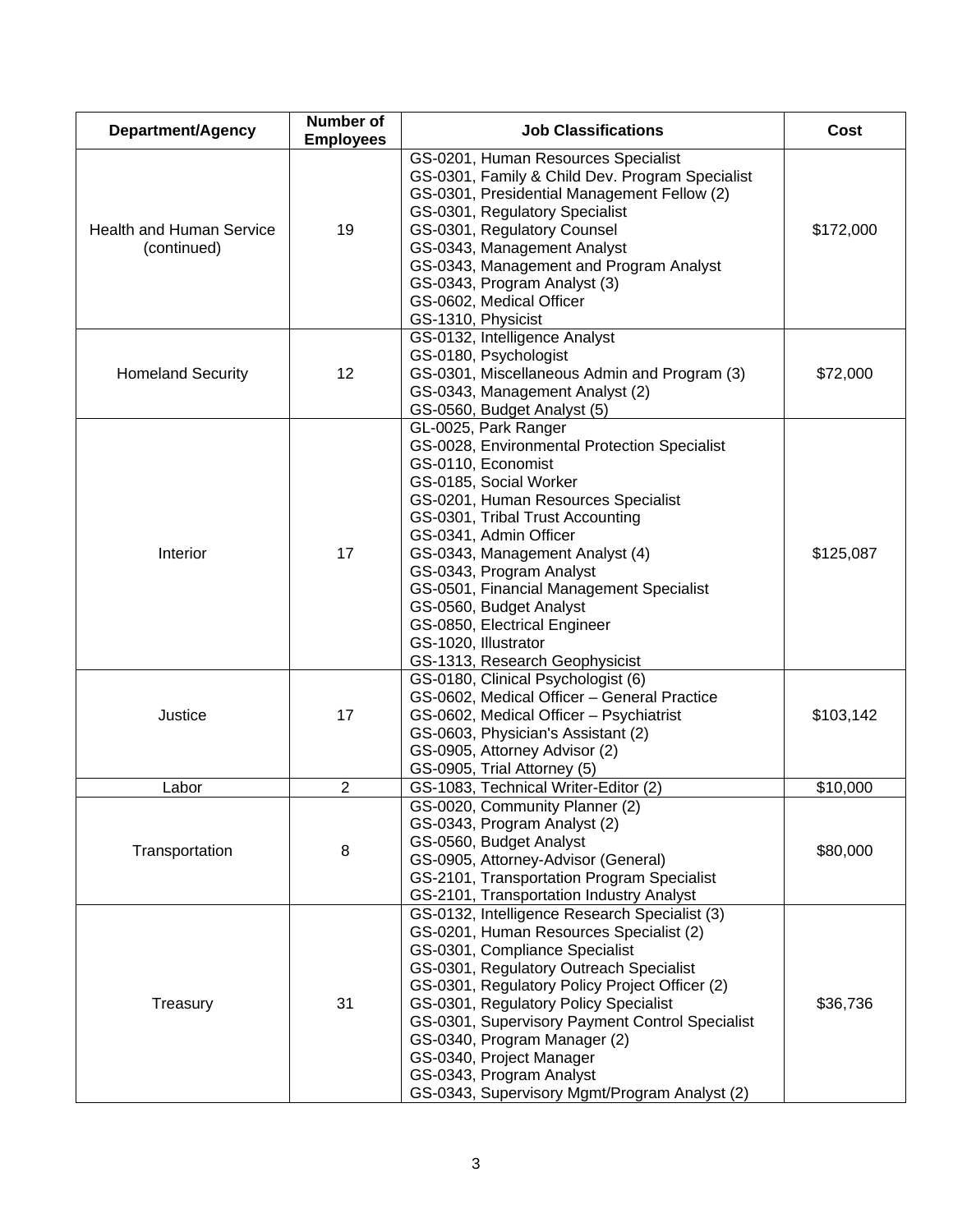| Department/Agency                                | <b>Number of</b><br><b>Employees</b> | <b>Job Classifications</b>                                                                                                                                                                                                                                                                                                                                                                                                                                                                                                                                                                                                                               | Cost      |
|--------------------------------------------------|--------------------------------------|----------------------------------------------------------------------------------------------------------------------------------------------------------------------------------------------------------------------------------------------------------------------------------------------------------------------------------------------------------------------------------------------------------------------------------------------------------------------------------------------------------------------------------------------------------------------------------------------------------------------------------------------------------|-----------|
| Treasury (continued)                             | 31                                   | GS-0501, Financial Specialist<br>GS-0510, Accountant<br>GS-0510, Supervisory Accounting Officer<br>GS-0511, Auditor<br>GS-0560, Budget Analyst<br>GS-1801, Law Enforcement Liaison Specialist<br>GS-2210, Information Technology Specialist (6)<br>GS-2210, Supervisory Information Technology (2)                                                                                                                                                                                                                                                                                                                                                       | \$36,736  |
| <b>Veterans Affairs</b>                          | 63                                   | GS-0180, Psychologist (9)<br>GS-0185, Social Worker (19)<br>GS-0201, Human Resources Specialist (6)<br>GS-0301, Miscellaneous Admin and Program (2)<br>GS-0340, Program Manager (2)<br>GS-0343, Management Analyst (2)<br>GS-0510, Accountant<br>GS-0560, Budget Analyst<br>GS-0631, Occupational Therapist (2)<br>GS-0644, Medical Technologist (2)<br>GS-0649, Medical Instrument Technician<br>GS-0660, Pharmacist (6)<br>GS-0671, Health System Specialist (3)<br>GS-0819, Environmental Engineer<br>GS-0905, General Attorney<br>GS-1035, Public Affairs Specialist<br>GS-1170, Realty Specialist<br>GS-2210, Information Technology Specialist (2) | \$406,421 |
| <b>Independent Agencies</b>                      |                                      |                                                                                                                                                                                                                                                                                                                                                                                                                                                                                                                                                                                                                                                          |           |
| <b>Environmental Protection</b><br>Agency        | 4                                    | GS-0028, Environmental Protection Specialist<br>GS-0343, Program Analyst<br>GS-0401, Research Biologist<br>GS-0440, Geneticist                                                                                                                                                                                                                                                                                                                                                                                                                                                                                                                           | \$27,000  |
| <b>Federal Energy Regulatory</b><br>Commission   | 37                                   | GS-0080, Security Specialist<br>GS-0110, Economist (2)<br>GS-0260, Equal Employment Opportunity Specialist<br>GS-0301, Legal Support Specialist<br>GS-0343, Management Analyst (2)<br>GS-0510, Accountant (2)<br>GS-0511, Auditor<br>GS-0850, Electrical Engineer<br>GS-0881, Petroleum Engineer<br>GS-0905, Attorney-Advisors (7)<br>GS-0986, Legal Technician<br>GS-1101, Energy Industry Analysts (14)<br>GS-2210, IT Specialist (3)                                                                                                                                                                                                                  | \$337,683 |
| <b>General Services</b><br>Administration        | $\overline{2}$                       | GS-0560, Budget Analyst<br>GS-0808, Architect                                                                                                                                                                                                                                                                                                                                                                                                                                                                                                                                                                                                            | \$20,000  |
| <b>Government Printing Office</b>                | 1                                    | PG-0301, Planning Specialist                                                                                                                                                                                                                                                                                                                                                                                                                                                                                                                                                                                                                             | \$10,000  |
| National Aeronautics and<br>Space Administration | 6                                    | GS-0201, Human Resources Specialist (2)<br>GS-0861, Aerospace Technologist<br>GS-0893, Aerospace Technologist<br>GS-0905, Attorney-Advisor (2)                                                                                                                                                                                                                                                                                                                                                                                                                                                                                                           | \$7,187   |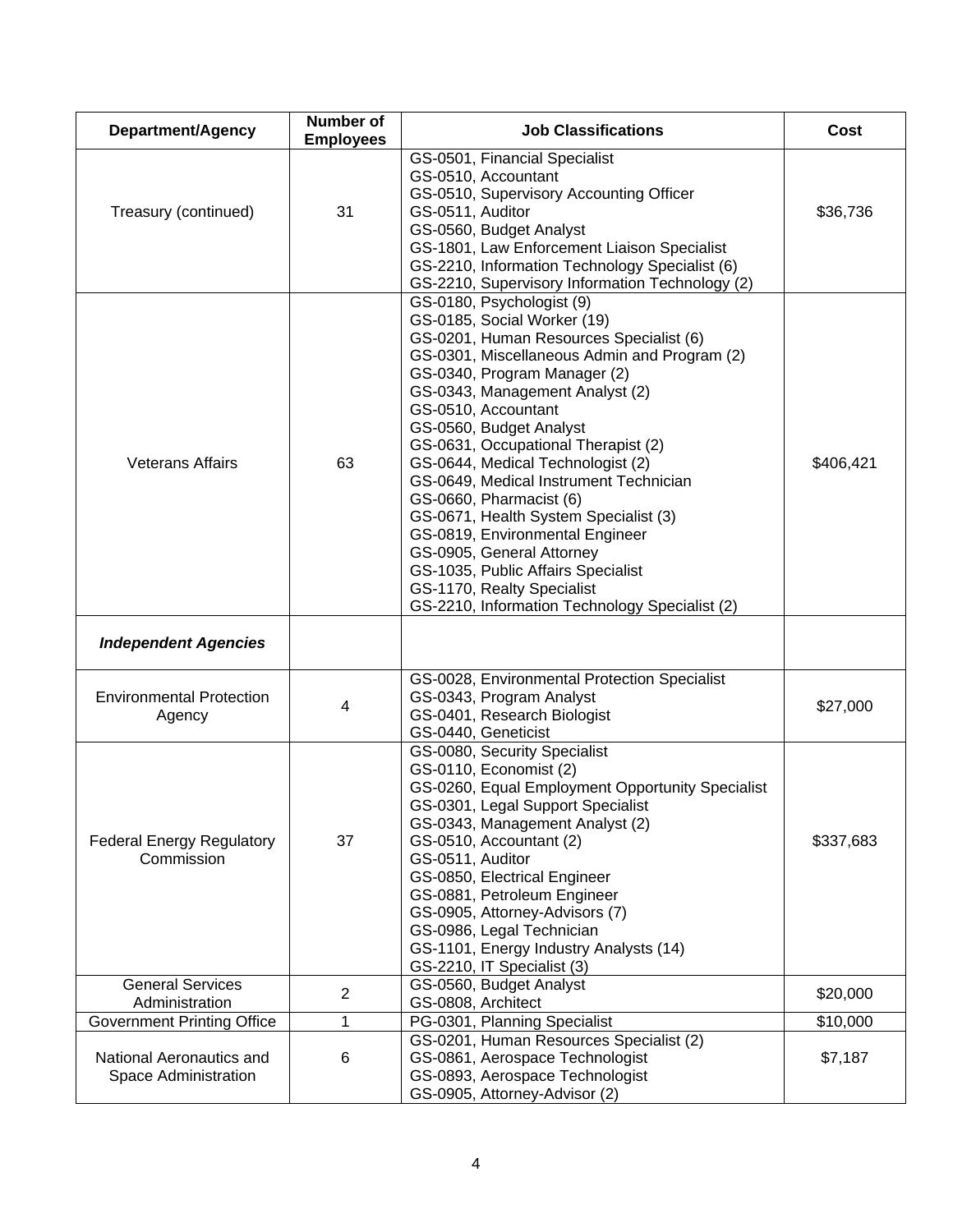| Department/Agency                               | <b>Number of</b><br><b>Employees</b> | <b>Job Classifications</b>                                                                                                           | Cost        |
|-------------------------------------------------|--------------------------------------|--------------------------------------------------------------------------------------------------------------------------------------|-------------|
| National Archives and<br>Records Administration | 4                                    | GS-1420, Archivist (3)<br>GS-1421, Archives Specialist                                                                               | \$33,470    |
| <b>Nuclear Regulatory</b><br>Commission         | 5                                    | GG-0880, Nuclear Security Specialist<br>GG-0905, Attorney (2)<br>GG-0905, Senior Attorney<br>GG-1301, Emergency Response Coordinator | \$46,917    |
| Office of Personnel<br>Management               |                                      | GS-0201, Human Resources Specialist                                                                                                  | \$10,000    |
| <b>Pension Benefit Guaranty</b><br>Corporation  | 2                                    | GS-0905, General Attorney (2)                                                                                                        | \$20,000    |
| 20 Agencies                                     | 535                                  |                                                                                                                                      | \$3,132,012 |

*Note: Reported costs are rounded to the nearest whole dollar.*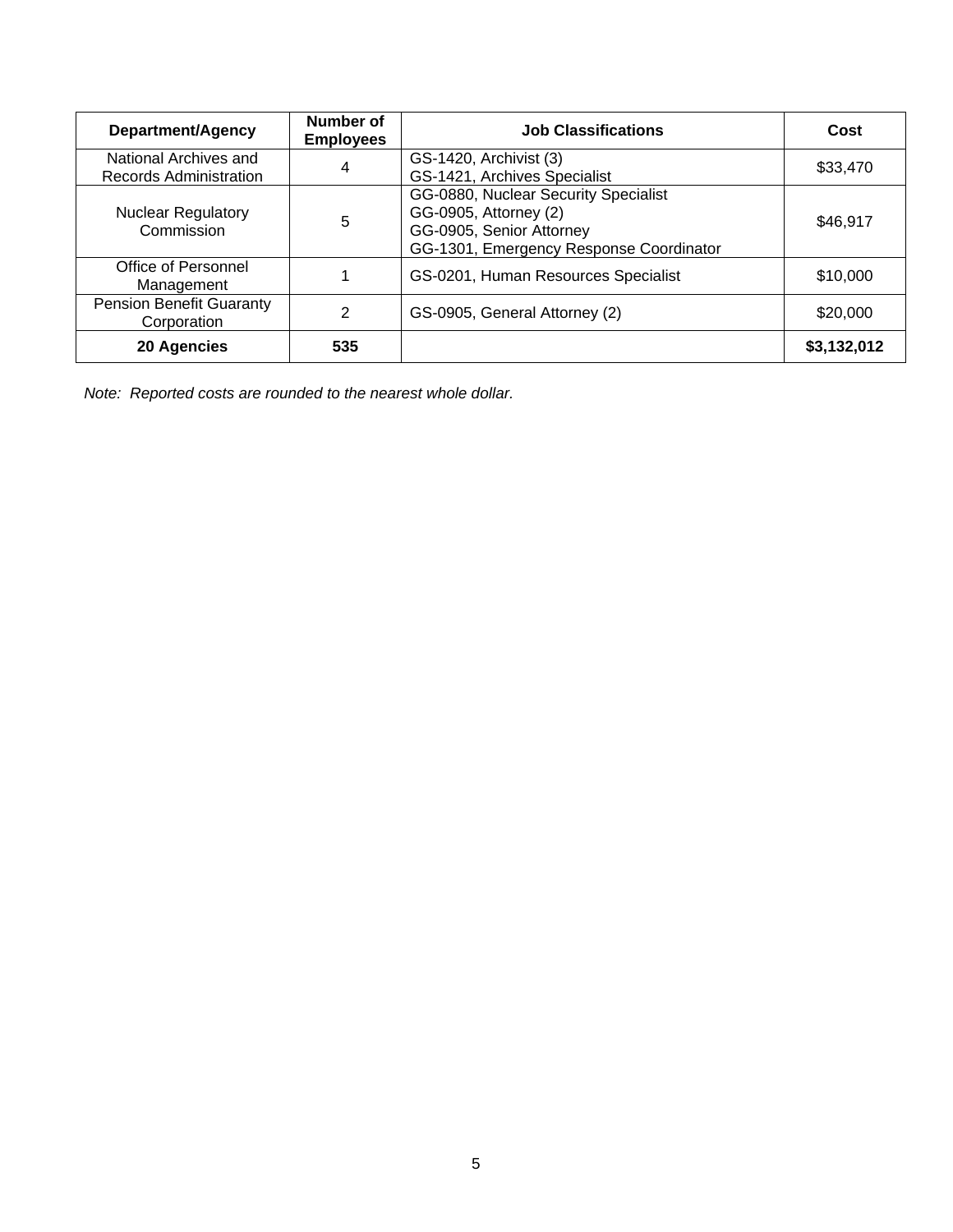|                                               | <b>First Quarter of Fiscal Year</b><br>2008 |
|-----------------------------------------------|---------------------------------------------|
| <b>Participating Agencies</b>                 | 20                                          |
| <b>Number of Recipients</b>                   | 535                                         |
| <b>Total Amount Provided</b><br>(In Millions) | \$3.1                                       |
| <b>Average Amount Provided</b>                | \$5,854                                     |

# **DATA CHART - FIRST QUARTER OF FISCAL YEAR 2008**